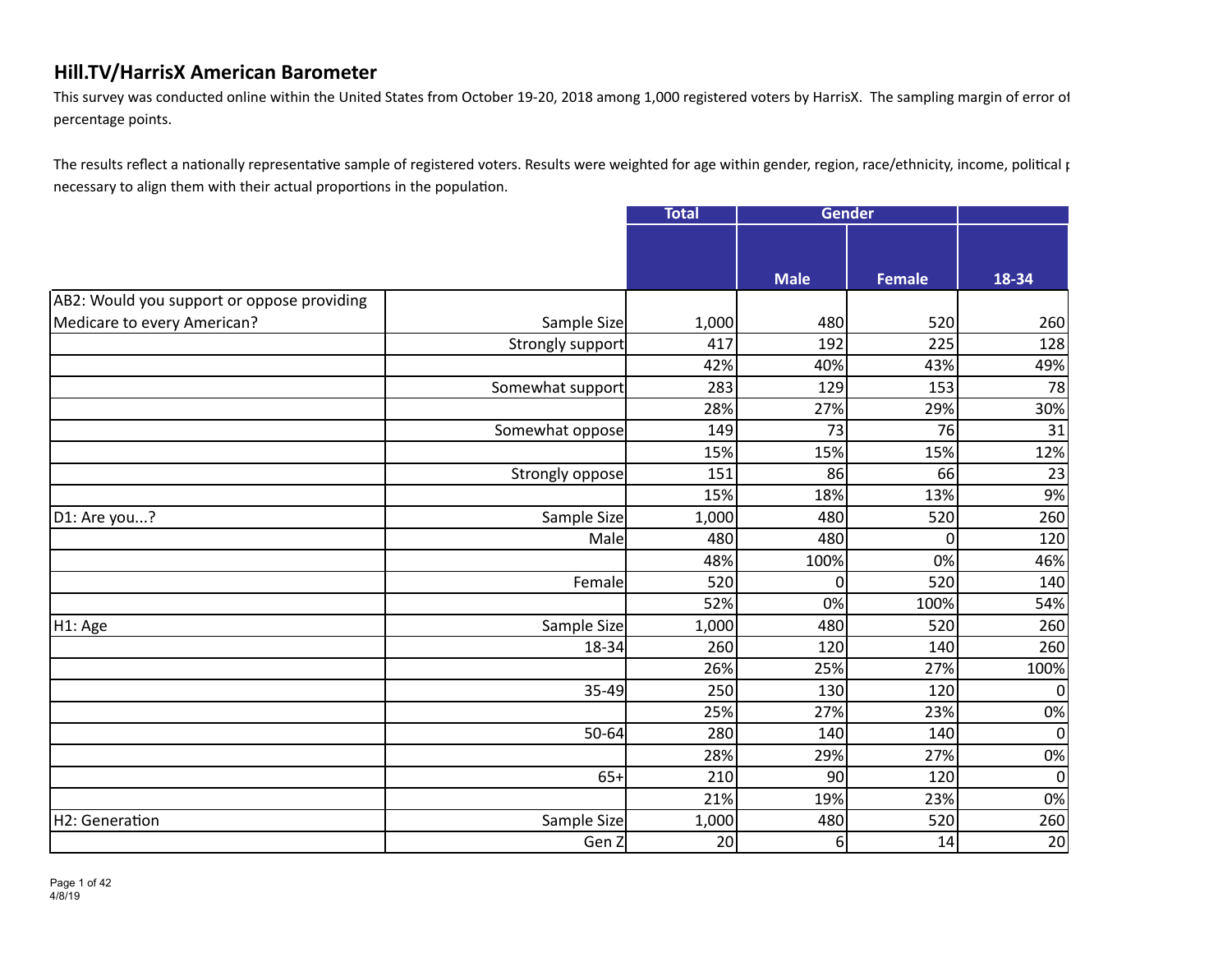|                           |                                     | <b>Total</b>     | Gender      |               |              |
|---------------------------|-------------------------------------|------------------|-------------|---------------|--------------|
|                           |                                     |                  |             |               |              |
|                           |                                     |                  | <b>Male</b> | <b>Female</b> | 18-34        |
|                           |                                     | 2%               | 1%          | 3%            | 8%           |
|                           | Millennials                         | $\overline{307}$ | 147         | 160           | 240          |
|                           |                                     | 31%              | 31%         | 31%           | 92%          |
|                           | Gen X                               | 236              | 123         | 113           | $\pmb{0}$    |
|                           |                                     | 24%              | 26%         | 22%           | 0%           |
|                           | <b>Baby Boomers</b>                 | 374              | 173         | 201           | $\mathbf 0$  |
|                           |                                     | 37%              | 36%         | 39%           | 0%           |
|                           | Silent                              | 63               | 31          | 32            | $\mathbf 0$  |
|                           |                                     | 6%               | 6%          | 6%            | 0%           |
| QRACE: What is your race? | Sample Size                         | 1,000            | 480         | 520           | 260          |
|                           | White                               | 680              | 349         | 331           | 145          |
|                           |                                     | 68%              | 73%         | 64%           | 56%          |
|                           | Black or African American           | 120              | 55          | 65            | 26           |
|                           |                                     | 12%              | 11%         | 13%           | 10%          |
|                           |                                     |                  |             |               |              |
|                           | Hispanic, Latino, or Spanish origin | 140              | 54          | 86            | 74           |
|                           |                                     | 14%              | 11%         | 17%           | 28%          |
|                           | Asian origin (includes people of    |                  |             |               |              |
|                           | Asian Indian, Chinese, Korean,      |                  |             |               |              |
|                           | Filipino, and Japanese origin)      | 50               | 16          | 34            | 14           |
|                           |                                     | 5%               | 3%          | 6%            | 6%           |
|                           | Other                               | 10               | 6           | 4             | $\mathbf{1}$ |
|                           |                                     | 1%               | 1%          | 1%            | 0%           |
| H3A: Region (4-way)       | Sample Size                         | 1,000            | 480         | 520           | 260          |
|                           | Northeast                           | 180              | 110         | 70            | 41           |
|                           |                                     | 18%              | 23%         | 13%           | 16%          |
|                           | Midwest                             | 210              | 96          | 114           | 48           |
|                           |                                     | 21%              | 20%         | 22%           | 19%          |
|                           | South                               | 370              | 159         | 212           | 97           |
|                           |                                     | 37%              | 33%         | 41%           | 37%          |
|                           | West                                | 240              | 115         | 125           | 73           |
|                           |                                     | 24%              | 24%         | 24%           | 28%          |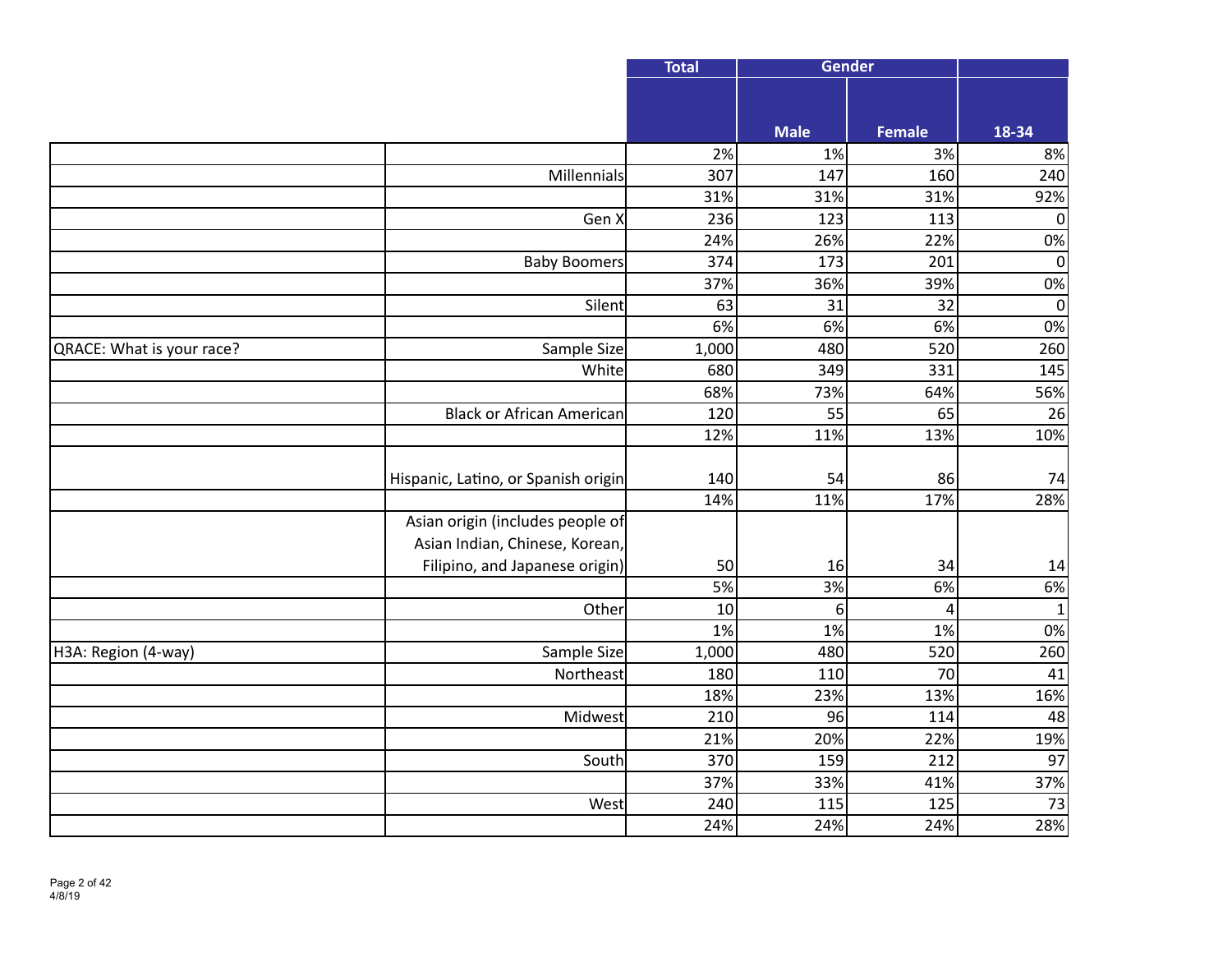|                                              |                                | <b>Total</b> | <b>Gender</b> |                |                |
|----------------------------------------------|--------------------------------|--------------|---------------|----------------|----------------|
|                                              |                                |              |               |                |                |
|                                              |                                |              | <b>Male</b>   | <b>Female</b>  | 18-34          |
| D103: What is the highest level of education |                                |              |               |                |                |
| you have completed or the highest degree you |                                |              |               |                |                |
| have received?                               | Sample Size                    | 1,000        | 480           | 520            | 260            |
|                                              | Less than high school          | 15           | 8             | $\overline{7}$ | 8              |
|                                              |                                | 2%           | 2%            | 1%             | 3%             |
|                                              | Completed some high school     | 55           | 25            | 29             | 13             |
|                                              |                                | 5%           | 5%            | 6%             | 5%             |
|                                              | High school graduate or        |              |               |                |                |
|                                              | equivalent (e.g., GED)         | 194          | 76            | 117            | 54             |
|                                              |                                | 19%          | 16%           | 23%            | 21%            |
|                                              | Completed some college         | 232          | 111           | 120            | 47             |
|                                              |                                | 23%          | 23%           | 23%            | 18%            |
|                                              | Associate's degree             | 155          | 64            | 91             | 39             |
|                                              |                                | 15%          | 13%           | 18%            | 15%            |
|                                              | Bachelor's degree              | 196          | 89            | 107            | 62             |
|                                              |                                | 20%          | 18%           | 21%            | 24%            |
|                                              |                                |              |               |                |                |
|                                              | Completed some graduate school | 27           | 10            | 17             | 7              |
|                                              |                                | 3%           | 2%            | 3%             | 3%             |
|                                              | Graduate degree (e.g., M.S.,   |              |               |                |                |
|                                              | M.D., Ph.D.)                   | 127          | 96            | 31             | 29             |
|                                              |                                | 13%          | 20%           | 6%             | 11%            |
| D104: What is your marital status?           | Sample Size                    | 1,000        | 480           | 520            | 260            |
|                                              | Married                        | 573          | 280           | 293            | 122            |
|                                              |                                | 57%          | 58%           | 56%            | 47%            |
|                                              | Single                         | 221          | 114           | 107            | 110            |
|                                              |                                | 22%          | 24%           | 20%            | 42%            |
|                                              | Divorced                       | 96           | 44            | 52             | 3              |
|                                              |                                | 10%          | 9%            | 10%            | 1%             |
|                                              | Separated                      | 16           | 8             | 8 <sup>1</sup> | $\overline{5}$ |
|                                              |                                | 2%           | 2%            | 2%             | 2%             |
|                                              | Widowed                        | 42           | 11            | 32             | $\mathbf 0$    |
|                                              |                                | 4%           | 2%            | 6%             | 0%             |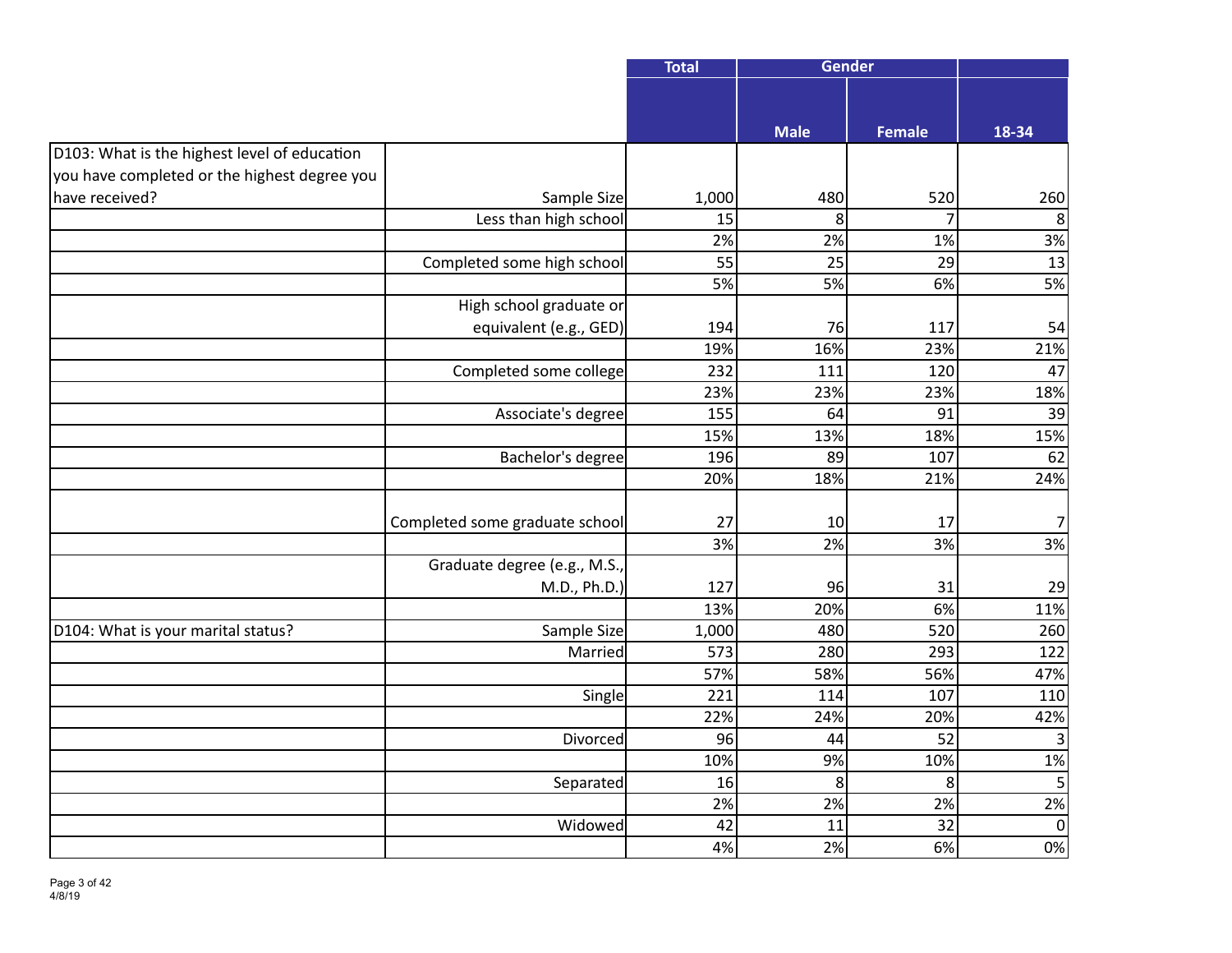|                                             |                      | <b>Total</b>    | <b>Gender</b>   |               |                 |
|---------------------------------------------|----------------------|-----------------|-----------------|---------------|-----------------|
|                                             |                      |                 |                 |               |                 |
|                                             |                      |                 | <b>Male</b>     | <b>Female</b> | 18-34           |
|                                             | Living with partner  | 52              | 23              | 29            | 21              |
|                                             |                      | 5%              | 5%              | 6%            | 8%              |
| D105: How many children live in your        |                      |                 |                 |               |                 |
| household?                                  | Sample Size          | 1,000           | 480             | 520           | 260             |
|                                             | None                 | 551             | 271             | 280           | 88              |
|                                             |                      | 55%             | 57%             | 54%           | 34%             |
|                                             | One                  | 177             | 97              | 80            | 47              |
|                                             |                      | 18%             | 20%             | 15%           | 18%             |
|                                             | Two                  | 180             | 81              | 99            | 82              |
|                                             |                      | 18%             | 17%             | 19%           | 32%             |
|                                             | Three                | 63              | $\overline{22}$ | 42            | 29              |
|                                             |                      | 6%              | 4%              | 8%            | 11%             |
|                                             | Four or more         | 28              | 9               | 19            | 13              |
|                                             |                      | 3%              | 2%              | 4%            | 5%              |
| D107: Do you live in a suburban, urban, or  |                      |                 |                 |               |                 |
| rural area?                                 | Sample Size          | 1,000           | 480             | 520           | 260             |
|                                             | Suburban             | 425             | 202             | 223           | 94              |
|                                             |                      | 42%             | 42%             | 43%           | 36%             |
|                                             | Urban                | 333             | 181             | 151           | 109             |
|                                             |                      | 33%             | 38%             | 29%           | 42%             |
|                                             | Rural                | 243             | 97              | 146           | 58              |
|                                             |                      | 24%             | 20%             | 28%           | 22%             |
| D109: Which of the following income         |                      |                 |                 |               |                 |
| categories best describes your total annual |                      |                 |                 |               |                 |
| household income before taxes?              | Sample Size          | 1,000           | 480             | 520           | 260             |
|                                             | Less than \$15,000   | 70              | 29              | 41            | 25              |
|                                             |                      | 7%              | 6%              | 8%            | 10%             |
|                                             | \$15,000 to \$24,999 | 71              | 24              | 48            | 24              |
|                                             |                      | 7%              | 5%              | 9%            | 9%              |
|                                             | \$25,000 to \$34,999 | $\overline{79}$ | 30              | 49            | $\overline{24}$ |
|                                             |                      | 8%              | 6%              | 9%            | 9%              |
|                                             | \$35,000 to \$49,999 | 120             | 56              | 64            | 26              |
|                                             |                      | 12%             | 12%             | 12%           | 10%             |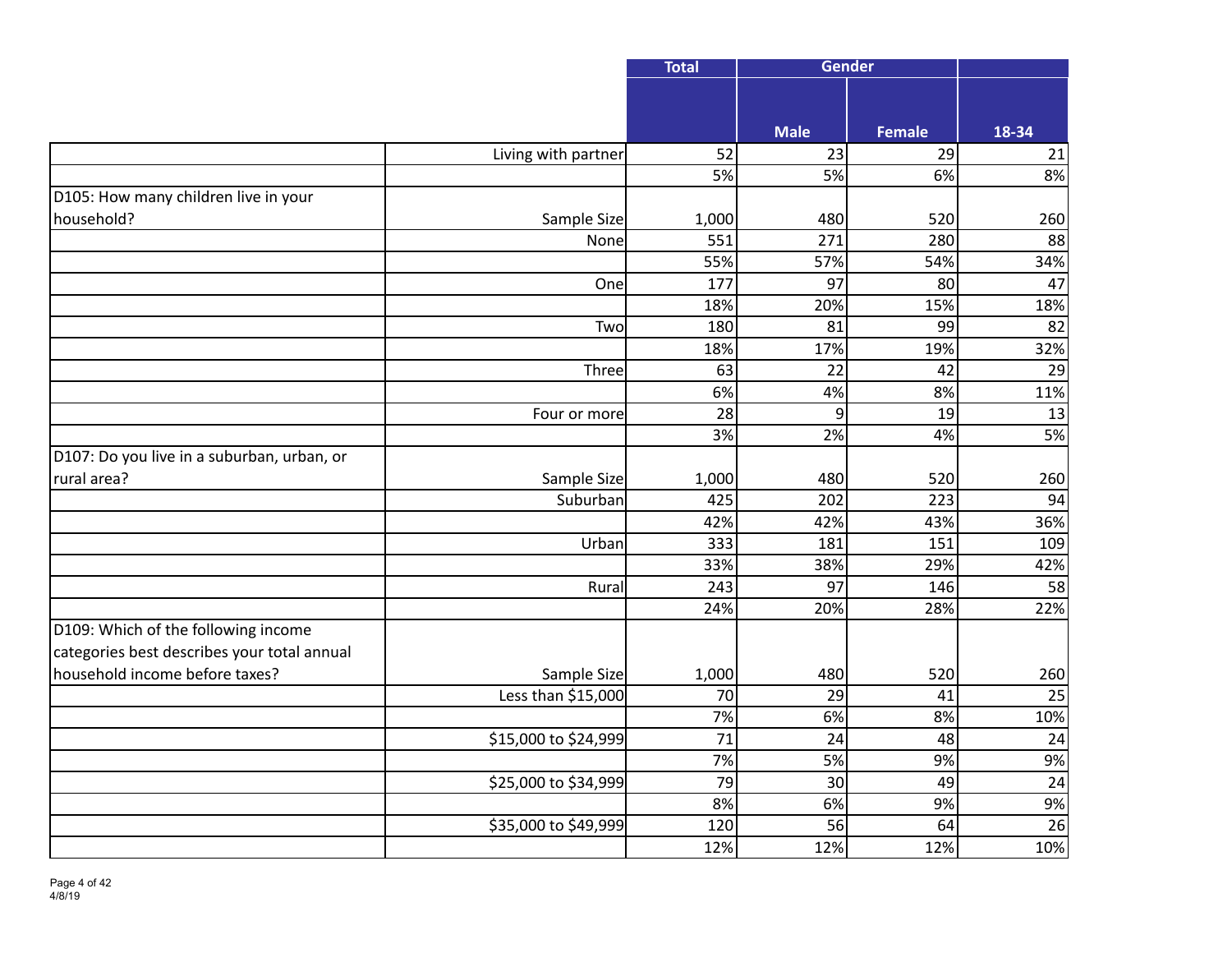|                                                 |                        | <b>Total</b>    | <b>Gender</b>   |                |                 |
|-------------------------------------------------|------------------------|-----------------|-----------------|----------------|-----------------|
|                                                 |                        |                 |                 |                |                 |
|                                                 |                        |                 | <b>Male</b>     | <b>Female</b>  | 18-34           |
|                                                 | \$50,000 to \$74,999   | 170             | 70              | 100            | 47              |
|                                                 |                        | 17%             | 15%             | 19%            | 18%             |
|                                                 | \$75,000 to \$99,999   | 140             | 61              | 79             | 27              |
|                                                 |                        | 14%             | 13%             | 15%            | 11%             |
|                                                 | \$100,000 to \$124,999 | 152             | 87              | 65             | 48              |
|                                                 |                        | 15%             | 18%             | 13%            | 18%             |
|                                                 | \$125,000 to \$149,999 | 68              | 43              | 26             | 25              |
|                                                 |                        | 7%              | 9%              | 5%             | 10%             |
|                                                 | \$150,000 to \$199,999 | $\overline{54}$ | $\overline{37}$ | 18             | $\overline{2}$  |
|                                                 |                        | 5%              | 8%              | 3%             | 1%              |
|                                                 | \$200,000 to \$249,999 | $\overline{21}$ | 12              | $\overline{9}$ | $\overline{3}$  |
|                                                 |                        | 2%              | 2%              | 2%             | 1%              |
|                                                 | \$250,000 or more      | 25              | 18              | $\overline{7}$ | $\overline{4}$  |
|                                                 |                        | 2%              | 4%              | 1%             | 1%              |
|                                                 | Decline to answer      | 30              | 13              | 17             | 6               |
|                                                 |                        | 3%              | 3%              | 3%             | 2%              |
| D110: Which best describes your political party |                        |                 |                 |                |                 |
| affiliation?                                    | Sample Size            | 1,000           | 480             | 520            | 260             |
|                                                 | <b>Strong Democrat</b> | 204             | 106             | 98             | $\overline{72}$ |
|                                                 |                        | 20%             | 22%             | 19%            | 28%             |
|                                                 | Lean Democrat          | 166             | 64              | 102            | 46              |
|                                                 |                        | 17%             | 13%             | 20%            | 18%             |
|                                                 | Independent            | 290             | 139             | 151            | 62              |
|                                                 |                        | 29%             | 29%             | 29%            | 24%             |
|                                                 | Lean Republican        | 148             | 70              | 78             | 33              |
|                                                 |                        | 15%             | 15%             | 15%            | 13%             |
|                                                 | Strong Republican      | 172             | 92              | 80             | 38              |
|                                                 |                        | 17%             | 19%             | 15%            | 15%             |
|                                                 | Other                  | 20              | 9               | 11             | 8               |
|                                                 |                        | 2%              | 2%              | 2%             | 3%              |
| D111: Which best describes your political       |                        |                 |                 |                |                 |
| ideology?                                       | Sample Size            | 1,000           | 480             | 520            | 260             |
|                                                 | <b>Strong liberal</b>  | 120             | 61              | 59             | 44              |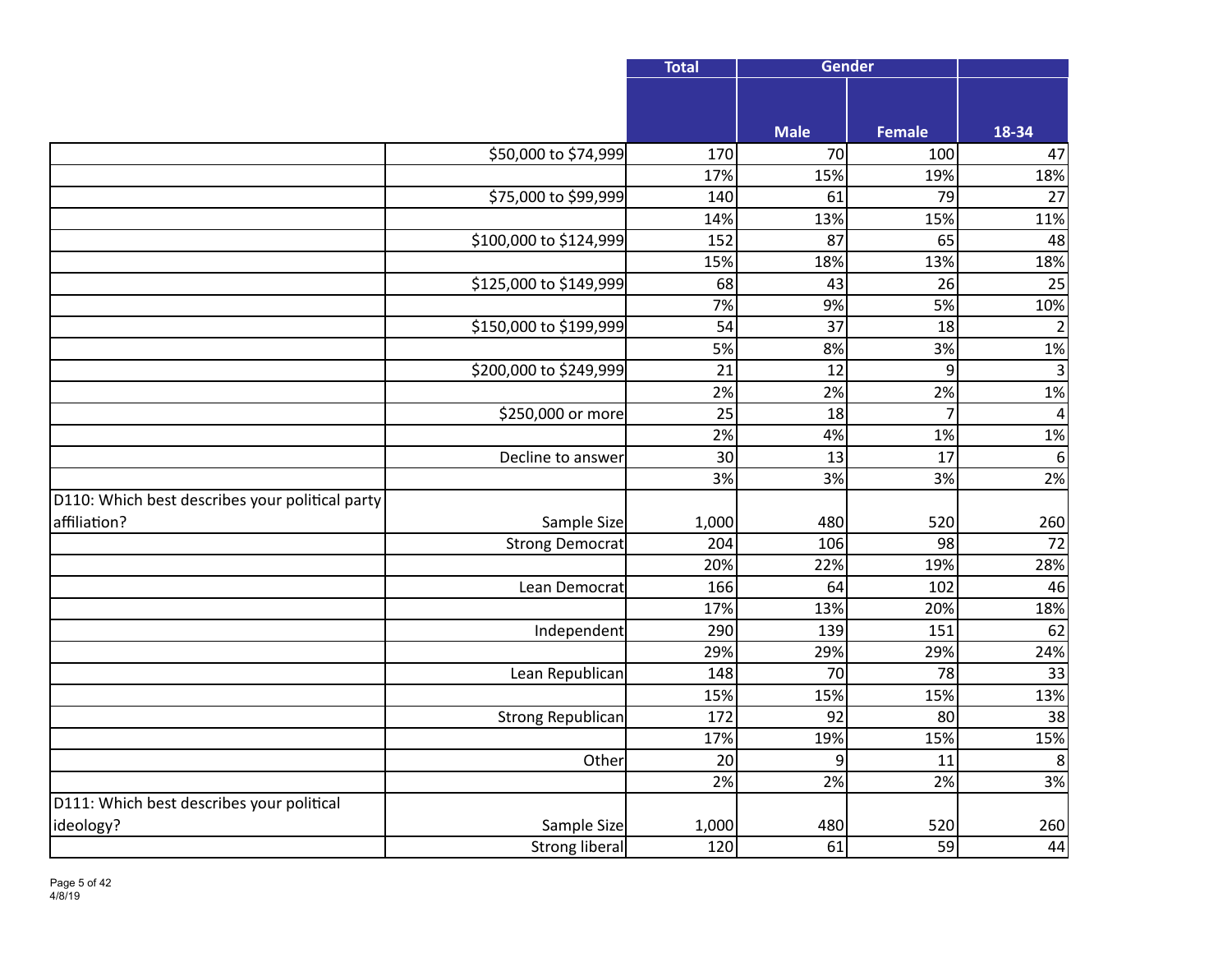|                     | <b>Total</b> |                 | <b>Gender</b>   |       |
|---------------------|--------------|-----------------|-----------------|-------|
|                     |              |                 |                 |       |
|                     |              | <b>Male</b>     | Female          | 18-34 |
|                     | 12%          | 13%             | 11%             | 17%   |
| Lean liberal        | 142          | 73              | 69              | 36    |
|                     | 14%          | 15%             | 13%             | 14%   |
| Moderate            | 443          | 199             | 244             | 129   |
|                     | 44%          | 41%             | 47%             | 50%   |
| Lean conservative   | 149          | 76 <sub>1</sub> | 73 <sub>1</sub> | 33    |
|                     | 15%          | 16%             | 14%             | 13%   |
| Strong conservative | 145          | <b>70</b>       | 75              | 17    |
|                     | 15%          | 15%             | 14%             | 7%    |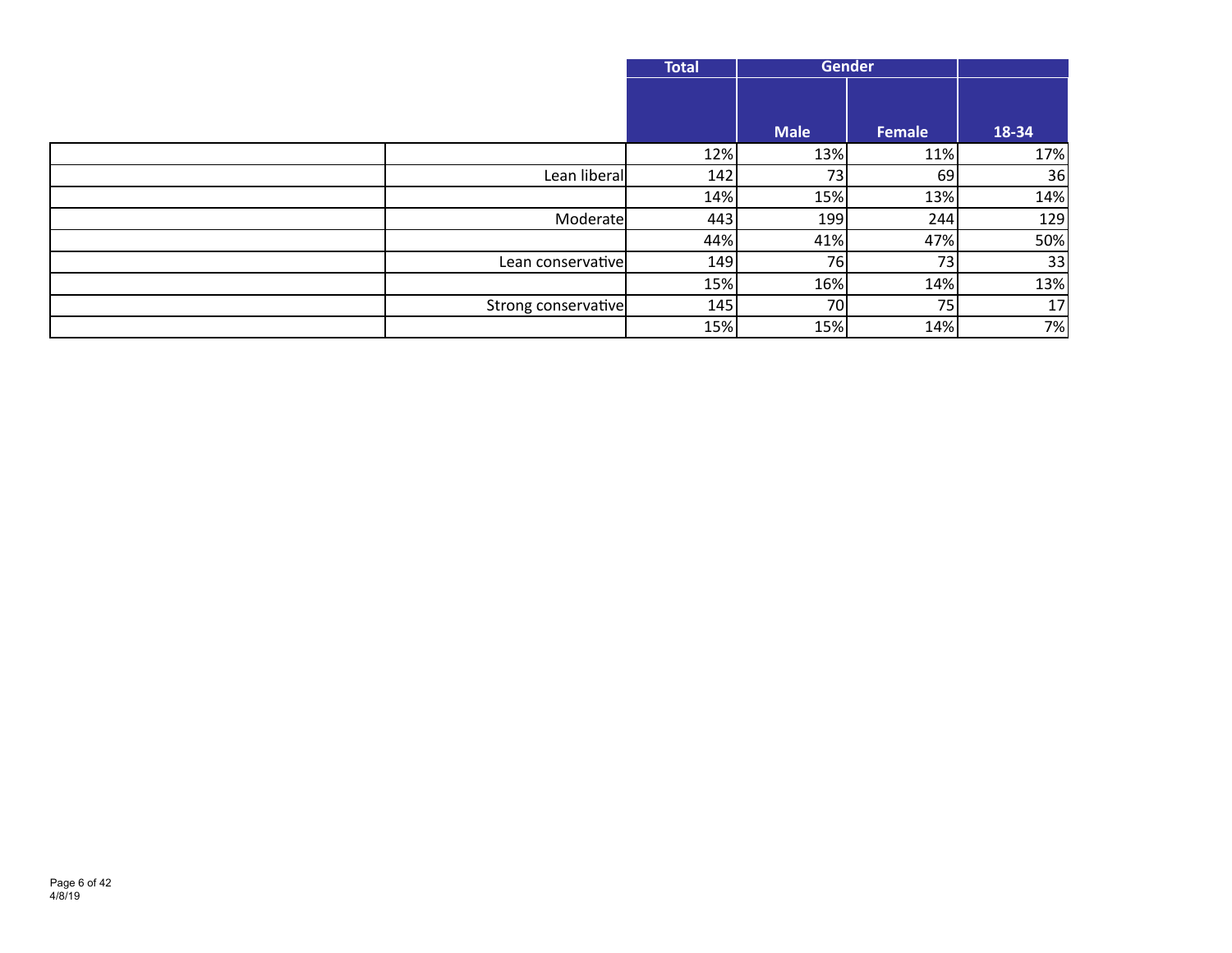This survey was conducted online within the United f this poll is plus or minus 3.1 percentage points.

The results reflect a nationally representative samploarty, and education where where the state of the results reflect a nationally representative samploarty, and education where necessary to align them with their actual proportion.

|                                            | Age          |                |                | <b>Generation</b> |                    |                |  |
|--------------------------------------------|--------------|----------------|----------------|-------------------|--------------------|----------------|--|
|                                            |              |                |                |                   |                    |                |  |
|                                            | 35-49        | 50-64          | $65+$          | Gen <sub>Z</sub>  | <b>Millennials</b> | <b>Gen X</b>   |  |
| AB2: Would you support or oppose providing |              |                |                |                   |                    |                |  |
| Medicare to every American?                | 250          | 280            | 210            | 20                | 307                | 236            |  |
|                                            | 108          | 116            | 65             | 5                 | 152                | 101            |  |
|                                            | 43%          | 42%            | 31%            | 27%               | 50%                | 43%            |  |
|                                            | 81           | 73             | 50             | 8                 | 91                 | 74             |  |
|                                            | 32%          | 26%            | 24%            | 42%               | 30%                | 31%            |  |
|                                            | 28           | 47             | 43             | 5                 | 30                 | 29             |  |
|                                            | 11%          | 17%            | 21%            | 25%               | 10%                | 12%            |  |
|                                            | 33           | 44             | 51             | 1                 | 33                 | 32             |  |
|                                            | 13%          | 16%            | 24%            | 7%                | 11%                | 13%            |  |
| D1: Are you?                               | 250          | 280            | 210            | 20                | 307                | 236            |  |
|                                            | 130          | 140            | 90             | 6                 | 147                | 123            |  |
|                                            | 52%          | 50%            | 43%            | 31%               | 48%                | 52%            |  |
|                                            | 120          | 140            | 120            | 14                | 160                | 113            |  |
|                                            | 48%          | 50%            | 57%            | 69%               | 52%                | 48%            |  |
| H1: Age                                    | 250          | 280            | 210            | 20                | 307                | 236            |  |
|                                            | $\Omega$     | 0              | $\overline{0}$ | 20                | 240                | $\mathbf 0$    |  |
|                                            | 0%           | 0%             | 0%             | 100%              | 78%                | 0%             |  |
|                                            | 250          | $\overline{0}$ | $\overline{0}$ | 0                 | 67                 | 183            |  |
|                                            | 100%         | 0%             | 0%             | 0%                | 22%                | 78%            |  |
|                                            | $\Omega$     | 280            | $\overline{0}$ | $\overline{0}$    | $\Omega$           | 53             |  |
|                                            | 0%           | 100%           | 0%             | 0%                | 0%                 | 22%            |  |
|                                            | $\mathbf{0}$ | 0              | 210            | $\mathbf 0$       | $\overline{0}$     | $\mathbf 0$    |  |
|                                            | 0%           | 0%             | 100%           | 0%                | 0%                 | 0%             |  |
| H2: Generation                             | 250          | 280            | 210            | 20                | 307                | 236            |  |
|                                            | $\Omega$     | 0              | $\overline{0}$ | 20                | $\Omega$           | $\overline{0}$ |  |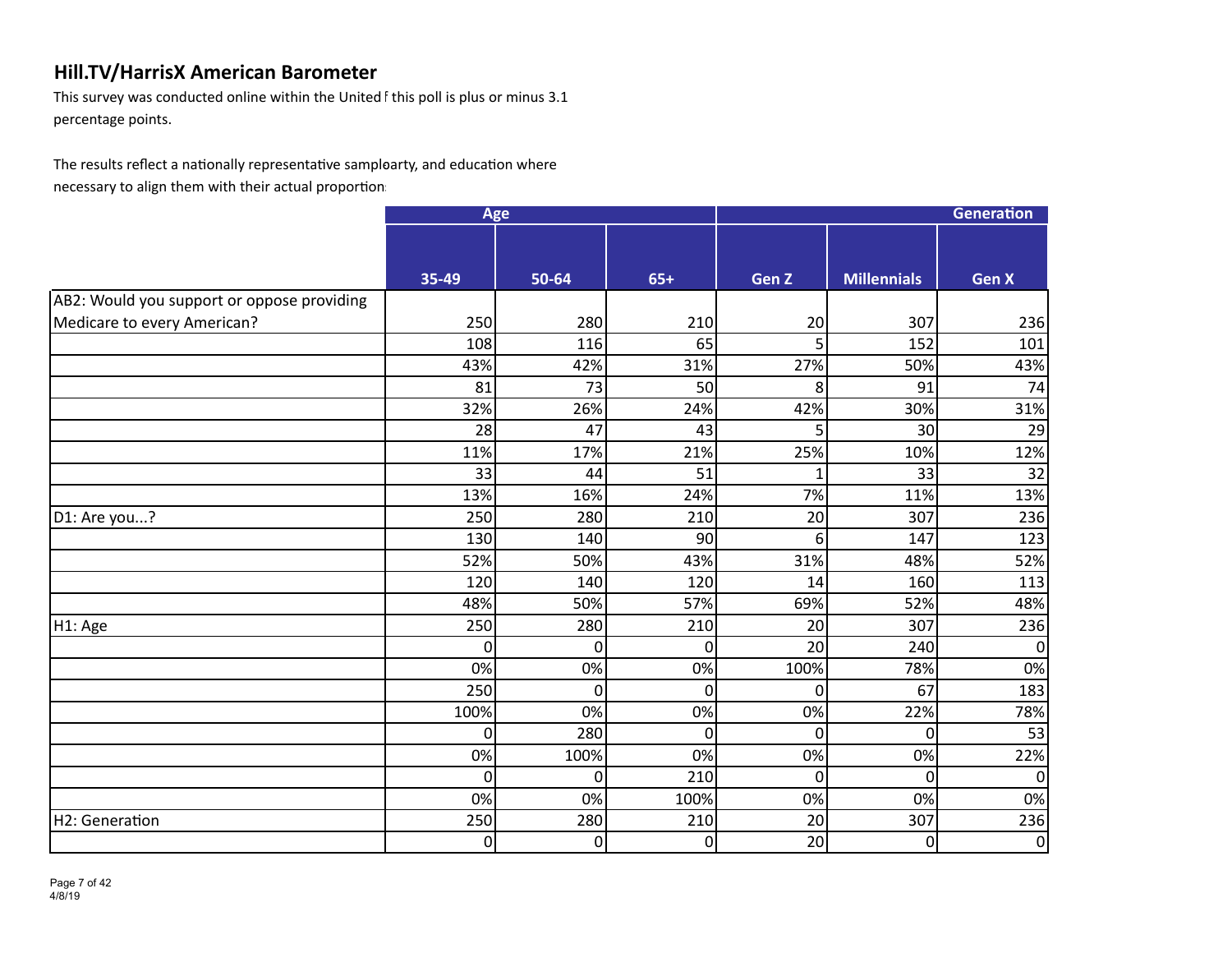|                           |                  | Age         |                        |                       | Generation         |                  |  |  |
|---------------------------|------------------|-------------|------------------------|-----------------------|--------------------|------------------|--|--|
|                           |                  |             |                        |                       |                    |                  |  |  |
|                           | 35-49            | 50-64       | $65+$                  | Gen Z                 | <b>Millennials</b> | <b>Gen X</b>     |  |  |
|                           | 0%               | 0%          | 0%                     | 100%                  | 0%                 | $0\%$            |  |  |
|                           | 67               | 0           | $\boldsymbol{0}$       | 0                     | 307                | $\overline{0}$   |  |  |
|                           | 27%              | 0%          | 0%                     | 0%                    | 100%               | 0%               |  |  |
|                           | 183              | 53          | $\pmb{0}$              | 0                     | $\overline{0}$     | 236              |  |  |
|                           | 73%              | 19%         | 0%                     | 0%                    | 0%                 | 100%             |  |  |
|                           | $\mathbf 0$      | 227         | 147                    | $\mathbf 0$           | $\overline{0}$     | $\boldsymbol{0}$ |  |  |
|                           | $0\%$            | 81%         | 70%                    | 0%                    | 0%                 | 0%               |  |  |
|                           | $\mathbf 0$      | $\mathbf 0$ | 63                     | $\mathbf 0$           | $\overline{0}$     | $\boldsymbol{0}$ |  |  |
|                           | 0%               | 0%          | 30%                    | 0%                    | 0%                 | 0%               |  |  |
| QRACE: What is your race? | 250              | 280         | 210                    | 20                    | 307                | 236              |  |  |
|                           | 146              | 210         | 179                    | 6                     | 179                | 141              |  |  |
|                           | 58%              | 75%         | 85%                    | 28%                   | 58%                | 60%              |  |  |
|                           | 38               | 41          | 15                     | $\overline{2}$        | 29                 | 42               |  |  |
|                           | 15%              | 15%         | $7%$                   | 8%                    | 10%                | 18%              |  |  |
|                           |                  |             |                        |                       |                    |                  |  |  |
|                           | 39               | 16          | 11                     | 9                     | 77                 | 30 <sup>°</sup>  |  |  |
|                           | 16%              | 6%          | 5%                     | 45%                   | 25%                | 13%              |  |  |
|                           |                  |             |                        |                       |                    |                  |  |  |
|                           |                  |             |                        |                       |                    |                  |  |  |
|                           | 21               | 11          | 4                      | 4                     | 21                 | 16               |  |  |
|                           | 8%               | 4%          | 2%                     | 18%                   | 7%                 | 7%               |  |  |
|                           | $\boldsymbol{6}$ | 3           | $\mathbf{1}$           | $\mathbf 0$           | $\overline{2}$     | $\boldsymbol{6}$ |  |  |
|                           | 2%               | 1%          | 0%                     | 1%                    | 1%                 | 3%               |  |  |
| H3A: Region (4-way)       | 250              | 280         | 210<br>$\overline{27}$ | 20                    | 307                | 236              |  |  |
|                           | 50               | 62          |                        | $\overline{2}$        | 55                 | 46               |  |  |
|                           | 20%              | 22%<br>72   | 13%<br>45              | 10%                   | 18%<br>54          | 20%<br>53        |  |  |
|                           | 45<br>18%        | 26%         | 21%                    | $\overline{2}$<br>10% | 17%                | 22%              |  |  |
|                           | 93               | 89          | 90                     | 7                     | 114                | 85               |  |  |
|                           | 37%              | 32%         | 43%                    | 35%                   | 37%                | 36%              |  |  |
|                           | 62               | 57          | 48                     | 9                     | 84                 | 51               |  |  |
|                           | 25%              | 20%         | 23%                    | 44%                   | 27%                | 22%              |  |  |
|                           |                  |             |                        |                       |                    |                  |  |  |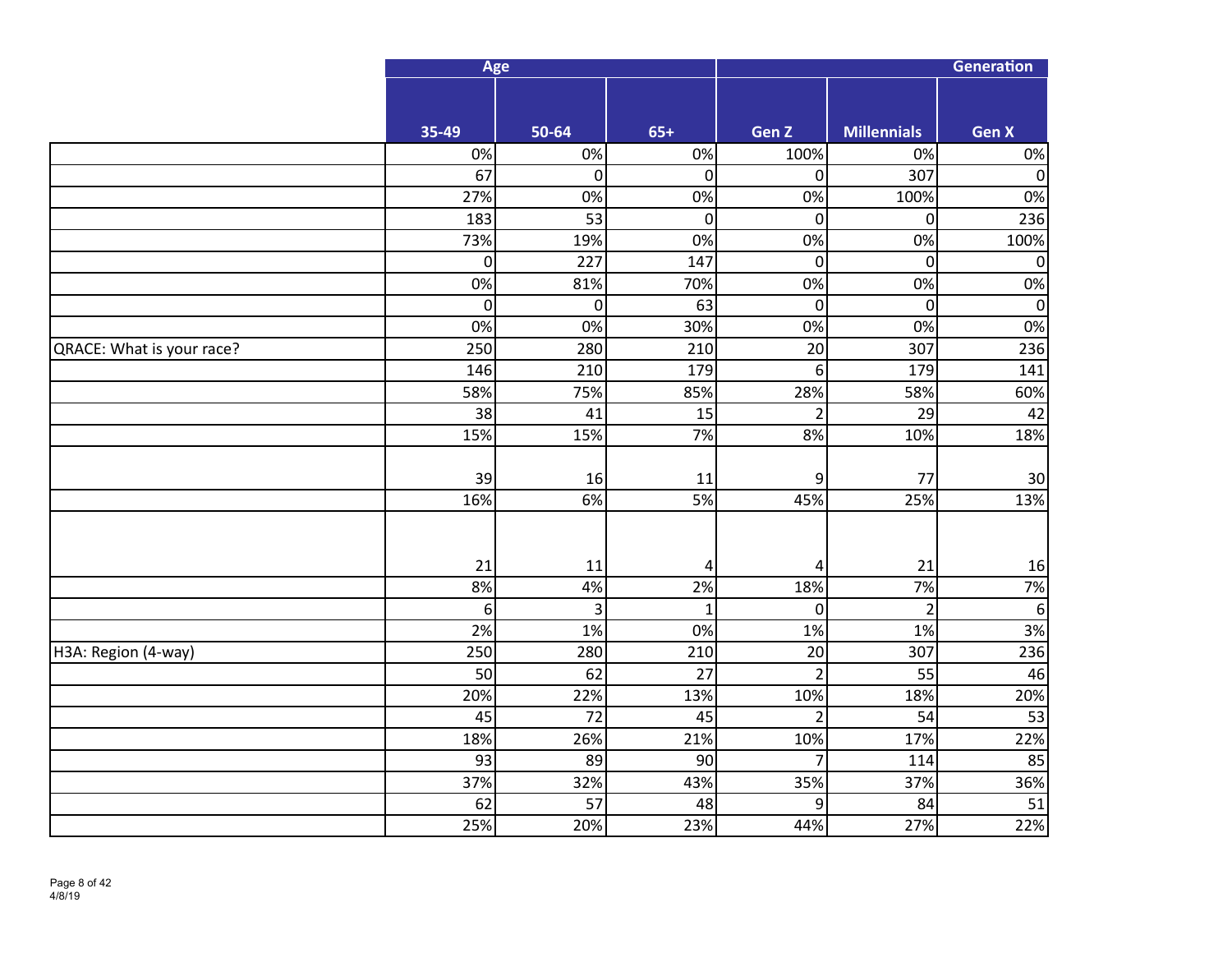|                                              | Age            |                |                | Generation      |                    |                |  |
|----------------------------------------------|----------------|----------------|----------------|-----------------|--------------------|----------------|--|
|                                              |                |                |                |                 |                    |                |  |
|                                              | 35-49          | 50-64          | $65+$          | Gen Z           | <b>Millennials</b> | Gen X          |  |
| D103: What is the highest level of education |                |                |                |                 |                    |                |  |
| you have completed or the highest degree you |                |                |                |                 |                    |                |  |
| have received?                               | 250            | 280            | 210            | 20              | 307                | 236            |  |
|                                              | 3              | $\overline{2}$ | $\overline{2}$ | $\overline{0}$  | 11                 | $\overline{0}$ |  |
|                                              | 1%             | 1%             | 1%             | 0%              | 4%                 | 0%             |  |
|                                              | 19             | 17             | $6\,$          | 6               | 13                 | 18             |  |
|                                              | 8%             | 6%             | 3%             | 28%             | 4%                 | 7%             |  |
|                                              |                |                |                |                 |                    |                |  |
|                                              | 38             | 61             | 41             | 4               | 56                 | 41             |  |
|                                              | 15%            | 22%            | 19%            | 18%             | 18%                | 17%            |  |
|                                              | 42             | 78             | 65             | 8               | 52                 | 40             |  |
|                                              | 17%            | 28%            | 31%            | 40%             | 17%                | 17%            |  |
|                                              | 46             | 43             | 27             | 3               | 42                 | 50             |  |
|                                              | 18%            | 15%            | 13%            | 14%             | 14%                | 21%            |  |
|                                              | 62             | 47             | 25             | 0               | 88                 | 46             |  |
|                                              | 25%            | 17%            | 12%            | 0%              | 29%                | 19%            |  |
|                                              |                |                |                |                 |                    |                |  |
|                                              | 6              | 4              | 9              | 0               | 10                 | 5              |  |
|                                              | 2%             | 1%             | 4%             | 0%              | 3%                 | 2%             |  |
|                                              |                |                |                |                 |                    |                |  |
|                                              | 35             | 27             | 35             | 0               | 35                 | 36             |  |
|                                              | 14%            | 10%            | 17%            | 0%              | 11%                | 15%            |  |
| D104: What is your marital status?           | 250            | 280            | 210            | 20 <sup>°</sup> | 307                | 236            |  |
|                                              | 156            | 165            | 130            | $\mathbf 1$     | 167                | 132            |  |
|                                              | 63%            | 59%            | 62%            | 7%              | 54%                | 56%            |  |
|                                              | 60             | 36             | 16             | 18              | 107                | 60             |  |
|                                              | 24%            | 13%            | 7%             | 87%             | 35%                | 25%            |  |
|                                              | 18             | 50             | 25             | $\mathbf 0$     | $6 \overline{6}$   | 23             |  |
|                                              | 7%             | 18%            | 12%            | 1%              | 2%                 | 10%            |  |
|                                              | $\overline{2}$ | 5              | $\overline{a}$ | $\overline{0}$  | 5                  | 4              |  |
|                                              | 1%             | 2%             | 2%             | 0%              | 1%                 | 2%             |  |
|                                              | 1              | 10             | 31             | $\mathbf 0$     | $\overline{0}$     | $\overline{2}$ |  |
|                                              | 1%             | 4%             | 15%            | 0%              | 0%                 | 1%             |  |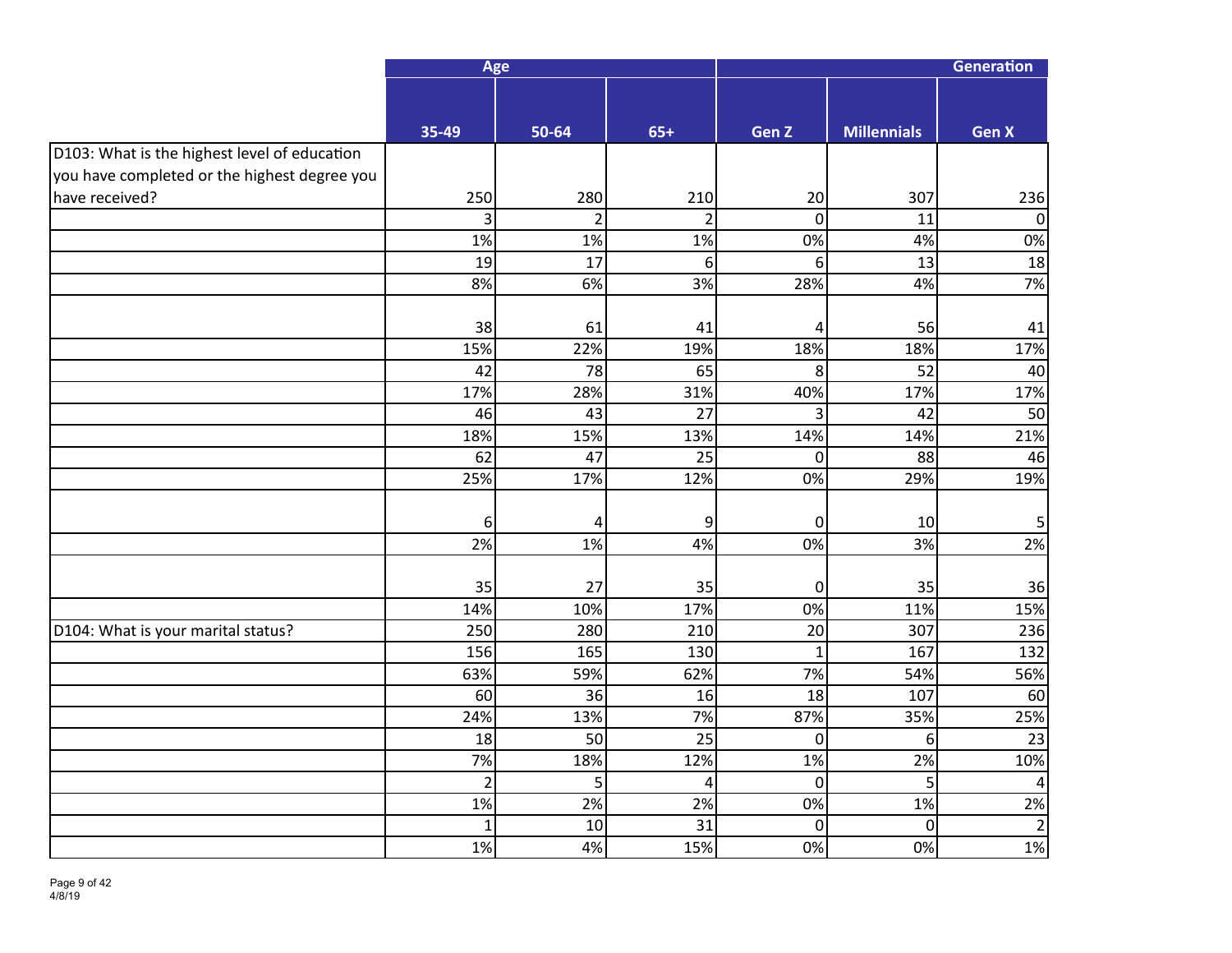|                                             | Age   |       |             | Generation     |                    |                 |  |
|---------------------------------------------|-------|-------|-------------|----------------|--------------------|-----------------|--|
|                                             |       |       |             |                |                    |                 |  |
|                                             | 35-49 | 50-64 | $65+$       | Gen Z          | <b>Millennials</b> | <b>Gen X</b>    |  |
|                                             | 13    | 15    | 4           | $\mathbf{1}$   | 22                 | 14              |  |
|                                             | 5%    | 5%    | 2%          | 5%             | 7%                 | 6%              |  |
| D105: How many children live in your        |       |       |             |                |                    |                 |  |
| household?                                  | 250   | 280   | 210         | 20             | 307                | 236             |  |
|                                             | 89    | 194   | 181         | 6              | 100                | 99              |  |
|                                             | 35%   | 69%   | 86%         | 30%            | 33%                | 42%             |  |
|                                             | 63    | 46    | 22          | 7              | 56                 | 64              |  |
|                                             | 25%   | 17%   | 10%         | 33%            | 18%                | 27%             |  |
|                                             | 68    | 25    | 4           | $\overline{2}$ | 108                | 45              |  |
|                                             | 27%   | 9%    | 2%          | 9%             | 35%                | 19%             |  |
|                                             | 19    | 11    | 4           | 6              | 26                 | 21              |  |
|                                             | 8%    | 4%    | 2%          | 28%            | 8%                 | 9%              |  |
|                                             | 11    | 3     | $\mathbf 0$ | $\mathbf 0$    | 18                 | $\overline{7}$  |  |
|                                             | 5%    | 1%    | 0%          | 0%             | 6%                 | 3%              |  |
| D107: Do you live in a suburban, urban, or  |       |       |             |                |                    |                 |  |
| rural area?                                 | 250   | 280   | 210         | 20             | 307                | 236             |  |
|                                             | 84    | 122   | 124         | $\overline{9}$ | 110                | 84              |  |
|                                             | 34%   | 44%   | 59%         | 43%            | 36%                | 36%             |  |
|                                             | 114   | 71    | 39          | 7              | 135                | 92              |  |
|                                             | 46%   | 25%   | 18%         | 32%            | 44%                | 39%             |  |
|                                             | 51    | 87    | 47          | 5              | 62                 | 59              |  |
|                                             | 21%   | 31%   | 22%         | 24%            | 20%                | 25%             |  |
| D109: Which of the following income         |       |       |             |                |                    |                 |  |
| categories best describes your total annual |       |       |             |                |                    |                 |  |
| household income before taxes?              | 250   | 280   | 210         | 20             | 307                | 236             |  |
|                                             | 20    | 17    | 9           | 8              | 23                 | 17              |  |
|                                             | 8%    | 6%    | 4%          | 40%            | 7%                 | 7%              |  |
|                                             | 15    | 16    | 17          | $\mathbf{1}$   | 23                 | 18              |  |
|                                             | 6%    | 6%    | 8%          | 4%             | 8%                 | 7%              |  |
|                                             | 17    | 28    | 10          | 3              | 25                 | $\overline{24}$ |  |
|                                             | 7%    | 10%   | 5%          | 16%            | 8%                 | 10%             |  |
|                                             | 31    | 30    | 34          | 0              | 30                 | 28              |  |
|                                             | 12%   | 11%   | 16%         | 0%             | 10%                | 12%             |  |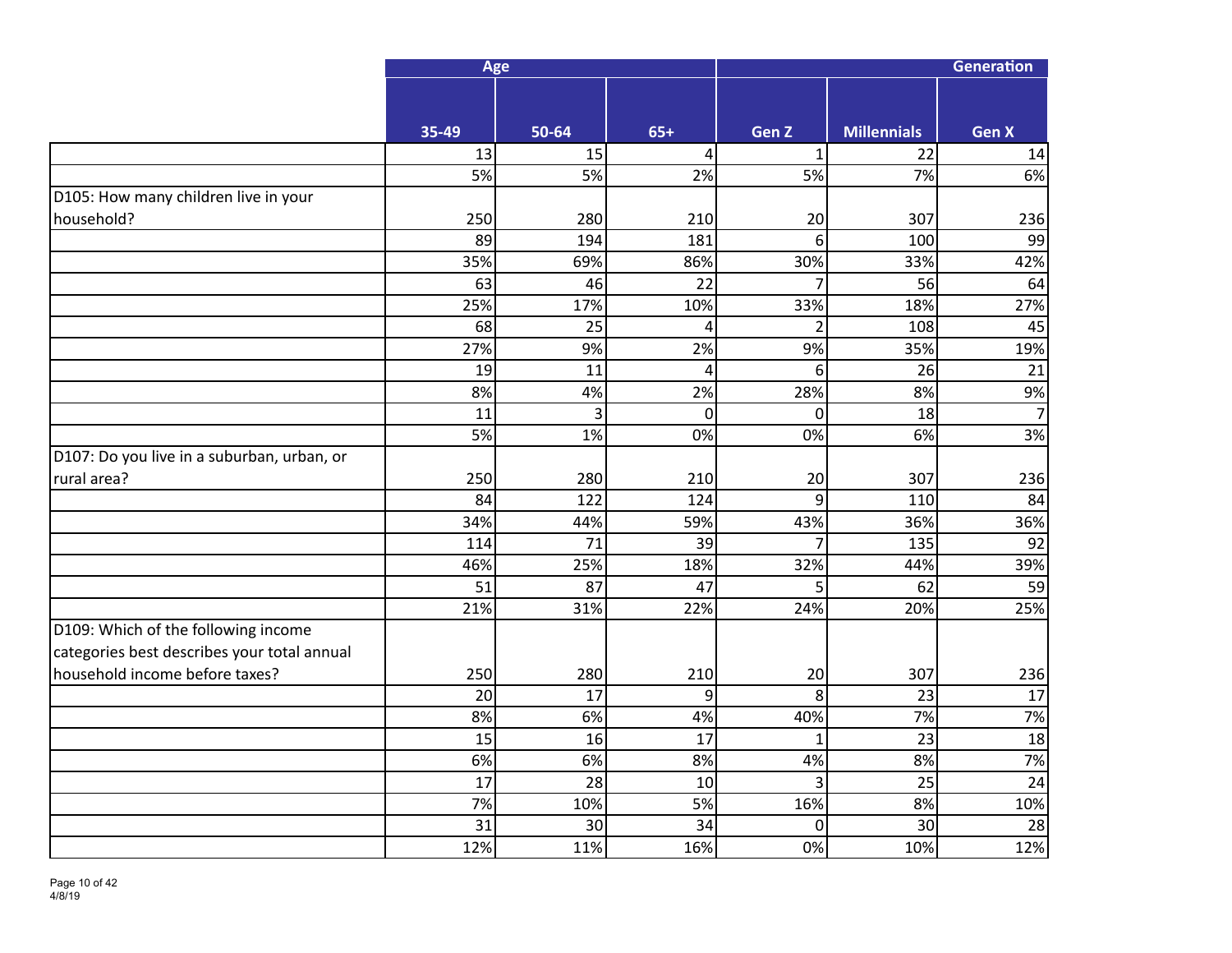|                                                 | Age   |                  |                | <b>Generation</b> |                    |                 |  |
|-------------------------------------------------|-------|------------------|----------------|-------------------|--------------------|-----------------|--|
|                                                 |       |                  |                |                   |                    |                 |  |
|                                                 | 35-49 | 50-64            | $65+$          | Gen Z             | <b>Millennials</b> | <b>Gen X</b>    |  |
|                                                 | 33    | 43               | 47             | 4                 | 51                 | 32              |  |
|                                                 | 13%   | 15%              | 22%            | 19%               | 17%                | 14%             |  |
|                                                 | 46    | 40               | 27             | $\overline{0}$    | 44                 | 38              |  |
|                                                 | 18%   | 14%              | 13%            | $\overline{0\%}$  | 14%                | 16%             |  |
|                                                 | 31    | 49               | 25             | $\mathbf 0$       | 65                 | 22              |  |
|                                                 | 12%   | 18%              | 12%            | 0%                | 21%                | 10%             |  |
|                                                 | 13    | 21               | 10             | 3                 | 26                 | 14              |  |
|                                                 | 5%    | 7%               | 5%             | 14%               | 8%                 | 6%              |  |
|                                                 | 21    | 14               | 17             | $\mathbf 0$       | 4                  | $\overline{23}$ |  |
|                                                 | 8%    | 5%               | 8%             | 0%                | 1%                 | 10%             |  |
|                                                 | 5     | 8                | 5              | $\mathbf 0$       | 3                  | 5               |  |
|                                                 | 2%    | 3%               | 2%             | 0%                | 1%                 | 2%              |  |
|                                                 | 10    | $\boldsymbol{9}$ | $\overline{2}$ | $\mathbf 0$       | $\overline{4}$     | 10              |  |
|                                                 | 4%    | 3%               | 1%             | 0%                | 1%                 | $4%$            |  |
|                                                 | 9     | 6                | 9              | $\mathbf{1}$      | 11                 | $\overline{4}$  |  |
|                                                 | 4%    | 2%               | 4%             | 7%                | 4%                 | 2%              |  |
| D110: Which best describes your political party |       |                  |                |                   |                    |                 |  |
| affiliation?                                    | 250   | 280              | 210            | 20                | 307                | 236             |  |
|                                                 | 49    | 52               | 31             | $\overline{0}$    | 86                 | 42              |  |
|                                                 | 20%   | 19%              | 15%            | 0%                | 28%                | 18%             |  |
|                                                 | 42    | 43               | 35             | 8                 | 44                 | 44              |  |
|                                                 | 17%   | 15%              | 17%            | 41%               | 14%                | 19%             |  |
|                                                 | 72    | 97               | 59             | 5                 | 81                 | 72              |  |
|                                                 | 29%   | 35%              | 28%            | 26%               | 26%                | 30%             |  |
|                                                 | 34    | 42               | 38             | 3                 | 45                 | $\overline{25}$ |  |
|                                                 | 14%   | 15%              | 18%            | 14%               | 14%                | 11%             |  |
|                                                 | 47    | 42               | 44             | 3                 | 43                 | 47              |  |
|                                                 | 19%   | 15%              | 21%            | 13%               | 14%                | 20%             |  |
|                                                 | 5     | 4                | 3              | $\overline{1}$    | 9                  | 6               |  |
|                                                 | 2%    | 1%               | 1%             | 6%                | 3%                 | 3%              |  |
| D111: Which best describes your political       |       |                  |                |                   |                    |                 |  |
| ideology?                                       | 250   | 280              | 210            | 20                | 307                | 236             |  |
|                                                 | 30    | 30               | 16             | $\mathbf 0$       | 61                 | 16              |  |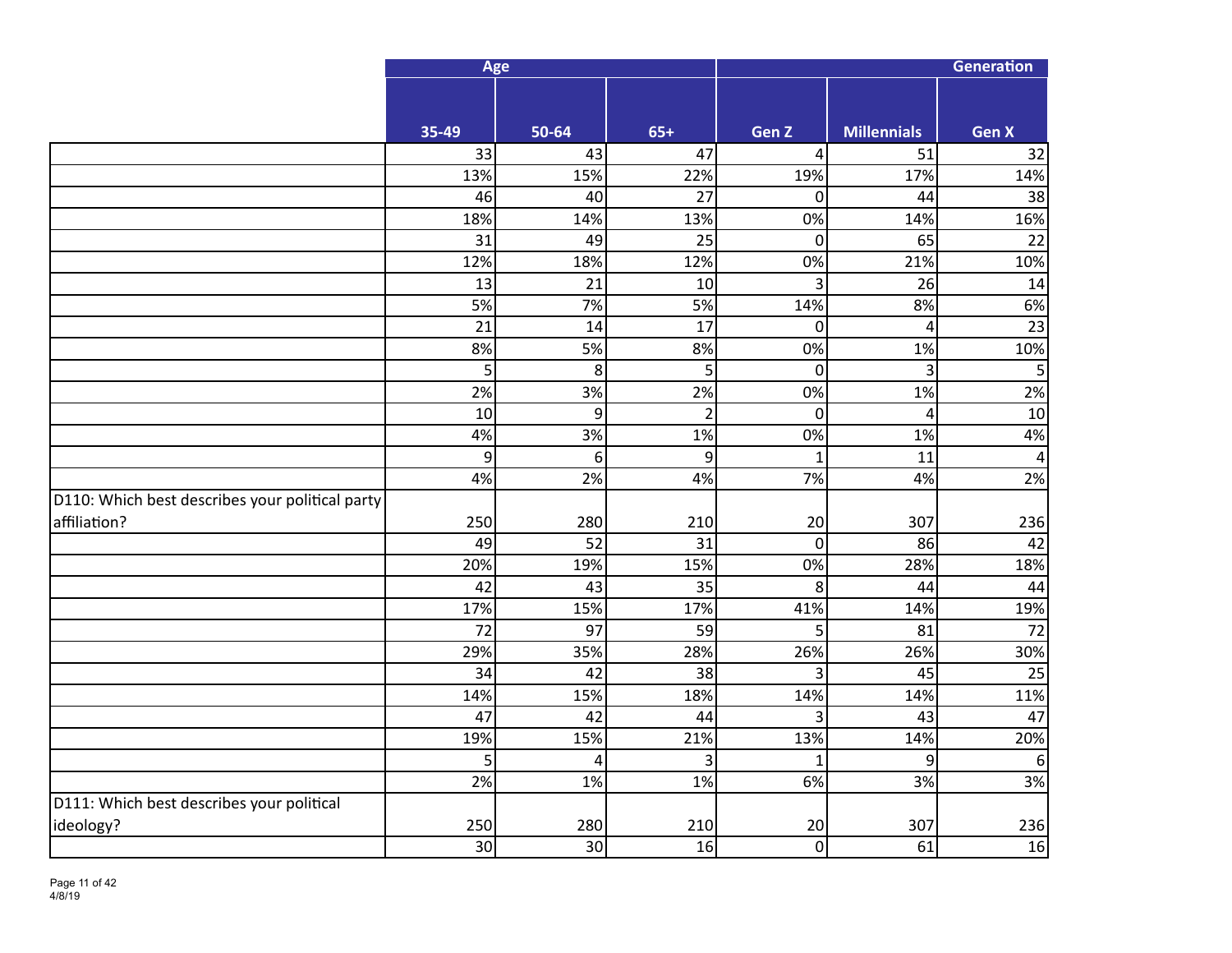| Age   |       |       | Generation |                    |       |
|-------|-------|-------|------------|--------------------|-------|
| 35-49 | 50-64 | $65+$ | Gen Z      | <b>Millennials</b> | Gen X |
| 12%   | 11%   | 8%    | 1%         | 20%                | 7%    |
| 42    | 37    | 28    |            | 38                 | 44    |
| 17%   | 13%   | 13%   | 23%        | 12%                | 19%   |
| 106   | 126   | 82    |            | 153                | 101   |
| 42%   | 45%   | 39%   | 32%        | 50%                | 43%   |
| 24    | 45    | 47    |            | 37                 | 28    |
| 10%   | 16%   | 23%   | 14%        | 12%                | 12%   |
| 48    | 42    | 37    | 61         | 20                 | 47    |
| 19%   | 15%   | 18%   | 30%        | 6%                 | 20%   |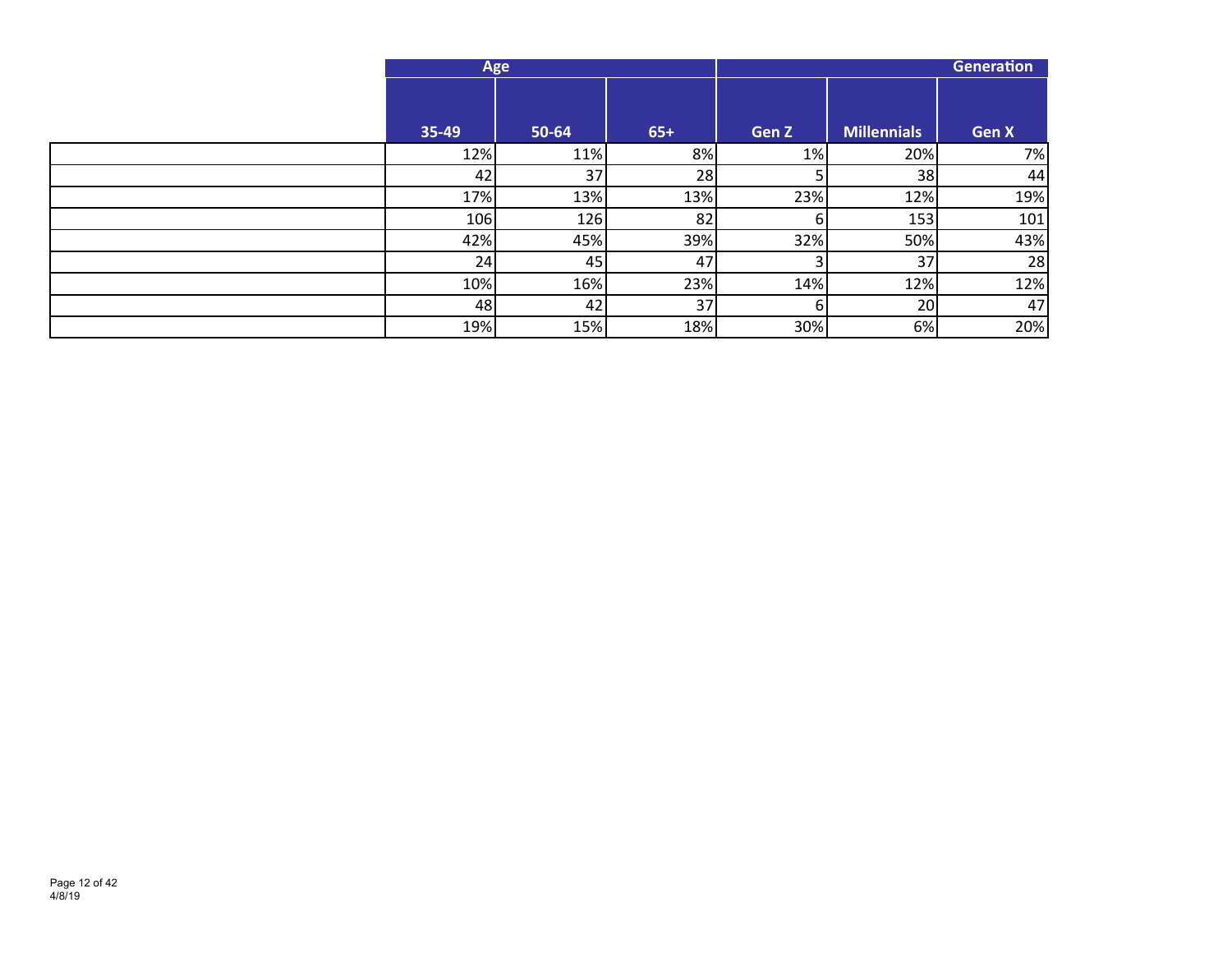This survey was conducted online within the United  $\mathbb I$ percentage points.

|                                            |                     |                |              |                 | <b>Race / Ethnicity</b> |              |
|--------------------------------------------|---------------------|----------------|--------------|-----------------|-------------------------|--------------|
|                                            |                     |                |              | <b>Black or</b> |                         |              |
|                                            |                     |                |              | <b>African</b>  |                         |              |
|                                            | <b>Baby Boomers</b> | <b>Silent</b>  | <b>White</b> | <b>American</b> | <b>Hispanic</b>         | <b>Asian</b> |
| AB2: Would you support or oppose providing |                     |                |              |                 |                         |              |
| Medicare to every American?                | 374                 | 63             | 680          | 120             | 140                     | 50           |
|                                            | 142                 | 17             | 246          | 82              | 68                      | 18           |
|                                            | 38%                 | 27%            | 36%          | 68%             | 49%                     | 36%          |
|                                            | 96                  | 13             | 190          | 23              | 41                      | 25           |
|                                            | 26%                 | 21%            | 28%          | 19%             | 29%                     | 50%          |
|                                            | 71                  | 14             | 121          | 9               | 12                      | 6            |
|                                            | 19%                 | 22%            | 18%          | 7%              | 9%                      | 12%          |
|                                            | 66                  | 19             | 123          | $\overline{7}$  | 19                      | $\mathbf{1}$ |
|                                            | 18%                 | 31%            | 18%          | 6%              | 13%                     | 3%           |
| D1: Are you?                               | 374                 | 63             | 680          | 120             | 140                     | 50           |
|                                            | 173                 | 31             | 349          | 55              | 54                      | 16           |
|                                            | 46%                 | 49%            | 51%          | 46%             | 38%                     | 33%          |
|                                            | 201                 | 32             | 331          | 65              | 86                      | 34           |
|                                            | 54%                 | 51%            | 49%          | 54%             | 62%                     | 67%          |
| H1: Age                                    | 374                 | 63             | 680          | 120             | 140                     | 50           |
|                                            | $\Omega$            | $\Omega$       | 145          | 26              | 74                      | 14           |
|                                            | 0%                  | 0%             | 21%          | 22%             | 53%                     | 29%          |
|                                            | $\Omega$            | $\overline{0}$ | 146          | 38              | 39                      | 21           |
|                                            | 0%                  | 0%             | 21%          | 32%             | 28%                     | 42%          |
|                                            | 227                 | $\mathbf 0$    | 210          | 41              | 16                      | 11           |
|                                            | 61%                 | 0%             | 31%          | 34%             | 12%                     | 21%          |
|                                            | 147                 | 63             | 179          | 15              | 11                      | 4            |
|                                            | 39%                 | 100%           | 26%          | 12%             | 8%                      | 7%           |
| H2: Generation                             | 374                 | 63             | 680          | 120             | 140                     | 50           |
|                                            | 0                   | 0              | $6 \mid$     | $\overline{2}$  | 9                       | $\pmb{4}$    |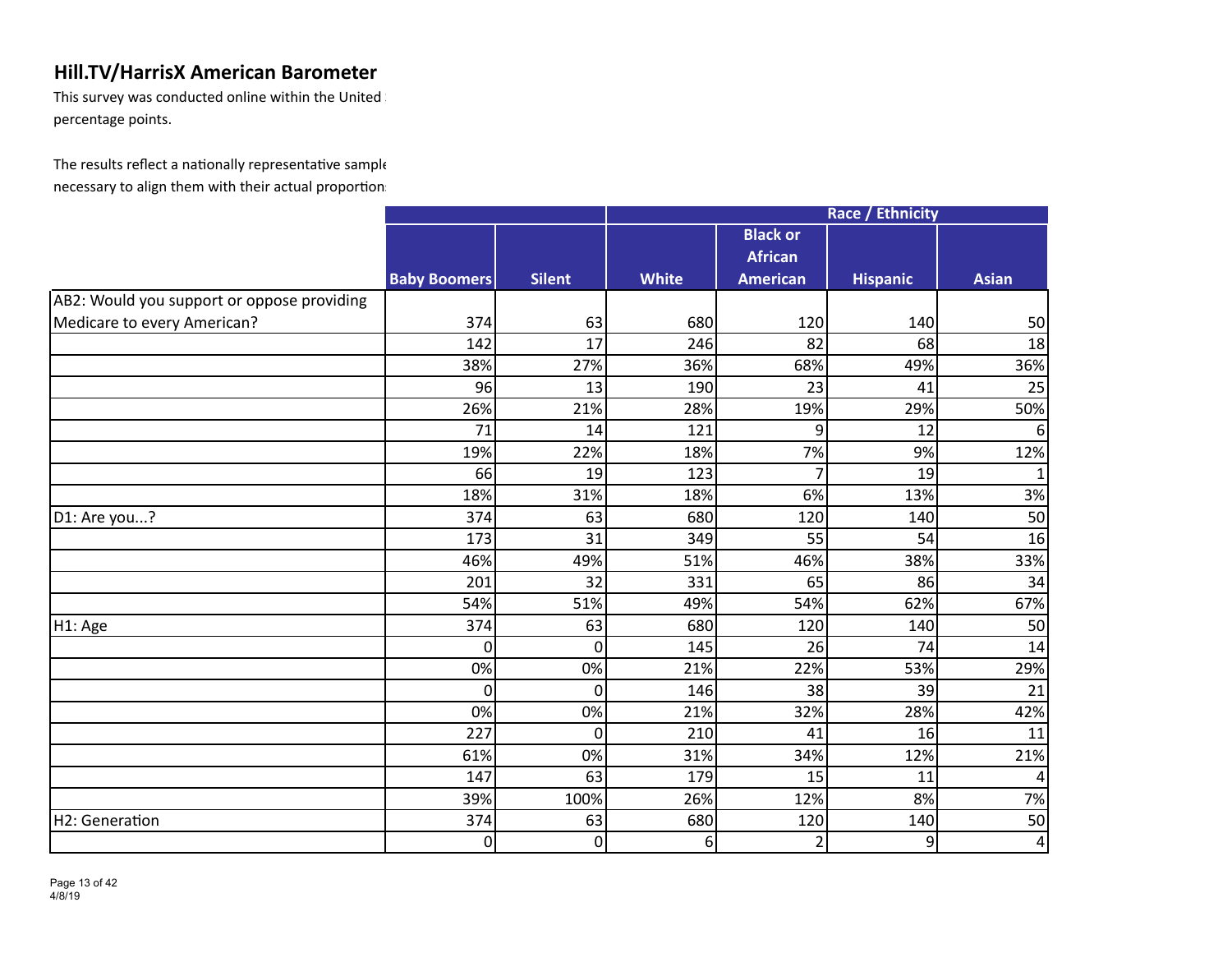|                           |                     |                  | Race / Ethnicity |                  |                 |                  |  |  |
|---------------------------|---------------------|------------------|------------------|------------------|-----------------|------------------|--|--|
|                           |                     |                  |                  | <b>Black or</b>  |                 |                  |  |  |
|                           |                     |                  |                  | <b>African</b>   |                 |                  |  |  |
|                           | <b>Baby Boomers</b> | <b>Silent</b>    | <b>White</b>     | <b>American</b>  | <b>Hispanic</b> | <b>Asian</b>     |  |  |
|                           | 0%                  | 0%               | 1%               | 1%               | 7%              | $7%$             |  |  |
|                           | 0                   | $\boldsymbol{0}$ | 179              | 29               | $\overline{77}$ | 21               |  |  |
|                           | 0%                  | 0%               | 26%              | 25%              | 55%             | 41%              |  |  |
|                           | $\mathbf 0$         | $\mathbf 0$      | 141              | 42               | 30              | 16               |  |  |
|                           | 0%                  | 0%               | 21%              | 35%              | 21%             | 32%              |  |  |
|                           | 374                 | $\mathbf 0$      | 293              | 47               | 25              | 8                |  |  |
|                           | 100%                | 0%               | 43%              | 39%              | 18%             | 17%              |  |  |
|                           | $\pmb{0}$           | 63               | 62               | 0                | $\mathbf 0$     | $\mathbf{1}$     |  |  |
|                           | 0%                  | 100%             | 9%               | 0%               | 0%              | 2%               |  |  |
| QRACE: What is your race? | 374                 | 63               | 680              | 120              | 140             | 50               |  |  |
|                           | 293                 | 62               | 680              | $\boldsymbol{0}$ | $\overline{0}$  | $\pmb{0}$        |  |  |
|                           | 78%                 | 98%              | 100%             | 0%               | 0%              | 0%               |  |  |
|                           | 47                  | $\boldsymbol{0}$ | $\pmb{0}$        | 120              | $\overline{0}$  | $\boldsymbol{0}$ |  |  |
|                           | 12%                 | 0%               | $\overline{0\%}$ | 100%             | 0%              | 0%               |  |  |
|                           |                     |                  |                  |                  |                 |                  |  |  |
|                           | 25                  | 0                | $\boldsymbol{0}$ | $\mathbf 0$      | 140             | $\pmb{0}$        |  |  |
|                           | 7%                  | 0%               | 0%               | 0%               | 100%            | 0%               |  |  |
|                           |                     |                  |                  |                  |                 |                  |  |  |
|                           |                     |                  |                  |                  |                 |                  |  |  |
|                           | 8                   | 1                | $\boldsymbol{0}$ | $\mathbf 0$      | $\pmb{0}$       | 50               |  |  |
|                           | 2%                  | 2%               | $\overline{0\%}$ | 0%               | 0%              | 100%             |  |  |
|                           | $\overline{2}$      | $\overline{0}$   | $\boldsymbol{0}$ | 0                | $\overline{0}$  | $\mathbf 0$      |  |  |
|                           | 0%                  | 0%               | 0%               | 0%               | 0%              | $0\%$            |  |  |
| H3A: Region (4-way)       | 374                 | 63               | 680              | 120              | 140             | 50               |  |  |
|                           | 73                  | 4                | 139              | 17               | 15              | $\overline{9}$   |  |  |
|                           | 19%                 | 6%               | 20%              | 14%              | 11%             | 18%              |  |  |
|                           | 90                  | 12               | 165              | 24               | 12              | $\overline{7}$   |  |  |
|                           | 24%                 | 18%              | 24%              | 20%              | 8%              | 13%              |  |  |
|                           | 132                 | 31               | 242              | 62               | 59              | $\overline{7}$   |  |  |
|                           | 35%                 | 50%              | 36%              | 51%              | 42%             | 14%              |  |  |
|                           | 79                  | 16               | 134              | 18               | 54              | 27               |  |  |
|                           | 21%                 | 26%              | 20%              | 15%              | 39%             | 55%              |  |  |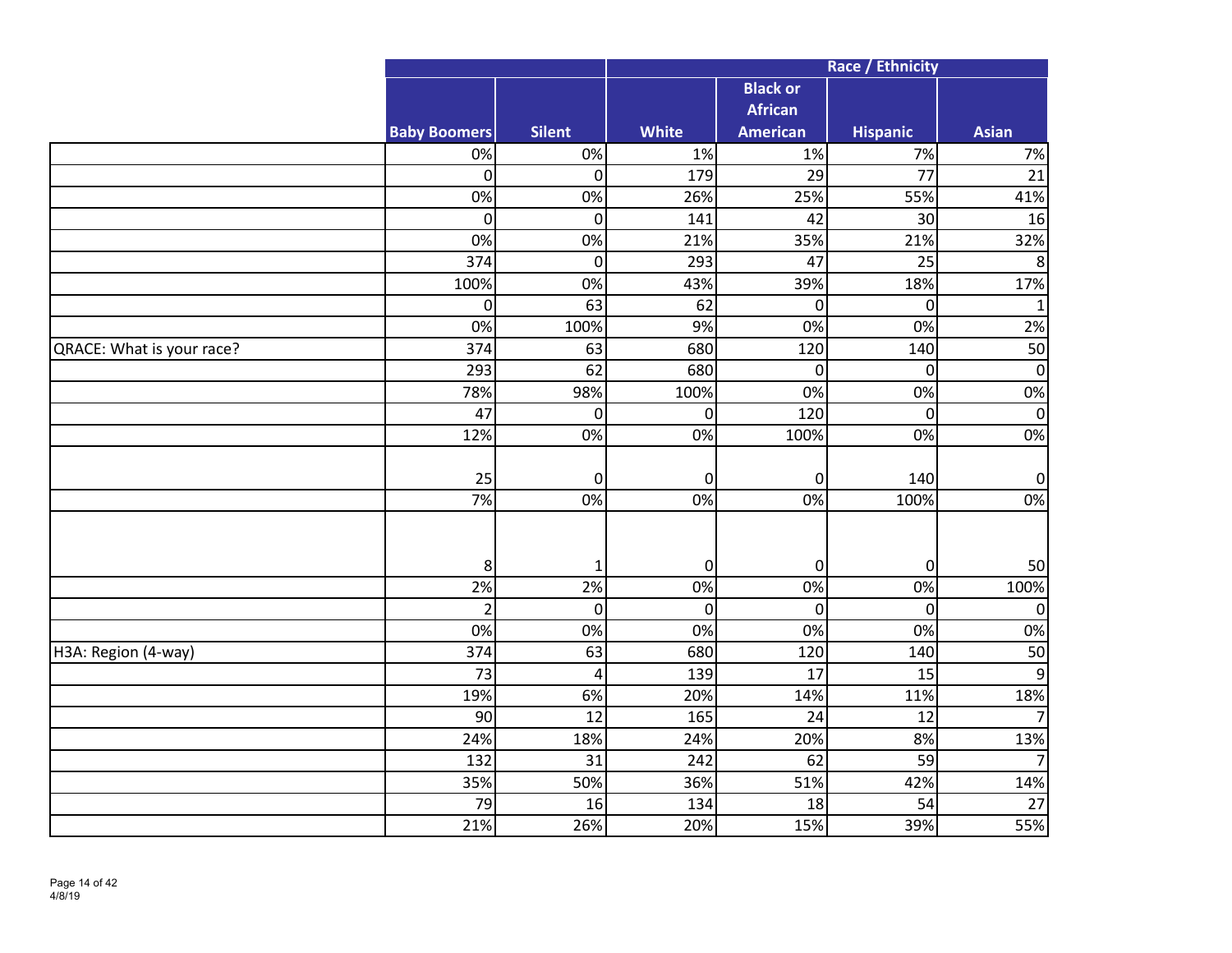|                                              |                     |                  |                  |                 | Race / Ethnicity |                |
|----------------------------------------------|---------------------|------------------|------------------|-----------------|------------------|----------------|
|                                              |                     |                  |                  | <b>Black or</b> |                  |                |
|                                              |                     |                  |                  | <b>African</b>  |                  |                |
|                                              | <b>Baby Boomers</b> | <b>Silent</b>    | <b>White</b>     | <b>American</b> | <b>Hispanic</b>  | <b>Asian</b>   |
| D103: What is the highest level of education |                     |                  |                  |                 |                  |                |
| you have completed or the highest degree you |                     |                  |                  |                 |                  |                |
| have received?                               | 374                 | 63               | 680              | 120             | 140              | 50             |
|                                              | 4                   | $\mathbf 0$      | 6                | $\overline{0}$  | 6                | $\overline{2}$ |
|                                              | 1%                  | 0%               | $1\overline{\%}$ | 0%              | 5%               | 5%             |
|                                              | 17                  | $\overline{2}$   | 39               | 5               | 11               | $\pmb{0}$      |
|                                              | 4%                  | 3%               | 6%               | 4%              | 8%               | 0%             |
|                                              |                     |                  |                  |                 |                  |                |
|                                              | 74                  | 19               | 126              | 29              | 34               | $\mathsf S$    |
|                                              | 20%                 | 30%              | 19%              | 24%             | 24%              | 11%            |
|                                              | 114                 | 18               | 154              | 34              | 32               | 9              |
|                                              | 31%                 | 28%              | 23%              | 28%             | 23%              | 18%            |
|                                              | 55                  | 5 <sup>1</sup>   | 95               | 20              | 25               | 11             |
|                                              | 15%                 | 8%               | 14%              | 16%             | 18%              | 23%            |
|                                              | 55                  | 7                | 138              | 21              | 23               | 14             |
|                                              | 15%                 | 11%              | 20%              | 17%             | 17%              | 27%            |
|                                              |                     |                  |                  |                 |                  |                |
|                                              | 11                  | 1                | 21               | $\overline{2}$  | 1                | $\mathbf{3}$   |
|                                              | 3%                  | 1%               | 3%               | 2%              | 1%               | 5%             |
|                                              |                     |                  |                  |                 |                  |                |
|                                              | 44                  | 12               | 102              | 10              | 8                | 5              |
|                                              | 12%                 | 19%              | 15%              | 8%              | 6%               | 10%            |
| D104: What is your marital status?           | 374                 | 63               | 680              | 120             | 140              | 50             |
|                                              | 226                 | 46               | 438              | 33              | 71               | 26             |
|                                              | 60%                 | 73%              | 64%              | 28%             | 51%              | 52%            |
|                                              | 36                  | $\mathbf{1}$     | 104              | 43              | 49               | 21             |
|                                              | 10%                 | 1%               | 15%              | 36%             | 35%              | 41%            |
|                                              | 62                  | 5                | 65               | 22              | 6                | $\overline{3}$ |
|                                              | 16%                 | 7%               | 10%              | 18%             | 5%               | 6%             |
|                                              | 7                   | $\boldsymbol{0}$ | 8                | 3               | $\overline{4}$   | $\pmb{0}$      |
|                                              | 2%                  | 0%               | 1%               | 3%              | 3%               | $0\%$          |
|                                              | 29                  | 11               | 35               | 3               | 5                | $\pmb{0}$      |
|                                              | 8%                  | 18%              | 5%               | 2%              | 3%               | 0%             |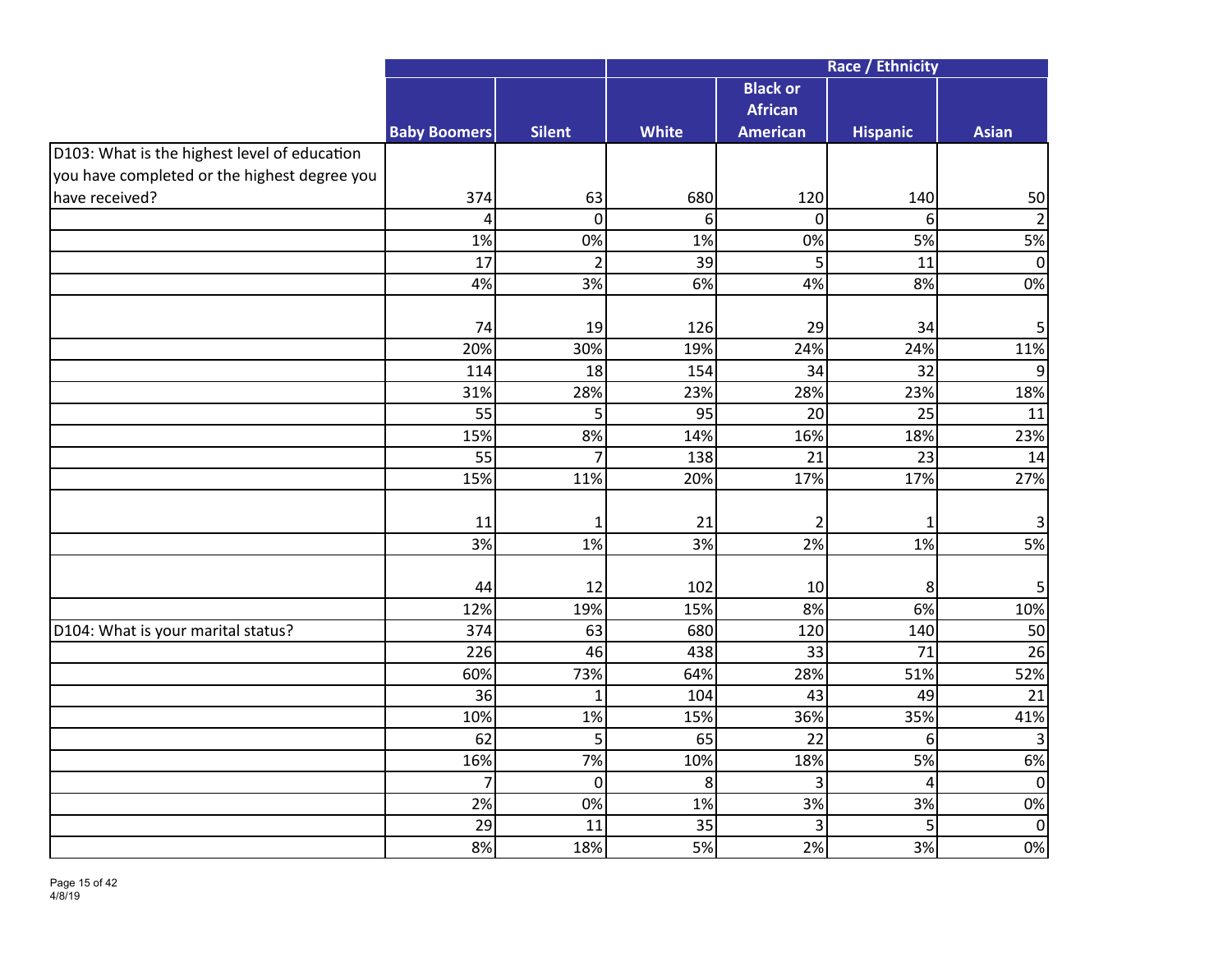|                                             |                     |                |              | Race / Ethnicity |                 |                |  |  |
|---------------------------------------------|---------------------|----------------|--------------|------------------|-----------------|----------------|--|--|
|                                             |                     |                |              | <b>Black or</b>  |                 |                |  |  |
|                                             |                     |                |              | <b>African</b>   |                 |                |  |  |
|                                             | <b>Baby Boomers</b> | <b>Silent</b>  | <b>White</b> | <b>American</b>  | <b>Hispanic</b> | <b>Asian</b>   |  |  |
|                                             | 15                  | 0              | 30           | 16               | $\overline{4}$  | $\mathbf 0$    |  |  |
|                                             | 4%                  | 1%             | 4%           | 14%              | 3%              | 0%             |  |  |
| D105: How many children live in your        |                     |                |              |                  |                 |                |  |  |
| household?                                  | 374                 | 63             | 680          | 120              | 140             | 50             |  |  |
|                                             | 286                 | 60             | 401          | 58               | 65              | 22             |  |  |
|                                             | 77%                 | 94%            | 59%          | 49%              | 47%             | 44%            |  |  |
|                                             | 48                  | 4              | 112          | 26               | 23              | 15             |  |  |
|                                             | 13%                 | 6%             | 17%          | 21%              | 17%             | 30%            |  |  |
|                                             | 26                  | $\overline{0}$ | 114          | $\overline{22}$  | $\overline{35}$ | $\overline{8}$ |  |  |
|                                             | 7%                  | 0%             | 17%          | 18%              | 25%             | 16%            |  |  |
|                                             | 11                  | $\overline{0}$ | 36           | 10               | 12              | 5              |  |  |
|                                             | 3%                  | 0%             | 5%           | 8%               | 8%              | 9%             |  |  |
|                                             | 3                   | $\overline{0}$ | 17           | 4                | 6               | $\mathbf 0$    |  |  |
|                                             | 1%                  | 0%             | 3%           | 4%               | 4%              | 0%             |  |  |
| D107: Do you live in a suburban, urban, or  |                     |                |              |                  |                 |                |  |  |
| rural area?                                 | 374                 | 63             | 680          | 120              | 140             | 50             |  |  |
|                                             | 181                 | 40             | 309          | 35               | 47              | 32             |  |  |
|                                             | 48%                 | 64%            | 45%          | 29%              | 33%             | 64%            |  |  |
|                                             | 90                  | $\overline{9}$ | 195          | 54               | 62              | 17             |  |  |
|                                             | 24%                 | 14%            | 29%          | 45%              | 44%             | 34%            |  |  |
|                                             | 103                 | 14             | 177          | 31               | 32              | $\mathbf{1}$   |  |  |
|                                             | 27%                 | 22%            | 26%          | 26%              | 23%             | 2%             |  |  |
| D109: Which of the following income         |                     |                |              |                  |                 |                |  |  |
| categories best describes your total annual |                     |                |              |                  |                 |                |  |  |
| household income before taxes?              | 374                 | 63             | 680          | 120              | 140             | 50             |  |  |
|                                             | 21                  | $\mathbf 1$    | 38           | 9                | 22              | $\mathbf 1$    |  |  |
|                                             | 6%                  | 1%             | 6%           | 8%               | 16%             | $1\%$          |  |  |
|                                             | 25                  | 5 <sup>1</sup> | 38           | 15               | 18              | $\pmb{0}$      |  |  |
|                                             | 7%                  | 8%             | 6%           | 12%              | 13%             | 1%             |  |  |
|                                             | 24                  | 3              | 47           | 18               | 13              | $\mathbf{1}$   |  |  |
|                                             | 6%                  | 5%             | 7%           | 15%              | 9%              | 2%             |  |  |
|                                             | 51                  | 12             | 71           | 17               | 20              | 10             |  |  |
|                                             | 14%                 | 18%            | 10%          | 14%              | 15%             | 19%            |  |  |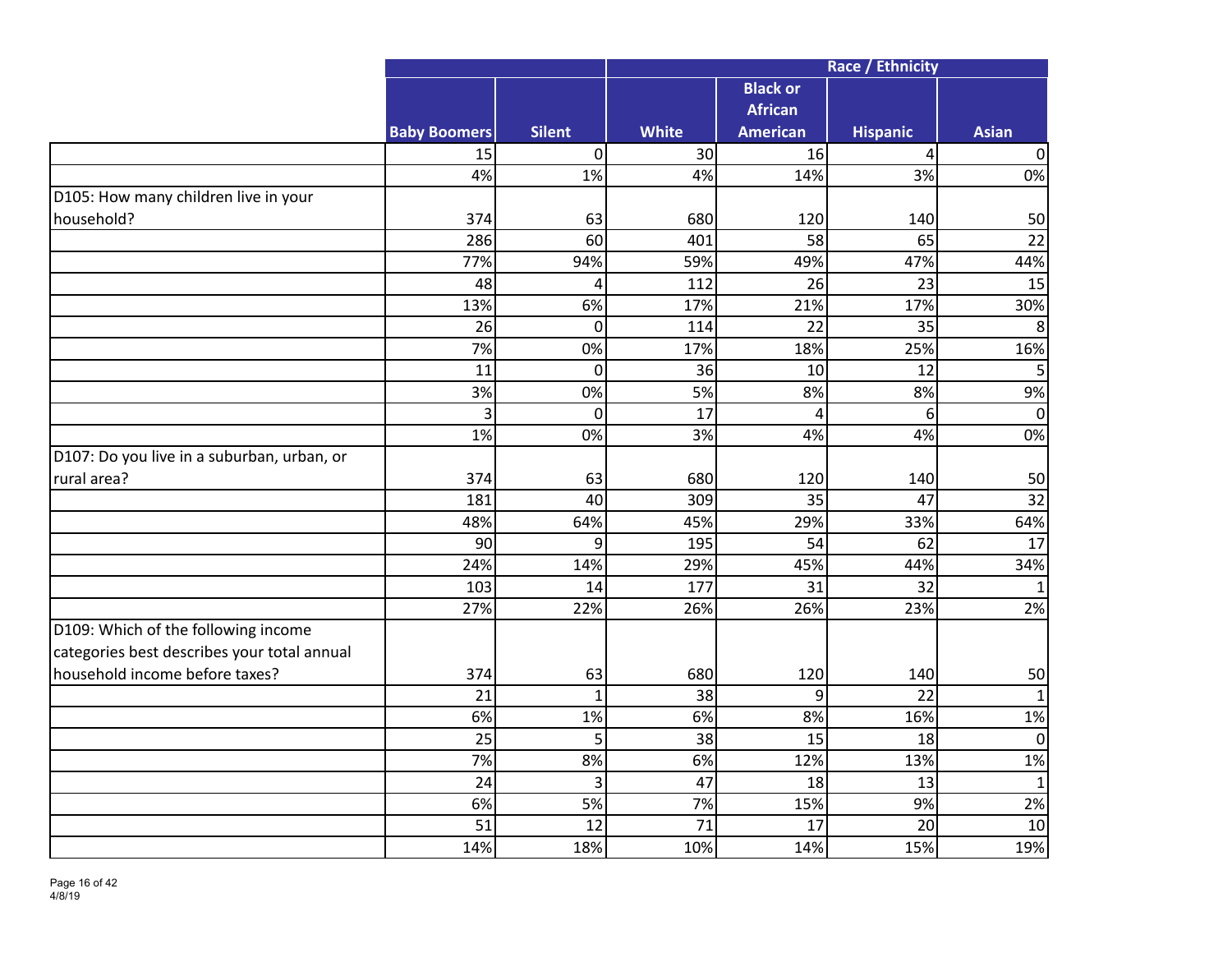|                                                 |                     |                         | Race / Ethnicity |                 |                 |                  |  |  |
|-------------------------------------------------|---------------------|-------------------------|------------------|-----------------|-----------------|------------------|--|--|
|                                                 |                     |                         |                  | <b>Black or</b> |                 |                  |  |  |
|                                                 |                     |                         |                  | <b>African</b>  |                 |                  |  |  |
|                                                 | <b>Baby Boomers</b> | <b>Silent</b>           | <b>White</b>     | <b>American</b> | <b>Hispanic</b> | <b>Asian</b>     |  |  |
|                                                 | 70                  | 14                      | 112              | 29              | 28              | $\mathbf 1$      |  |  |
|                                                 | 19%                 | 22%                     | 16%              | 25%             | 20%             | 1%               |  |  |
|                                                 | 49                  | 9                       | 100              | 15              | 13              | 11               |  |  |
|                                                 | 13%                 | 15%                     | 15%              | 12%             | 9%              | 22%              |  |  |
|                                                 | 58                  | 7                       | 120              | 6               | 16              | 9                |  |  |
|                                                 | 15%                 | 11%                     | 18%              | 5%              | 11%             | 18%              |  |  |
|                                                 | 20                  | 5                       | 59               | $\overline{3}$  | 3               | $\pmb{4}$        |  |  |
|                                                 | 5%                  | 8%                      | 9%               | 2%              | 2%              | 8%               |  |  |
|                                                 | 23                  | $\overline{\mathbf{4}}$ | 46               | $\overline{0}$  | 5               | $\overline{3}$   |  |  |
|                                                 | 6%                  | 6%                      | 7%               | 0%              | 4%              | 5%               |  |  |
|                                                 | $\overline{11}$     | $\overline{2}$          | $\overline{17}$  | $\mathbf 0$     | $\overline{0}$  | $\sqrt{4}$       |  |  |
|                                                 | 3%                  | 3%                      | 2%               | 0%              | 0%              | 8%               |  |  |
|                                                 | 12                  | $\mathbf 0$             | 18               | 3               | $\mathbf 0$     | $\overline{2}$   |  |  |
|                                                 | 3%                  | 0%                      | 3%               | 2%              | 0%              | 4%               |  |  |
|                                                 | 11                  | $\overline{2}$          | 16               | 6               | $\overline{2}$  | $\sqrt{4}$       |  |  |
|                                                 | 3%                  | 3%                      | 2%               | 5%              | 1%              | 9%               |  |  |
| D110: Which best describes your political party |                     |                         |                  |                 |                 |                  |  |  |
| affiliation?                                    | 374                 | 63                      | 680              | 120             | 140             | 50               |  |  |
|                                                 | 70                  | 6                       | 91               | 63              | 42              | 6                |  |  |
|                                                 | 19%                 | 10%                     | 13%              | 53%             | 30%             | 13%              |  |  |
|                                                 | 66                  | 4                       | 103              | 20              | 32              | $\boldsymbol{9}$ |  |  |
|                                                 | 18%                 | 6%                      | 15%              | 17%             | 23%             | 18%              |  |  |
|                                                 | 117                 | 15                      | 213              | 25              | 28              | 19               |  |  |
|                                                 | 31%                 | 24%                     | 31%              | 21%             | 20%             | 37%              |  |  |
|                                                 | 57                  | 18                      | 115              | $\mathbf{1}$    | 20              | 10               |  |  |
|                                                 | 15%                 | 29%                     | 17%              | 1%              | 14%             | 20%              |  |  |
|                                                 | 62                  | 18                      | 149              | 9               | 13              | $\overline{2}$   |  |  |
|                                                 | 17%                 | 29%                     | 22%              | 7%              | 9%              | 4%               |  |  |
|                                                 | $\overline{2}$      | $\overline{2}$          | 9                | $\overline{2}$  | 5               | $\pmb{4}$        |  |  |
|                                                 | 1%                  | 2%                      | 1%               | 1%              | 3%              | 8%               |  |  |
| D111: Which best describes your political       |                     |                         |                  |                 |                 |                  |  |  |
| ideology?                                       | 374                 | 63                      | 680              | 120             | 140             | 50               |  |  |
|                                                 | 39                  | $\overline{\mathbf{4}}$ | 68               | 23              | 22              | 6                |  |  |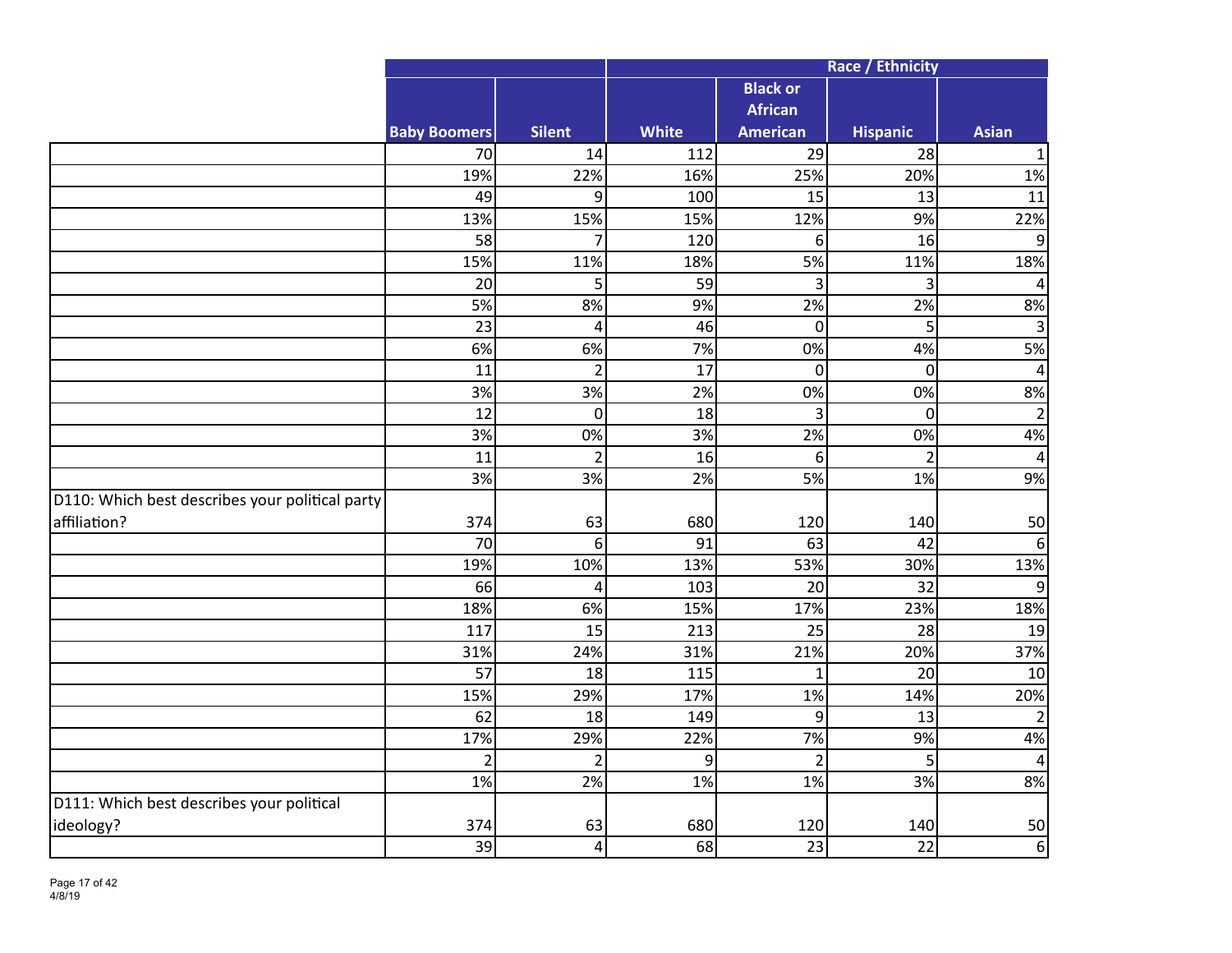|                     |               | <b>Race / Ethnicity</b> |                                                      |                 |                |  |
|---------------------|---------------|-------------------------|------------------------------------------------------|-----------------|----------------|--|
| <b>Baby Boomers</b> | <b>Silent</b> | <b>White</b>            | <b>Black or</b><br><b>African</b><br><b>American</b> | <b>Hispanic</b> | <b>Asian</b>   |  |
| 11%                 | 7%            | 10%                     | 19%                                                  | 16%             | 12%            |  |
| 53                  |               | 80 <sup>1</sup>         | 33                                                   | 24              | 5 <sub>1</sub> |  |
| 14%                 | 4%            | 12%                     | 27%                                                  | 17%             | 9%             |  |
| 160                 | 22            | 311                     | 44                                                   | 64              | 23             |  |
| 43%                 | 36%           | 46%                     | 36%                                                  | 46%             | 45%            |  |
| 64                  | 18            | 108                     |                                                      | 18              | 14             |  |
| 17%                 | 29%           | 16%                     | 4%                                                   | 13%             | 28%            |  |
| 58                  | 15            | 112                     | 16                                                   | 12              | $\overline{3}$ |  |
| 15%                 | 24%           | 17%                     | 13%                                                  | 9%              | 5%             |  |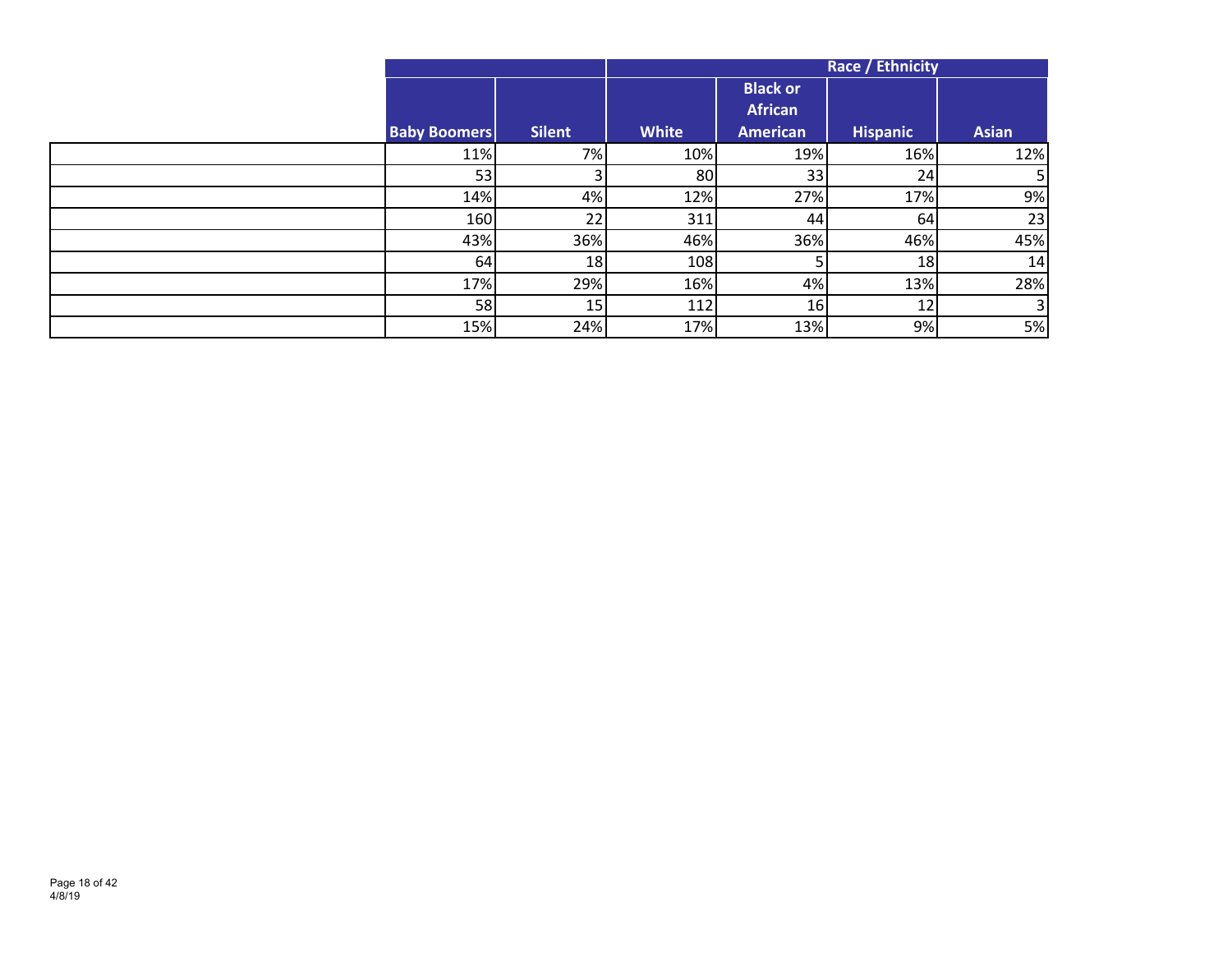This survey was conducted online within the United  $\mathbb I$ percentage points.

|                                            | <b>Region</b> |                  |                |                |             |                 |  |
|--------------------------------------------|---------------|------------------|----------------|----------------|-------------|-----------------|--|
|                                            |               |                  |                |                |             |                 |  |
|                                            |               |                  |                |                |             |                 |  |
|                                            | <b>Other</b>  | <b>Northeast</b> | <b>Midwest</b> | <b>South</b>   | <b>West</b> | <b>Suburban</b> |  |
| AB2: Would you support or oppose providing |               |                  |                |                |             |                 |  |
| Medicare to every American?                | 10            | 180              | 210            | 370            | 240         | 425             |  |
|                                            | 3             | 76               | 86             | 163            | 93          | 176             |  |
|                                            | 31%           | 42%              | 41%            | 44%            | 39%         | 41%             |  |
|                                            | 5             | 57               | 64             | 88             | 74          | 113             |  |
|                                            | 45%           | 31%              | 30%            | 24%            | 31%         | 26%             |  |
|                                            | 2             | 23               | 31             | 61             | 34          | 64              |  |
|                                            | 16%           | 13%              | 15%            | 17%            | 14%         | 15%             |  |
|                                            | 1             | 24               | 30             | 58             | 40          | 73              |  |
|                                            | 8%            | 13%              | 14%            | 16%            | 17%         | 17%             |  |
| D1: Are you?                               | 10            | 180              | 210            | 370            | 240         | 425             |  |
|                                            | 6             | 110              | 96             | 159            | 115         | 202             |  |
|                                            | 60%           | 61%              | 46%            | 43%            | 48%         | 47%             |  |
|                                            | Δ             | 70               | 114            | 212            | 125         | 223             |  |
|                                            | 40%           | 39%              | 54%            | 57%            | 52%         | 53%             |  |
| H1: Age                                    | 10            | 180              | 210            | 370            | 240         | 425             |  |
|                                            | 1             | 41               | 48             | 97             | 73          | 94              |  |
|                                            | 10%           | 23%              | 23%            | 26%            | 31%         | 22%             |  |
|                                            | 6             | 50               | 45             | 93             | 62          | 84              |  |
|                                            | 58%           | 28%              | 22%            | 25%            | 26%         | 20%             |  |
|                                            | 3             | 62               | 72             | 89             | 57          | 122             |  |
|                                            | 25%           | 34%              | 34%            | 24%            | 24%         | 29%             |  |
|                                            | 1             | 27               | 45             | 90             | 48          | 124             |  |
|                                            | 7%            | 15%              | 21%            | 24%            | 20%         | 29%             |  |
| H2: Generation                             | 10            | 180              | 210            | 370            | 240         | 425             |  |
|                                            | $\mathbf 0$   | $\overline{2}$   | 2              | $\overline{7}$ | 9           | 9               |  |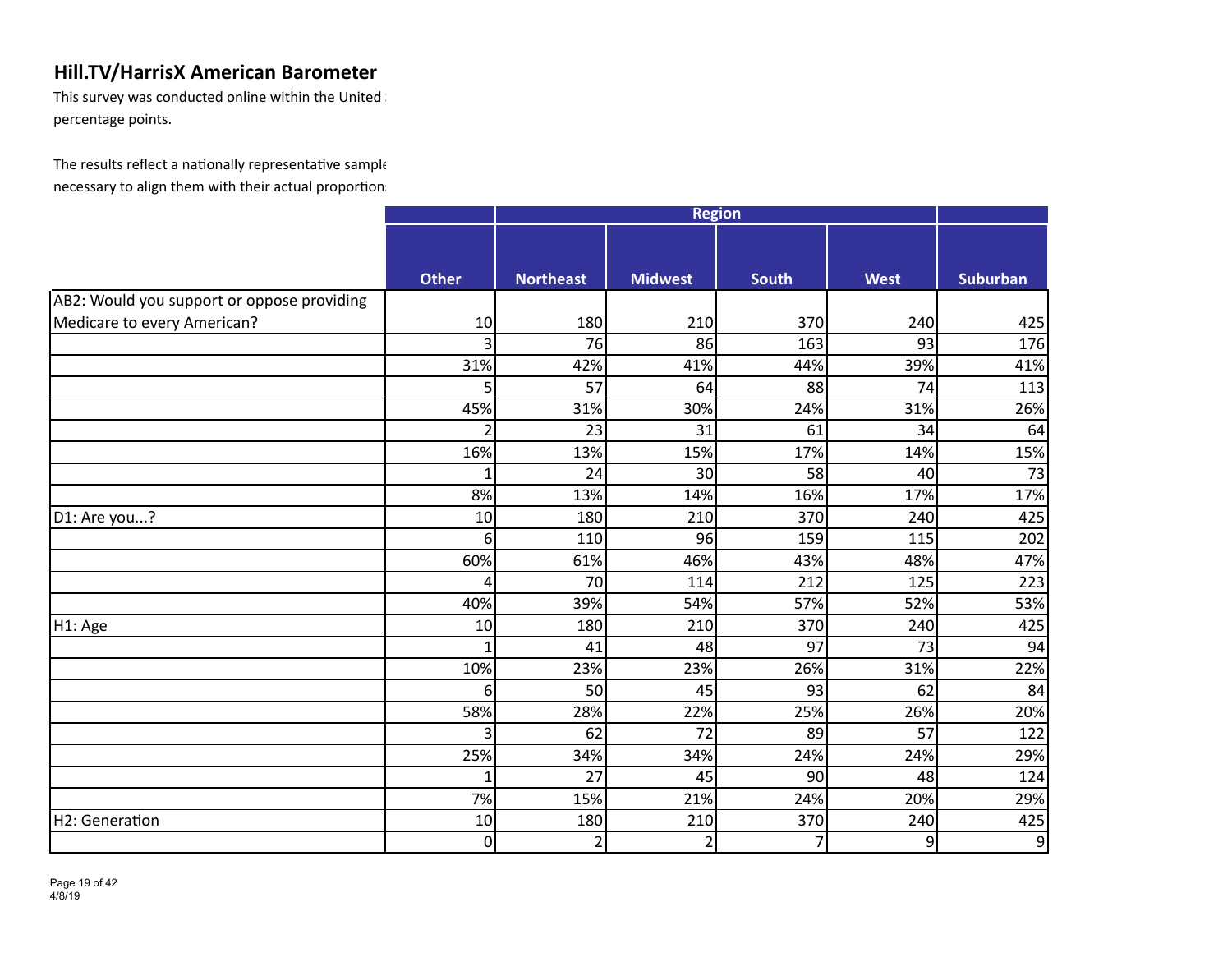|                           |                  |                  | <b>Region</b>   |                  |                |                 |
|---------------------------|------------------|------------------|-----------------|------------------|----------------|-----------------|
|                           |                  |                  |                 |                  |                |                 |
|                           | <b>Other</b>     | <b>Northeast</b> | <b>Midwest</b>  | South            | West           | <b>Suburban</b> |
|                           | 3%               | 1%               | 1%              | 2%               | 4%             | 2%              |
|                           | $\overline{2}$   | 55               | $\overline{54}$ | 114              | 84             | 110             |
|                           | 18%              | 31%              | 26%             | 31%              | 35%            | 26%             |
|                           | 6                | 46               | 53              | 85               | 51             | 84              |
|                           | 64%              | 26%              | 25%             | 23%              | 21%            | 20%             |
|                           | $\overline{2}$   | 73               | 90              | 132              | 79             | 181             |
|                           | 16%              | 40%              | 43%             | 36%              | 33%            | 43%             |
|                           | $\mathbf 0$      | $\overline{4}$   | 12              | 31               | 16             | 40              |
|                           | 0%               | 2%               | 6%              | 8%               | 7%             | 10%             |
| QRACE: What is your race? | 10               | 180              | 210             | 370              | 240            | 425             |
|                           | $\mathbf 0$      | $\overline{139}$ | 165             | 242              | 134            | 309             |
|                           | 0%               | 77%              | 79%             | 65%              | 56%            | 73%             |
|                           | $\mathbf 0$      | 17               | 24              | 62               | 18             | 35              |
|                           | 0%               | 9%               | 11%             | 17%              | 8%             | 8%              |
|                           |                  |                  |                 |                  |                |                 |
|                           | $\boldsymbol{0}$ | 15               | 12              | 59               | 54             | 47              |
|                           | 0%               | 8%               | 6%              | 16%              | 23%            | 11%             |
|                           |                  |                  |                 |                  |                |                 |
|                           |                  |                  |                 |                  |                |                 |
|                           | $\mathbf 0$      | 9                | 7               | $\overline{7}$   | 27             | 32              |
|                           | 0%               | 5%               | 3%              | 2%               | 11%            | 7%              |
|                           | 10               | $\boldsymbol{0}$ | 3               | $\boldsymbol{0}$ | $\overline{7}$ | 3               |
|                           | 100%             | 0%               | 1%              | 0%               | 3%             | 1%              |
| H3A: Region (4-way)       | 10               | 180              | 210             | 370              | 240            | 425             |
|                           | $\mathbf 0$      | 180              | $\overline{0}$  | $\boldsymbol{0}$ | $\overline{0}$ | $\overline{76}$ |
|                           | 3%               | 100%             | 0%              | 0%               | 0%             | 18%             |
|                           | 3                | $\pmb{0}$        | 210             | $\pmb{0}$        | $\pmb{0}$      | 73              |
|                           | 27%              | 0%               | 100%            | 0%               | 0%             | 17%             |
|                           | $\pmb{0}$        | $\pmb{0}$        | $\mathbf 0$     | 370              | $\pmb{0}$      | 165             |
|                           | 2%               | 0%               | 0%              | 100%             | 0%             | 39%             |
|                           | $\overline{7}$   | $\boldsymbol{0}$ | $\overline{0}$  | $\mathbf 0$      | 240            | 111             |
|                           | 68%              | 0%               | 0%              | 0%               | 100%           | 26%             |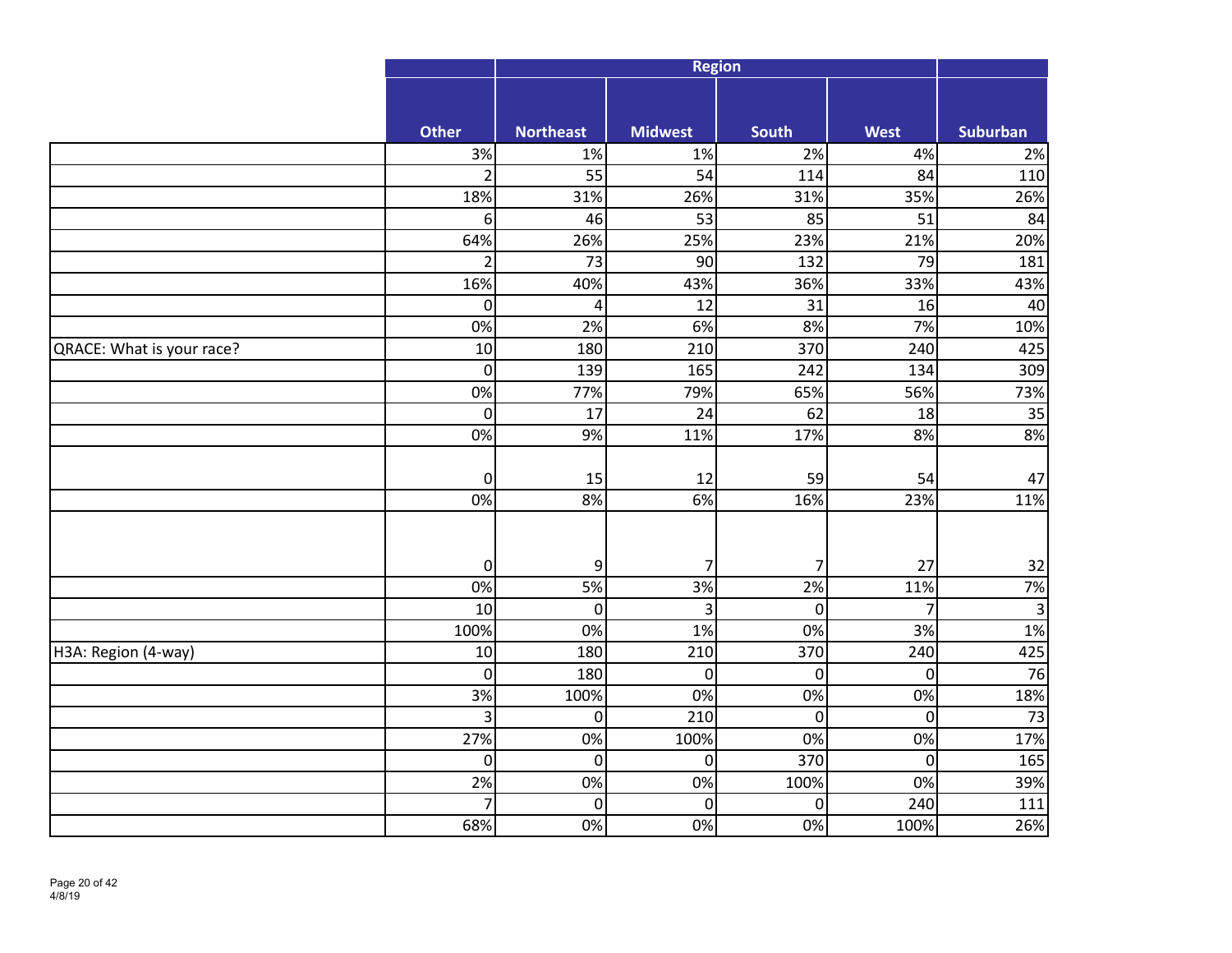|                                              |                  |                  | <b>Region</b>   |                  |                |                 |
|----------------------------------------------|------------------|------------------|-----------------|------------------|----------------|-----------------|
|                                              |                  |                  |                 |                  |                |                 |
|                                              |                  |                  |                 |                  |                |                 |
|                                              | <b>Other</b>     | <b>Northeast</b> | <b>Midwest</b>  | <b>South</b>     | <b>West</b>    | <b>Suburban</b> |
| D103: What is the highest level of education |                  |                  |                 |                  |                |                 |
| you have completed or the highest degree you |                  |                  |                 |                  |                |                 |
| have received?                               | 10               | 180              | 210             | 370              | 240            | 425             |
|                                              | $\mathbf 0$      | $\overline{0}$   | 5 <sup>1</sup>  | $\overline{2}$   | 8              |                 |
|                                              | 0%               | 0%               | 2%              | 1%               | 3%             | 2%              |
|                                              | $\mathbf 0$      | 19               | 8               | 13               | 15             | 11              |
|                                              | 0%               | 11%              | 4%              | 3%               | 6%             | 3%              |
|                                              |                  |                  |                 |                  |                |                 |
|                                              | $\pmb{0}$        | 29               | 42              | 84               | 39             | 68              |
|                                              | 0%               | 16%              | 20%             | 23%              | 16%            | 16%             |
|                                              | $\overline{3}$   | 34               | 59              | 68               | 71             | 103             |
|                                              | 35%              | 19%              | 28%             | 18%              | 30%            | 24%             |
|                                              | $\overline{4}$   | 16               | $\overline{35}$ | 67               | 37             | 88              |
|                                              | 43%              | 9%               | 17%             | 18%              | 15%            | 21%             |
|                                              | $\pmb{0}$        | 45               | 33              | 83               | 35             | 86              |
|                                              | 0%               | 25%              | 16%             | 22%              | 15%            | 20%             |
|                                              |                  |                  |                 |                  |                |                 |
|                                              | $\pmb{0}$        | 6                | 7               | 7                | $\overline{7}$ | 11              |
|                                              | $\overline{0\%}$ | 4%               | 3%              | 2%               | 3%             | 3%              |
|                                              |                  |                  |                 |                  |                |                 |
|                                              | $\overline{2}$   | 31               | 21              | 47               | 28             | 51              |
|                                              | 22%              | 17%              | 10%             | 13%              | 12%            | 12%             |
| D104: What is your marital status?           | 10               | 180              | 210             | 370              | 240            | 425             |
|                                              | $\overline{4}$   | 118              | 115             | 205              | 134            | 228             |
|                                              | 37%              | 66%              | 55%             | 55%              | 56%            | 54%             |
|                                              | 4                | 34               | 44              | 77               | 66             | 103             |
|                                              | 44%              | 19%              | 21%             | 21%              | 28%            | 24%             |
|                                              | $\pmb{0}$        | 9                | 17              | 52               | 18             | 40              |
|                                              | 2%               | 5%               | 8%              | 14%              | 7%             | 9%              |
|                                              | $\pmb{0}$        | 3                | 3               | $\boldsymbol{6}$ | 3              | 6               |
|                                              | 2%               | 2%               | 2%              | 2%               | 1%             | 1%              |
|                                              | $\pmb{0}$        | 6                | 13              | 15               | 8              | 25              |
|                                              | 2%               | 4%               | 6%              | 4%               | 3%             | 6%              |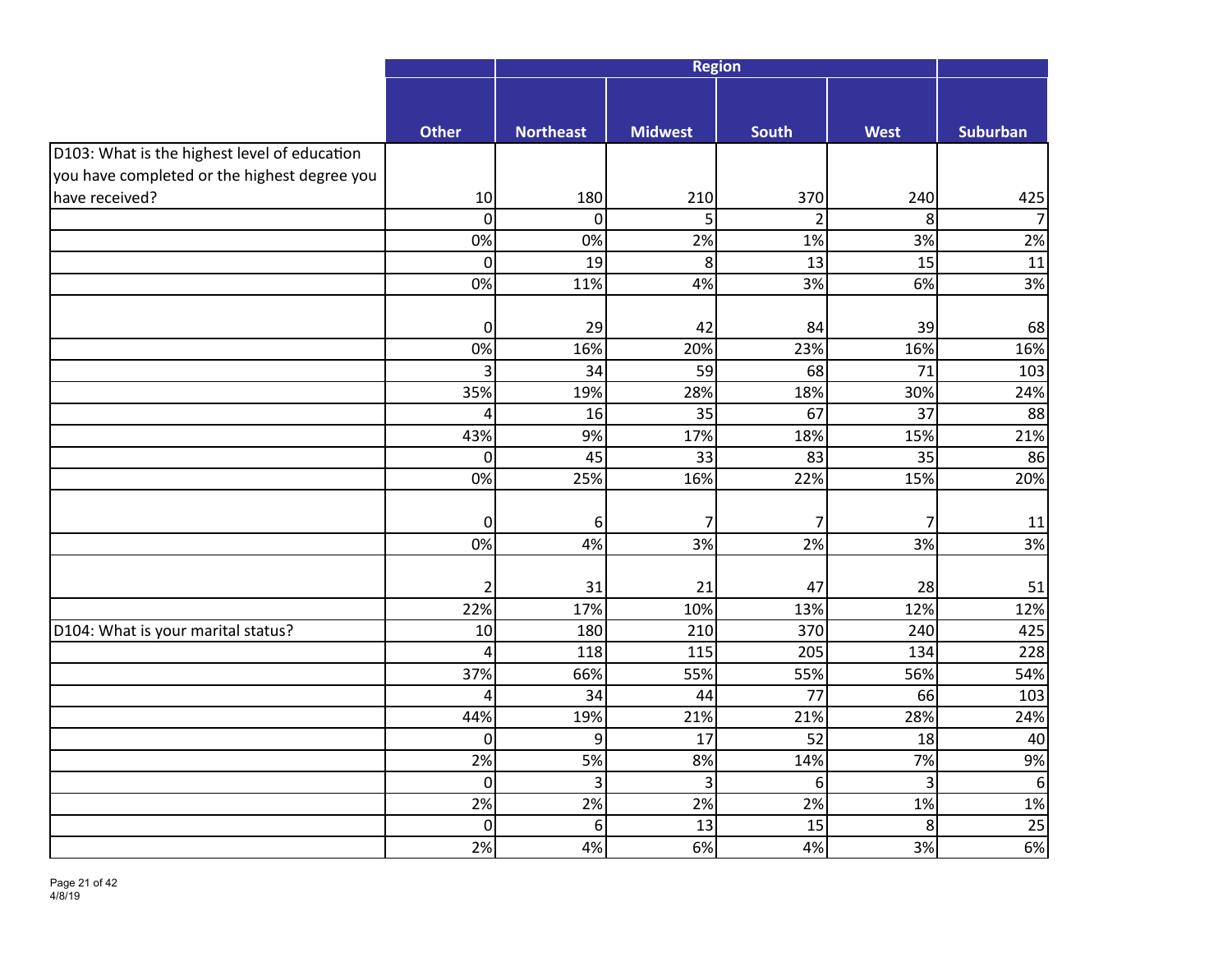|                                             |                         |                  | <b>Region</b>   |                 |                 |                 |
|---------------------------------------------|-------------------------|------------------|-----------------|-----------------|-----------------|-----------------|
|                                             |                         |                  |                 |                 |                 |                 |
|                                             | <b>Other</b>            | <b>Northeast</b> | <b>Midwest</b>  | <b>South</b>    | <b>West</b>     | <b>Suburban</b> |
|                                             | $\mathbf{1}$            | 9                | 17              | 16              | 11              | 23              |
|                                             | 13%                     | 5%               | 8%              | 4%              | 5%              | 5%              |
| D105: How many children live in your        |                         |                  |                 |                 |                 |                 |
| household?                                  | 10                      | 180              | 210             | 370             | 240             | 425             |
|                                             | 5                       | 86               | 118             | 220             | 127             | 292             |
|                                             | 51%                     | 48%              | 56%             | 59%             | 53%             | 69%             |
|                                             | $\mathbf{1}$            | 41               | $\overline{32}$ | 54              | 51              | 53              |
|                                             | 11%                     | 23%              | 15%             | 15%             | 21%             | 12%             |
|                                             | $\overline{2}$          | 45               | 28              | $\overline{78}$ | 29              | 48              |
|                                             | 16%                     | 25%              | 13%             | 21%             | 12%             | 11%             |
|                                             | $\mathbf{1}$            | 3                | 30              | 11              | 20              | 24              |
|                                             | 11%                     | 2%               | 14%             | 3%              | 8%              | 6%              |
|                                             | $\mathbf{1}$            | 6                | $\overline{2}$  | $\overline{7}$  | 13              | 9               |
|                                             | 10%                     | 3%               | 1%              | 2%              | 5%              | 2%              |
| D107: Do you live in a suburban, urban, or  |                         |                  |                 |                 |                 |                 |
| rural area?                                 | 10                      | 180              | 210             | 370             | 240             | 425             |
|                                             | $\overline{\mathbf{3}}$ | 76               | 73              | 165             | 111             | 425             |
|                                             | 30%                     | 42%              | 35%             | 45%             | 46%             | 100%            |
|                                             | 5                       | 63               | 66              | 113             | 91              | $\Omega$        |
|                                             | 51%                     | 35%              | 31%             | 30%             | 38%             | 0%              |
|                                             | $\overline{2}$          | 41               | 72              | 92              | 38              | $\Omega$        |
|                                             | 18%                     | 23%              | 34%             | 25%             | 16%             | 0%              |
| D109: Which of the following income         |                         |                  |                 |                 |                 |                 |
| categories best describes your total annual |                         |                  |                 |                 |                 |                 |
| household income before taxes?              | 10                      | 180              | 210             | 370             | 240             | 425             |
|                                             | $\overline{0}$          | 6                | 21              | 23              | 21              | 17              |
|                                             | 0%                      | 3%               | 10%             | 6%              | 9%              | 4%              |
|                                             | $\mathbf 0$             | 6                | 10              | 31              | $\overline{25}$ | 24              |
|                                             | 2%                      | 3%               | 5%              | 8%              | 10%             | 6%              |
|                                             | $\mathbf 0$             | 10               | 23              | 34              | 12              | 33              |
|                                             | 2%                      | 5%               | 11%             | 9%              | 5%              | 8%              |
|                                             | $\overline{2}$          | 15               | 26              | 57              | 22              | 57              |
|                                             | 19%                     | 8%               | 12%             | 15%             | 9%              | 13%             |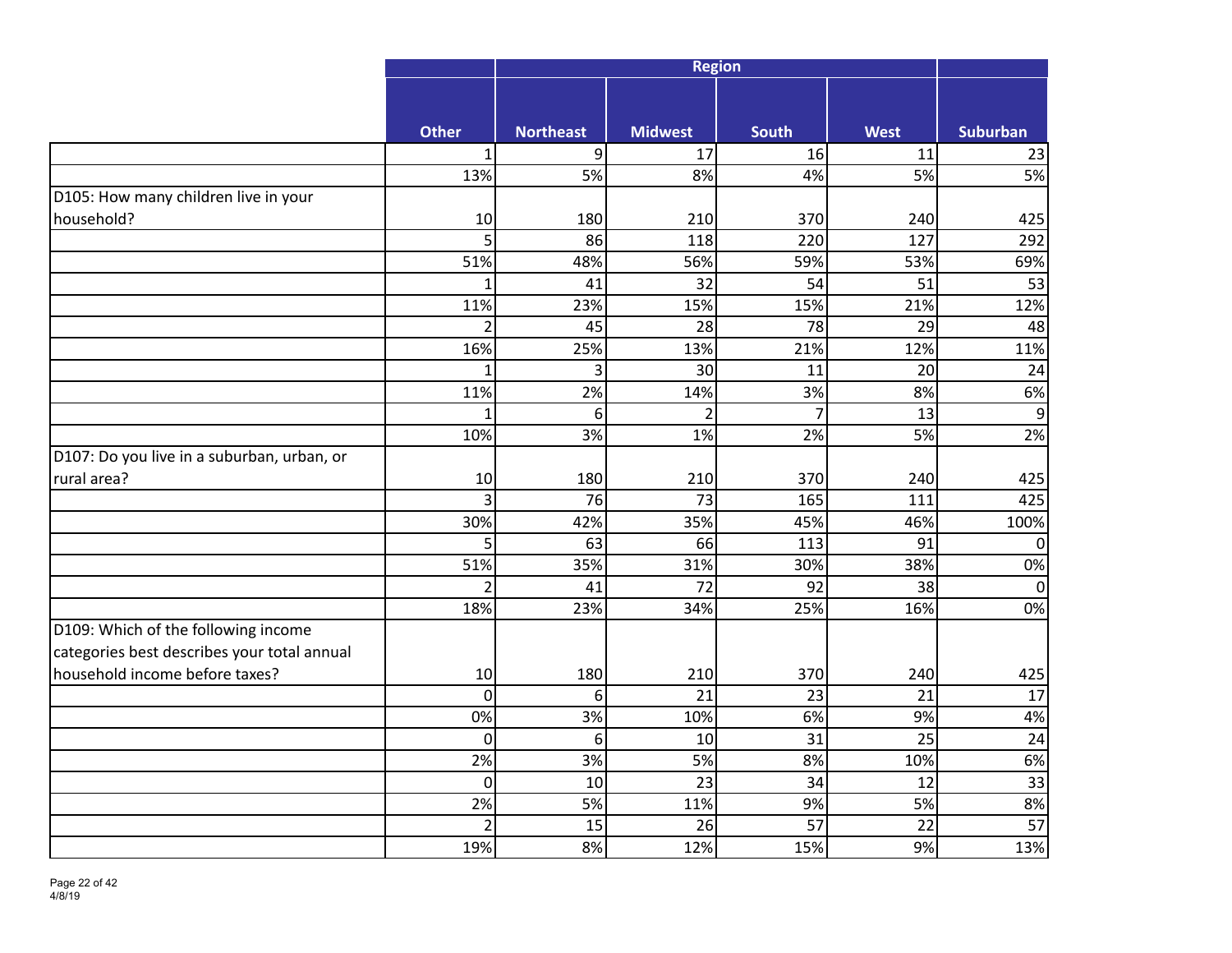|                                                 |                |                  | <b>Region</b>  |                 |                |                 |
|-------------------------------------------------|----------------|------------------|----------------|-----------------|----------------|-----------------|
|                                                 |                |                  |                |                 |                |                 |
|                                                 | <b>Other</b>   | <b>Northeast</b> | <b>Midwest</b> | South           | <b>West</b>    | <b>Suburban</b> |
|                                                 | $\mathbf{1}$   | 30 <sup>1</sup>  | 35             | 74              | 31             | 76              |
|                                                 | 7%             | 17%              | 17%            | 20%             | 13%            | 18%             |
|                                                 | $\overline{2}$ | 19               | 36             | 49              | 37             | 60              |
|                                                 | 15%            | 10%              | 17%            | 13%             | 15%            | 14%             |
|                                                 | $\overline{2}$ | 41               | 26             | 36              | 48             | 71              |
|                                                 | 16%            | 23%              | 12%            | 10%             | 20%            | 17%             |
|                                                 | $\pmb{0}$      | 19               | 11             | 24              | 15             | 29              |
|                                                 | 0%             | 10%              | 5%             | 7%              | 6%             | 7%              |
|                                                 | $\mathbf 0$    | 14               | 9              | 21              | $\overline{9}$ | 24              |
|                                                 | 0%             | 8%               | 5%             | 6%              | 4%             | 6%              |
|                                                 | $\pmb{0}$      | 6                | 5              | $6\phantom{1}6$ | 5              | 11              |
|                                                 | 0%             | 3%               | 2%             | 2%              | 2%             | 3%              |
|                                                 | $\overline{2}$ | 13               | $\overline{2}$ | 3               | 8              | 9               |
|                                                 | 20%            | 7%               | 1%             | 1%              | 3%             | 2%              |
|                                                 | $\overline{2}$ | $\overline{3}$   | 6              | 13              | $\overline{9}$ | 16              |
|                                                 | 18%            | 1%               | 3%             | 3%              | 4%             | 4%              |
| D110: Which best describes your political party |                |                  |                |                 |                |                 |
| affiliation?                                    | 10             | 180              | 210            | 370             | 240            | 425             |
|                                                 | $\mathbf{1}$   | 22               | 40             | 89              | 53             | 75              |
|                                                 | 14%            | 12%              | 19%            | 24%             | 22%            | 18%             |
|                                                 | $\mathbf{1}$   | 31               | 41             | 39              | 54             | 66              |
|                                                 | 9%             | 17%              | 20%            | 11%             | 23%            | 16%             |
|                                                 | 5              | 77               | 59             | 92              | 61             | 120             |
|                                                 | 49%            | 43%              | 28%            | 25%             | 26%            | 28%             |
|                                                 | $\overline{2}$ | 19               | 34             | 59              | 36             | 68              |
|                                                 | 20%            | 11%              | 16%            | 16%             | 15%            | 16%             |
|                                                 | $\mathbf 0$    | 29               | 33             | 79              | 32             | 86              |
|                                                 | 5%             | 16%              | 16%            | 21%             | 13%            | 20%             |
|                                                 | $\mathbf 0$    | $\mathbf{1}$     | 3              | 12              | $\overline{4}$ | 10              |
|                                                 | 3%             | 1%               | 2%             | 3%              | 2%             | 2%              |
| D111: Which best describes your political       |                |                  |                |                 |                |                 |
| ideology?                                       | 10             | 180              | 210            | 370             | 240            | 425             |
|                                                 | $\mathbf{1}$   | 15               | 23             | 47              | 34             | 60              |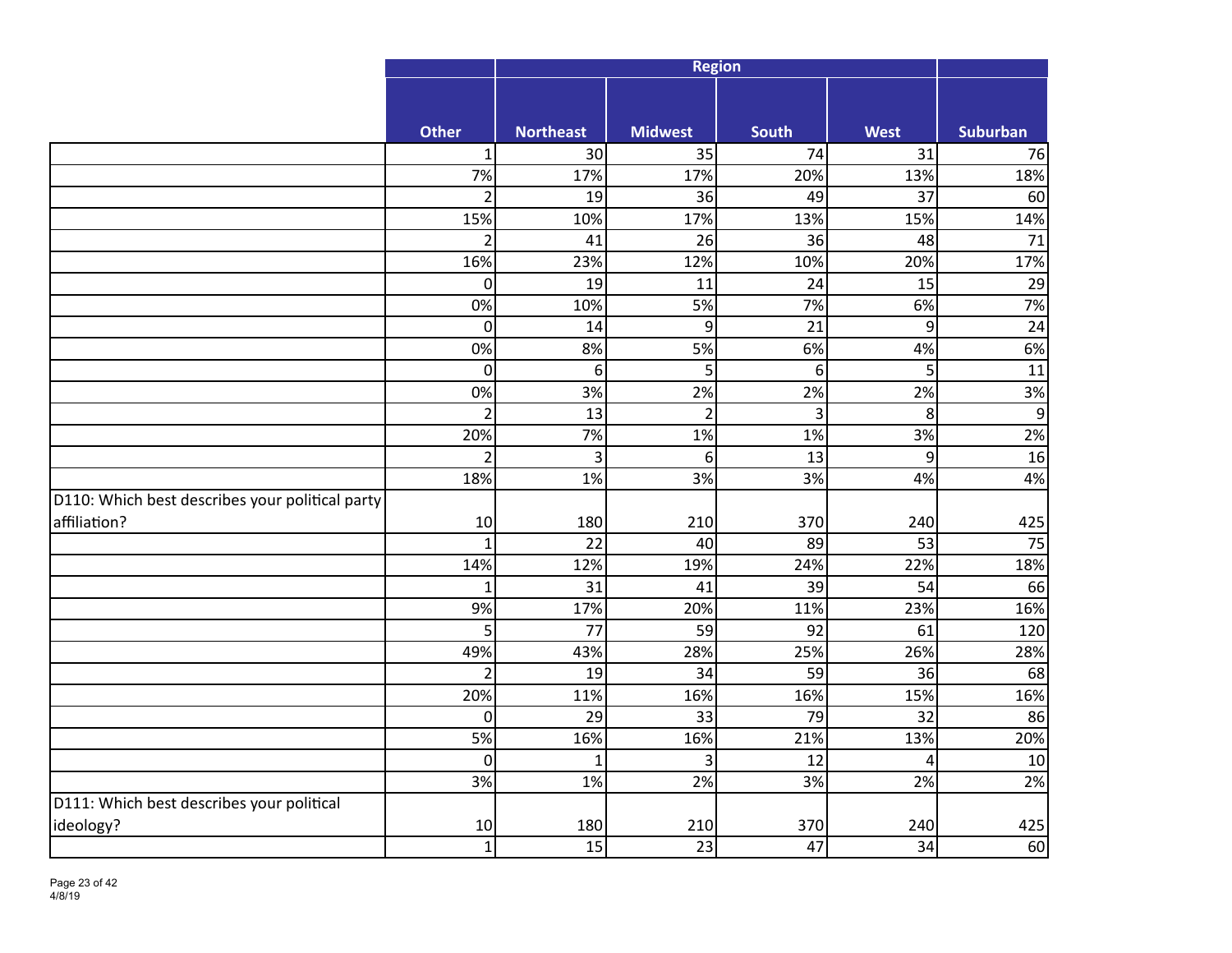|                |                  | <b>Region</b>  |       |             |          |  |  |
|----------------|------------------|----------------|-------|-------------|----------|--|--|
| <b>Other</b>   | <b>Northeast</b> | <b>Midwest</b> | South | <b>West</b> | Suburban |  |  |
| 5%             | 9%               | 11%            | 13%   | 14%         | 14%      |  |  |
|                | 21               | 32             | 54    | 36          | 48       |  |  |
| 11%            | 12%              | 15%            | 15%   | 15%         | 11%      |  |  |
| C.             | 96               | 97             | 154   | 96          | 171      |  |  |
| 19%            | 53%              | 46%            | 42%   | 40%         | 40%      |  |  |
| 5              | 29               | 27             | 52    | 41          | 78       |  |  |
| 46%            | 16%              | 13%            | 14%   | 17%         | 18%      |  |  |
| $\overline{2}$ | 19               | 31             | 63    | 33          | 68       |  |  |
| 19%            | 10%              | 15%            | 17%   | 14%         | 16%      |  |  |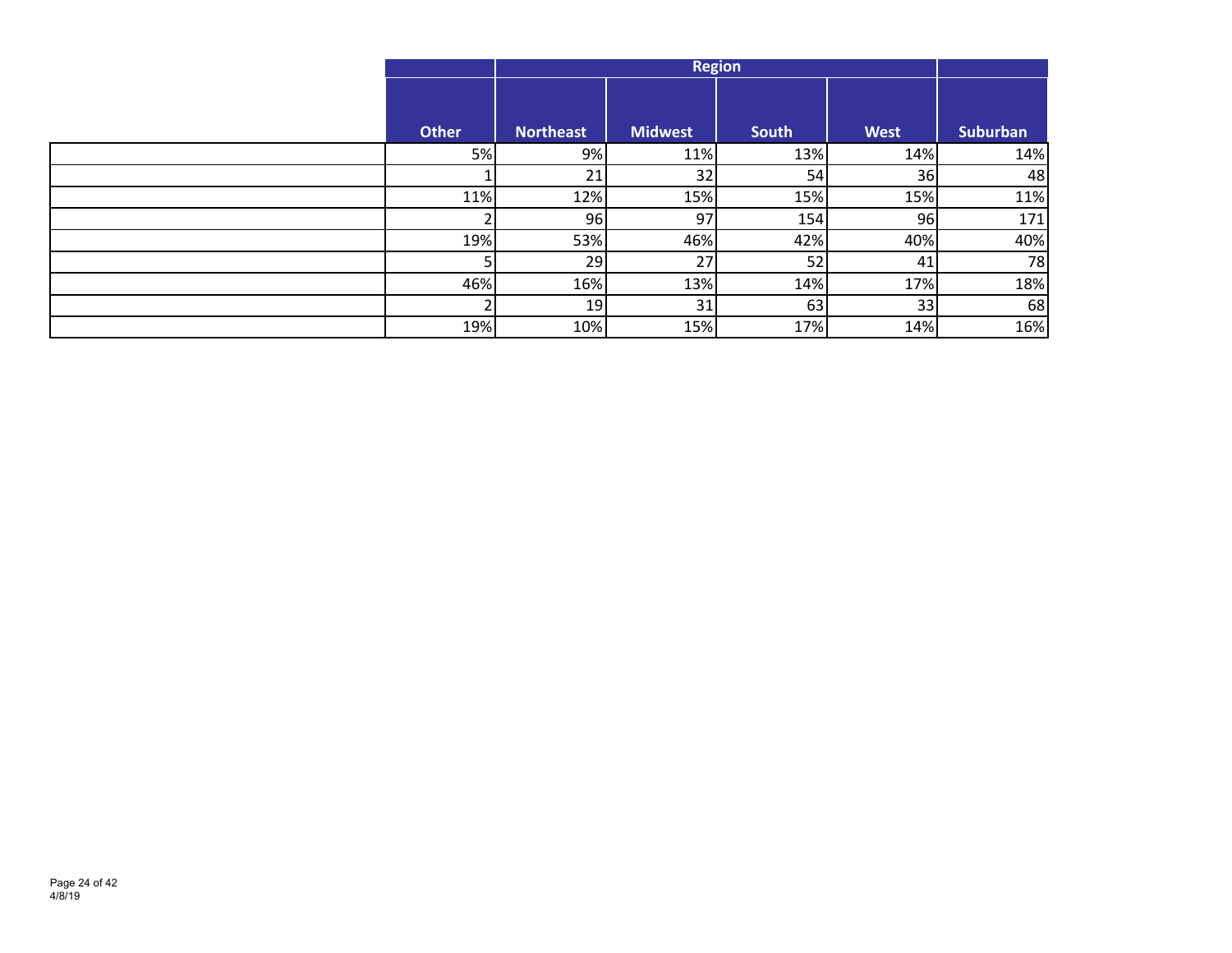This survey was conducted online within the United  $\mathbb I$ percentage points.

|                                            | Locale       |              |             | <b>Education</b> |             | Inco         |
|--------------------------------------------|--------------|--------------|-------------|------------------|-------------|--------------|
|                                            | <b>Urban</b> | <b>Rural</b> |             | HS degree to <   |             | $<$ \$75 $K$ |
|                                            |              |              | < HS degree | 4-year           | $4$ -year + |              |
| AB2: Would you support or oppose providing | 333          | 243          | 70          | 580              | 350         |              |
| Medicare to every American?                | 159          | 83           | 34          | 243              | 141         | 510<br>241   |
|                                            | 48%          | 34%          | 48%         | 42%              | 40%         | 47%          |
|                                            | 99           | 71           | 22          | 174              | 87          | 147          |
|                                            | 30%          | 29%          | 31%         | 30%              | 25%         | 29%          |
|                                            | 40           | 45           | 7           | 93               | 49          | 58           |
|                                            | 12%          | 19%          | 10%         | 16%              | 14%         | 11%          |
|                                            | 34           | 44           | 8           | 70               | 73          | 65           |
|                                            | 10%          | 18%          | 12%         | 12%              | 21%         | 13%          |
| D1: Are you?                               | 333          | 243          | 70          | 580              | 350         | 510          |
|                                            | 181          | 97           | 34          | 251              | 195         | 209          |
|                                            | 54%          | 40%          | 48%         | 43%              | 56%         | 41%          |
|                                            | 151          | 146          | 36          | 329              | 155         | 301          |
|                                            | 46%          | 60%          | 52%         | 57%              | 44%         | 59%          |
|                                            | 333          | 243          | 70          | 580              | 350         | 510          |
| H1: Age                                    | 109          | 58           | 21          | 140              | 99          | 146          |
|                                            | 33%          | 24%          | 30%         | 24%              | 28%         | 29%          |
|                                            | 114          | 51           | 22          | 126              | 103         | 116          |
|                                            | 34%          | 21%          | 31%         | 22%              | 29%         | 23%          |
|                                            | 71           | 87           | 19          | 182              | 79          | 133          |
|                                            | 21%          | 36%          | 27%         | 31%              | 23%         | 26%          |
|                                            | 39           | 47           | 8           | 133              | 70          | 116          |
|                                            |              |              |             |                  |             |              |
|                                            | 12%          | 19%          | 11%         | 23%              | 20%         | 23%          |
| H2: Generation                             | 333          | 243          | 70          | 580              | 350         | 510          |
|                                            | 7            | 5            | 6           | 15               | $\mathbf 0$ | 16           |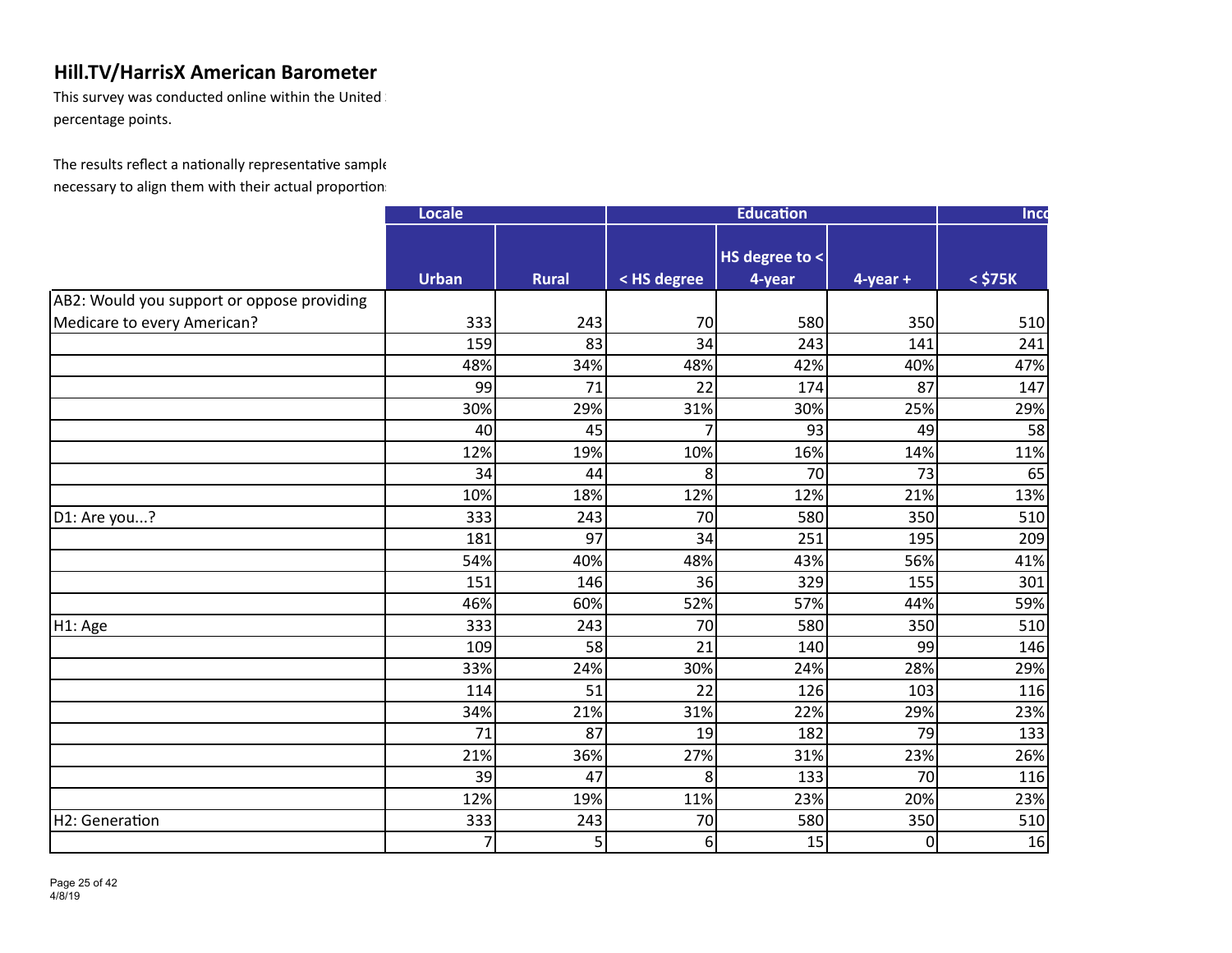|                           | Locale      |                    |                   | <b>Education</b> |                   | Inco         |
|---------------------------|-------------|--------------------|-------------------|------------------|-------------------|--------------|
|                           |             |                    |                   | HS degree to <   |                   |              |
|                           | Urban<br>2% | <b>Rural</b><br>2% | < HS degree<br>8% | 4-year<br>3%     | $4$ -year +<br>0% | $<$ \$75 $K$ |
|                           | 135         | 62                 | 24                | 150              | 133               | 3%<br>151    |
|                           | 41%         | 26%                | 35%               | 26%              | 38%               | 30%          |
|                           | 92          | 59                 | 18                | 131              | 87                | 119          |
|                           | 28%         | 24%                | 25%               | 23%              | 25%               | 23%          |
|                           | 90          | 103                | 21                | 243              | 110               | 190          |
|                           | 27%         | 42%                | 30%               | 42%              | 31%               | 37%          |
|                           | 9           | 14                 | $\overline{2}$    | 42               | 20                | 34           |
|                           | 3%          | 6%                 | 2%                | 7%               | 6%                | 7%           |
| QRACE: What is your race? | 333         | 243                | 70                | 580              | 350               | 510          |
|                           | 195         | 177                | 45                | 375              | 260               | 305          |
|                           | 59%         | 73%                | 64%               | 65%              | 74%               | 60%          |
|                           | 54          | 31                 | 5                 | 82               | 33                | 89           |
|                           | 16%         | 13%                | 7%                | 14%              | 9%                | 17%          |
|                           | 62          | 32                 | 17                | 90               | 33                | 101          |
|                           | 19%         | 13%                | 25%               | 16%              | 9%                | 20%          |
|                           | 17          | 1                  | $\overline{2}$    | 26               | 22                | 13           |
|                           | 5%          | 1%                 | 4%                | 4%               | 6%                | 3%           |
|                           | 5           | $\overline{2}$     | $\mathbf 0$       | 8                | $\overline{2}$    | 3            |
|                           | 2%          | 1%                 | 0%                | 1%               | 1%                | 1%           |
| H3A: Region (4-way)       | 333         | 243                | 70                | 580              | 350               | 510          |
|                           | 63          | 41                 | 19                | 78               | 83                | 66           |
|                           | 19%         | 17%                | 27%               | 14%              | 24%               | 13%          |
|                           | 66          | 72                 | 13                | 137              | 60                | 115          |
|                           | 20%         | 30%                | 18%               | 24%              | 17%               | 23%          |
|                           | 113         | 92                 | 15                | 218              | 137               | 219          |
|                           | 34%         | 38%                | 22%               | 38%              | 39%               | 43%          |
|                           | 91          | 38                 | 23                | 147              | 70                | 110          |
|                           | 27%         | 16%                | 33%               | 25%              | 20%               | 22%          |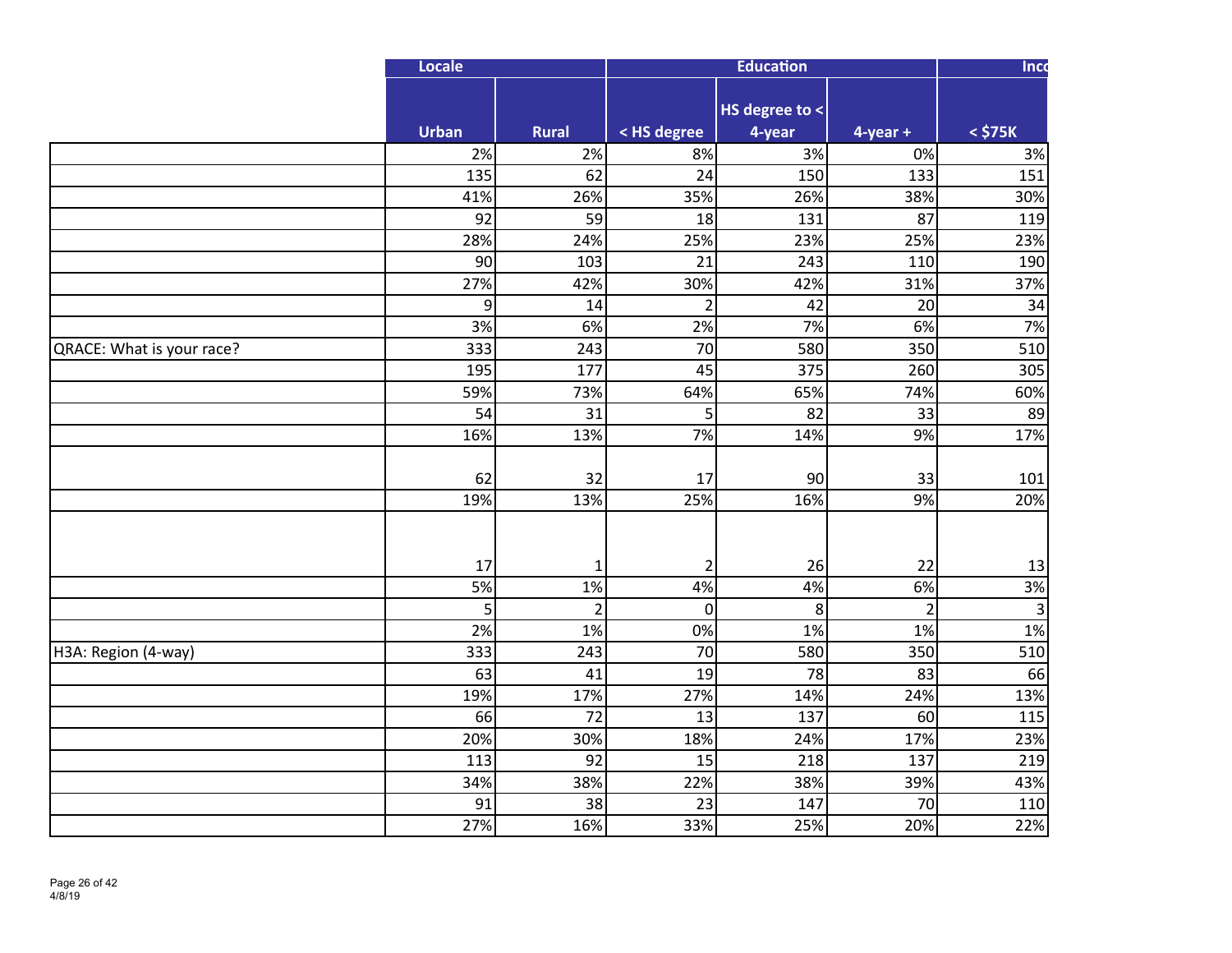|                                              | Locale       |                |                 | <b>Education</b>         |                | Inco         |
|----------------------------------------------|--------------|----------------|-----------------|--------------------------|----------------|--------------|
|                                              | <b>Urban</b> | <b>Rural</b>   | < HS degree     | HS degree to <<br>4-year | $4$ -year +    | $<$ \$75 $K$ |
| D103: What is the highest level of education |              |                |                 |                          |                |              |
| you have completed or the highest degree you |              |                |                 |                          |                |              |
| have received?                               | 333          | 243            | 70              | 580                      | 350            | 510          |
|                                              | 4            | 5 <sup>1</sup> | $\overline{15}$ | $\overline{0}$           | $\overline{0}$ | 15           |
|                                              | 1%           | 2%             | 22%             | 0%                       | 0%             | 3%           |
|                                              | 28           | 16             | $\overline{55}$ | $\overline{0}$           | $\mathbf 0$    | 45           |
|                                              | 8%           | 6%             | 78%             | 0%                       | 0%             | 9%           |
|                                              |              |                |                 |                          |                |              |
|                                              | 53           | 73             | $\pmb{0}$       | 194                      | $\mathbf 0$    | 149          |
|                                              | 16%          | 30%            | 0%              | 33%                      | 0%             | 29%          |
|                                              | 55           | 73             | $\mathbf 0$     | 232                      | $\mathbf 0$    | 140          |
|                                              | 17%          | 30%            | 0%              | 40%                      | 0%             | 27%          |
|                                              | 42           | 25             | $\mathbf 0$     | 155                      | $\mathbf 0$    | 81           |
|                                              | 13%          | 10%            | 0%              | 27%                      | 0%             | 16%          |
|                                              | 87           | 23             | $\mathbf 0$     | $\overline{0}$           | 196            | 59           |
|                                              | 26%          | 9%             | 0%              | 0%                       | 56%            | 12%          |
|                                              |              |                |                 |                          |                |              |
|                                              | 11           | 6              | $\mathbf 0$     | $\mathbf 0$              | 27             | 7            |
|                                              | 3%           | 2%             | 0%              | 0%                       | 8%             | 1%           |
|                                              |              |                |                 |                          |                |              |
|                                              | 53           | 22             | 0               | 0                        | 127            | 14           |
|                                              | 16%          | 9%             | 0%              | 0%                       | 36%            | 3%           |
| D104: What is your marital status?           | 333          | 243            | 70              | 580                      | 350            | 510          |
|                                              | 190          | 155            | 30              | 308                      | 235            | 218          |
|                                              | 57%          | 64%            | 43%             | 53%                      | 67%            | 43%          |
|                                              | 80           | 38             | 22              | 134                      | 64             | 143          |
|                                              | 24%          | 16%            | 32%             | 23%                      | 18%            | 28%          |
|                                              | 32           | 24             | 11              | 55                       | 30             | 70           |
|                                              | 10%          | 10%            | 15%             | 10%                      | 9%             | 14%          |
|                                              | 4            | 6              | 0               | $\overline{9}$           | $\overline{7}$ | 11           |
|                                              | 1%           | 3%             | 0%              | 2%                       | 2%             | 2%           |
|                                              | 9            | $\overline{9}$ | $\mathbf{1}$    | 34                       | $\overline{7}$ | 32           |
|                                              | 3%           | 4%             | 2%              | 6%                       | 2%             | 6%           |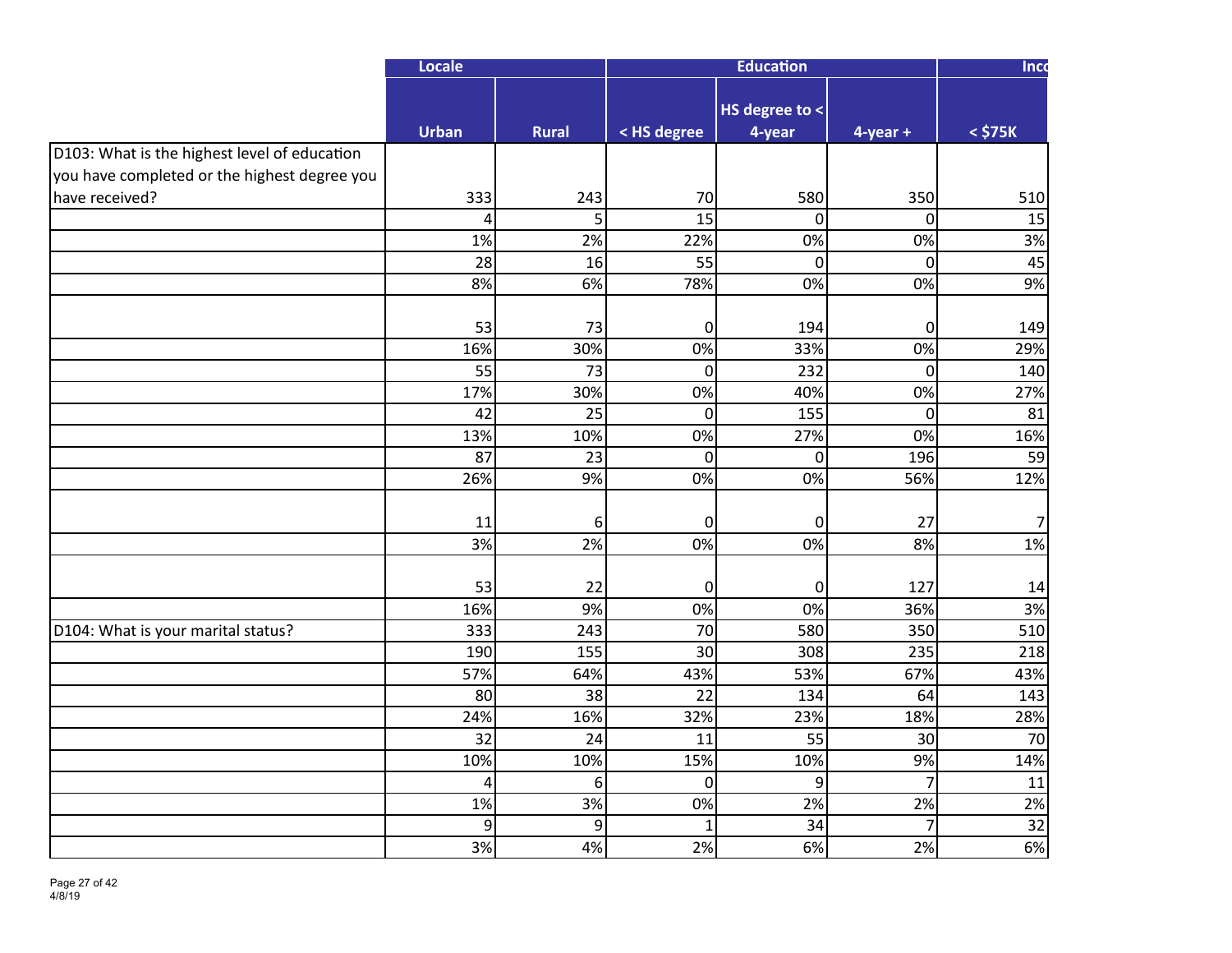|                                             | <b>Locale</b>   |                 |                 | <b>Education</b>         |                | <b>Inco</b>  |
|---------------------------------------------|-----------------|-----------------|-----------------|--------------------------|----------------|--------------|
|                                             | <b>Urban</b>    | <b>Rural</b>    | < HS degree     | HS degree to <<br>4-year | $4$ -year +    | $<$ \$75 $K$ |
|                                             | 18              | 11              | 6               | 39                       | $\overline{7}$ | 38           |
|                                             | 5%              | 4%              | 9%              | 7%                       | 2%             | 7%           |
| D105: How many children live in your        |                 |                 |                 |                          |                |              |
| household?                                  | 333             | 243             | 70              | 580                      | 350            | 510          |
|                                             | 137             | 122             | 35              | 353                      | 163            | 311          |
|                                             | 41%             | 50%             | 50%             | 61%                      | 47%            | 61%          |
|                                             | $\overline{78}$ | 46              | $\overline{17}$ | 93                       | 67             | 86           |
|                                             | 24%             | 19%             | 24%             | 16%                      | 19%            | 17%          |
|                                             | 87              | 45              | 11              | 83                       | 86             | 71           |
|                                             | 26%             | 19%             | 16%             | 14%                      | 25%            | 14%          |
|                                             | 18              | 21              | 5               | 39                       | 19             | 33           |
|                                             | 6%              | 9%              | 7%              | 7%                       | 6%             | 6%           |
|                                             | 12              | 8               | $\overline{2}$  | 12                       | 14             | 10           |
|                                             | 3%              | 3%              | 2%              | 2%                       | 4%             | 2%           |
| D107: Do you live in a suburban, urban, or  |                 |                 |                 |                          |                |              |
| rural area?                                 | 333             | 243             | 70              | 580                      | 350            | 510          |
|                                             | $\mathbf 0$     | $\mathbf 0$     | 18              | 259                      | 148            | 205          |
|                                             | 0%              | 0%              | 26%             | 45%                      | 42%            | 40%          |
|                                             | 333             | $\overline{0}$  | 31              | 150                      | 151            | 156          |
|                                             | 100%            | 0%              | 45%             | 26%                      | 43%            | 31%          |
|                                             | $\mathbf 0$     | 243             | 20              | 171                      | 51             | 149          |
|                                             | 0%              | 100%            | 29%             | 30%                      | 15%            | 29%          |
| D109: Which of the following income         |                 |                 |                 |                          |                |              |
| categories best describes your total annual |                 |                 |                 |                          |                |              |
| household income before taxes?              | 333             | 243             | 70              | 580                      | 350            | 510          |
|                                             | 31              | 23              | 31              | 33                       | 5              | 70           |
|                                             | 9%              | 9%              | 45%             | 6%                       | 2%             | 14%          |
|                                             | $\overline{23}$ | $\overline{25}$ | $\overline{7}$  | 59                       | 5              | 71           |
|                                             | 7%              | 10%             | 10%             | 10%                      | 1%             | 14%          |
|                                             | 23              | 24              | 11              | 61                       | 6              | 79           |
|                                             | 7%              | 10%             | 16%             | 11%                      | 2%             | 15%          |
|                                             | 39              | 24              | 4               | 95                       | 21             | 120          |
|                                             | 12%             | 10%             | 6%              | 16%                      | 6%             | 24%          |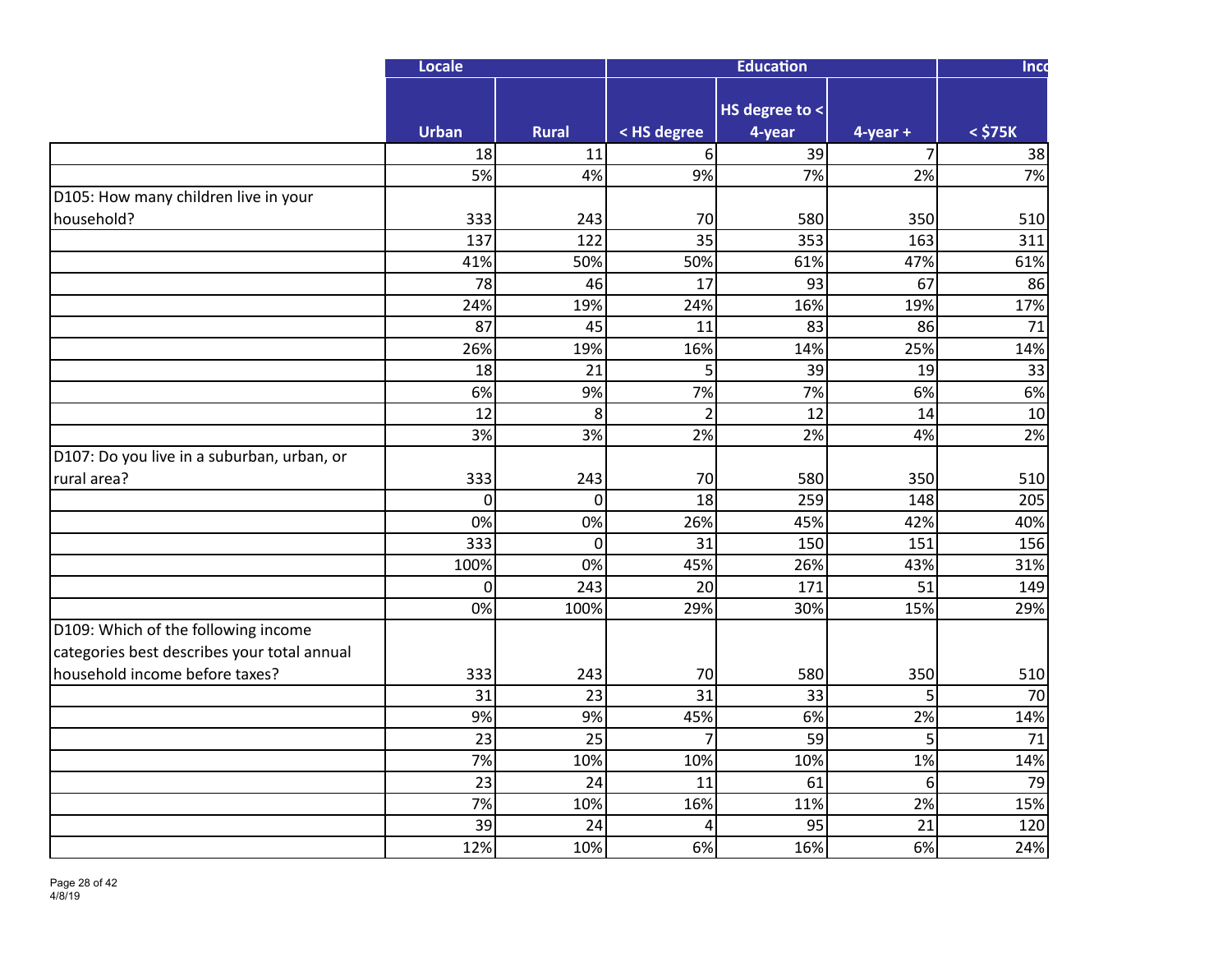|                                                 | Locale           |                |                  | <b>Education</b>         |                | Inco         |
|-------------------------------------------------|------------------|----------------|------------------|--------------------------|----------------|--------------|
|                                                 | <b>Urban</b>     | <b>Rural</b>   | < HS degree      | HS degree to <<br>4-year | $4$ -year +    | $<$ \$75 $K$ |
|                                                 | 41               | 53             | 6 <sup>1</sup>   | 120                      | 43             | 170          |
|                                                 | 12%              | 22%            | 9%               | 21%                      | 12%            | 33%          |
|                                                 | $\overline{51}$  | 29             | $\overline{2}$   | 70                       | 68             | $\Omega$     |
|                                                 | 15%              | 12%            | $\overline{3\%}$ | 12%                      | 19%            | 0%           |
|                                                 | 58               | 23             | 4                | 67                       | 80             | 0            |
|                                                 | 17%              | 9%             | 6%               | 12%                      | 23%            | 0%           |
|                                                 | 29               | 10             | $\overline{0}$   | 24                       | 44             | $\mathbf 0$  |
|                                                 | 9%               | 4%             | 0%               | 4%                       | 13%            | 0%           |
|                                                 | 14               | 16             | $\mathbf 0$      | 19                       | 35             | $\mathbf 0$  |
|                                                 | 4%               | 7%             | 0%               | 3%                       | 10%            | 0%           |
|                                                 | $\overline{7}$   | 3              | $\mathbf 0$      | 9                        | 12             | $\mathbf 0$  |
|                                                 | 2%               | 1%             | 0%               | 1%                       | 3%             | 0%           |
|                                                 | 11               | $\overline{4}$ | 3                | $\overline{2}$           | 20             | $\mathbf 0$  |
|                                                 | $\overline{3\%}$ | 2%             | 4%               | 0%                       | 6%             | 0%           |
|                                                 | 6                | 9              | $\overline{0}$   | 20                       | 10             | $\mathbf 0$  |
|                                                 | 2%               | 4%             | 0%               | 3%                       | 3%             | 0%           |
| D110: Which best describes your political party |                  |                |                  |                          |                |              |
| affiliation?                                    | 333              | 243            | 70               | 580                      | 350            | 510          |
|                                                 | 93               | 36             | $\overline{5}$   | 124                      | 75             | 117          |
|                                                 | 28%              | 15%            | 7%               | 21%                      | 22%            | 23%          |
|                                                 | 61               | 39             | 26               | 102                      | 38             | 103          |
|                                                 | 18%              | 16%            | 37%              | 18%                      | 11%            | 20%          |
|                                                 | 86               | 84             | 16               | 160                      | 114            | 150          |
|                                                 | 26%              | 34%            | 23%              | 28%                      | 33%            | 30%          |
|                                                 | 44               | 36             | 10               | 83                       | 55             | 61           |
|                                                 | 13%              | 15%            | 14%              | 14%                      | 16%            | 12%          |
|                                                 | 41               | 46             | $\overline{7}$   | 99                       | 66             | 63           |
|                                                 | 12%              | 19%            | 10%              | 17%                      | 19%            | 12%          |
|                                                 | $\overline{7}$   | 3              | 6                | 12                       | $\overline{2}$ | 16           |
|                                                 | 2%               | 1%             | 8%               | 2%                       | 1%             | 3%           |
| D111: Which best describes your political       |                  |                |                  |                          |                |              |
| ideology?                                       | 333              | 243            | 70               | 580                      | 350            | 510          |
|                                                 | 46               | 14             | $\overline{2}$   | 66                       | 53             | 53           |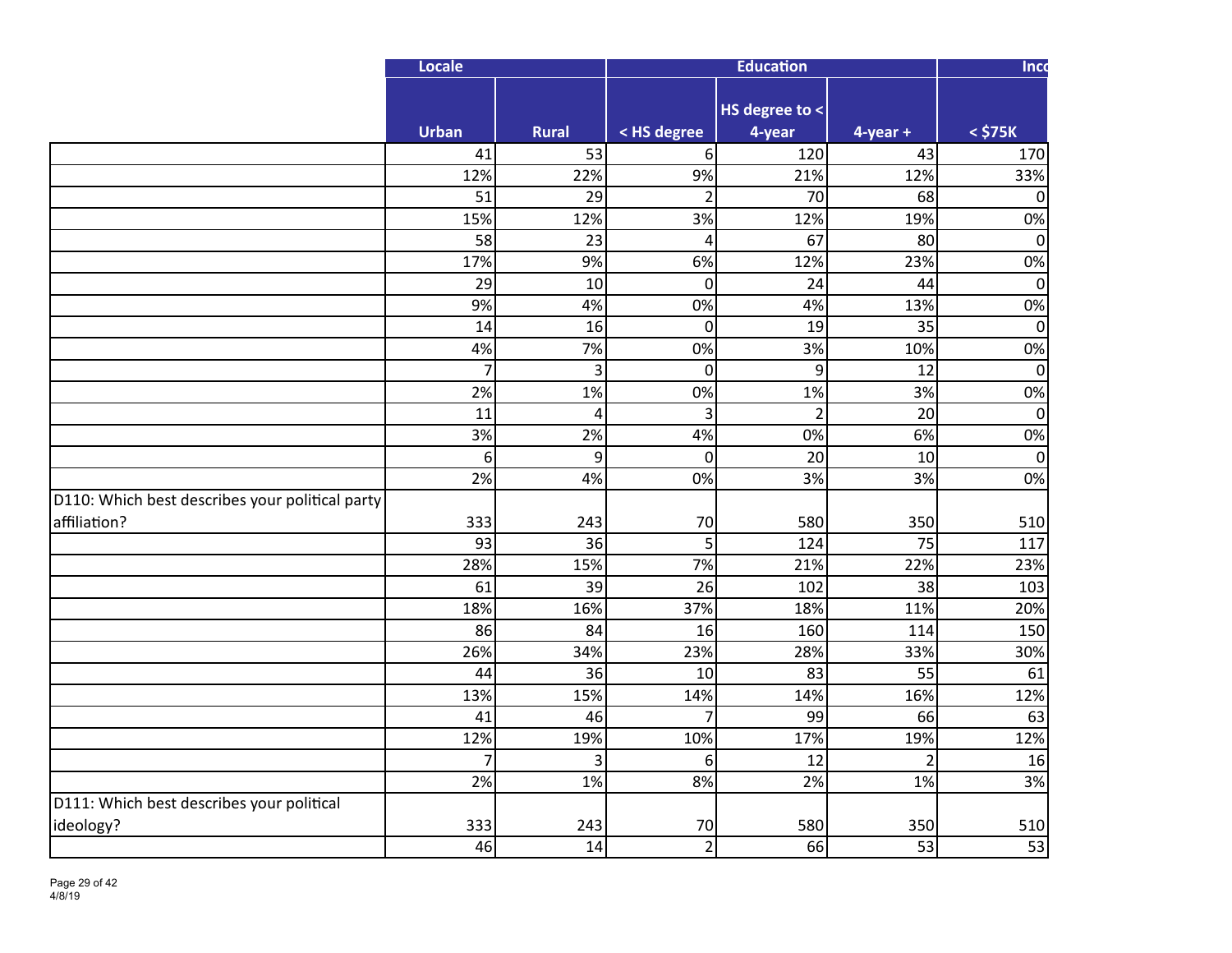| Locale       |              |             | <b>Education</b>         |               | Inco         |
|--------------|--------------|-------------|--------------------------|---------------|--------------|
| <b>Urban</b> | <b>Rural</b> | < HS degree | HS degree to <<br>4-year | $4$ -year $+$ | $<$ \$75 $K$ |
| 14%          | 6%           | 3%          | 11%                      | 15%           | 10%          |
| 60           | 34           | 9           | 87                       | 46            | 86           |
| 18%          | 14%          | 13%         | 15%                      | 13%           | 17%          |
| 153          | 119          | 50          | 247                      | 146           | 222          |
| 46%          | 49%          | 72%         | 43%                      | 42%           | 44%          |
| 36           | 35           |             | 94                       | 53            | 74           |
| 11%          | 14%          | 3%          | 16%                      | 15%           | 14%          |
| 37           | 40           | 6           | 86                       | 53            | 75           |
| 11%          | 16%          | 9%          | 15%                      | 15%           | 15%          |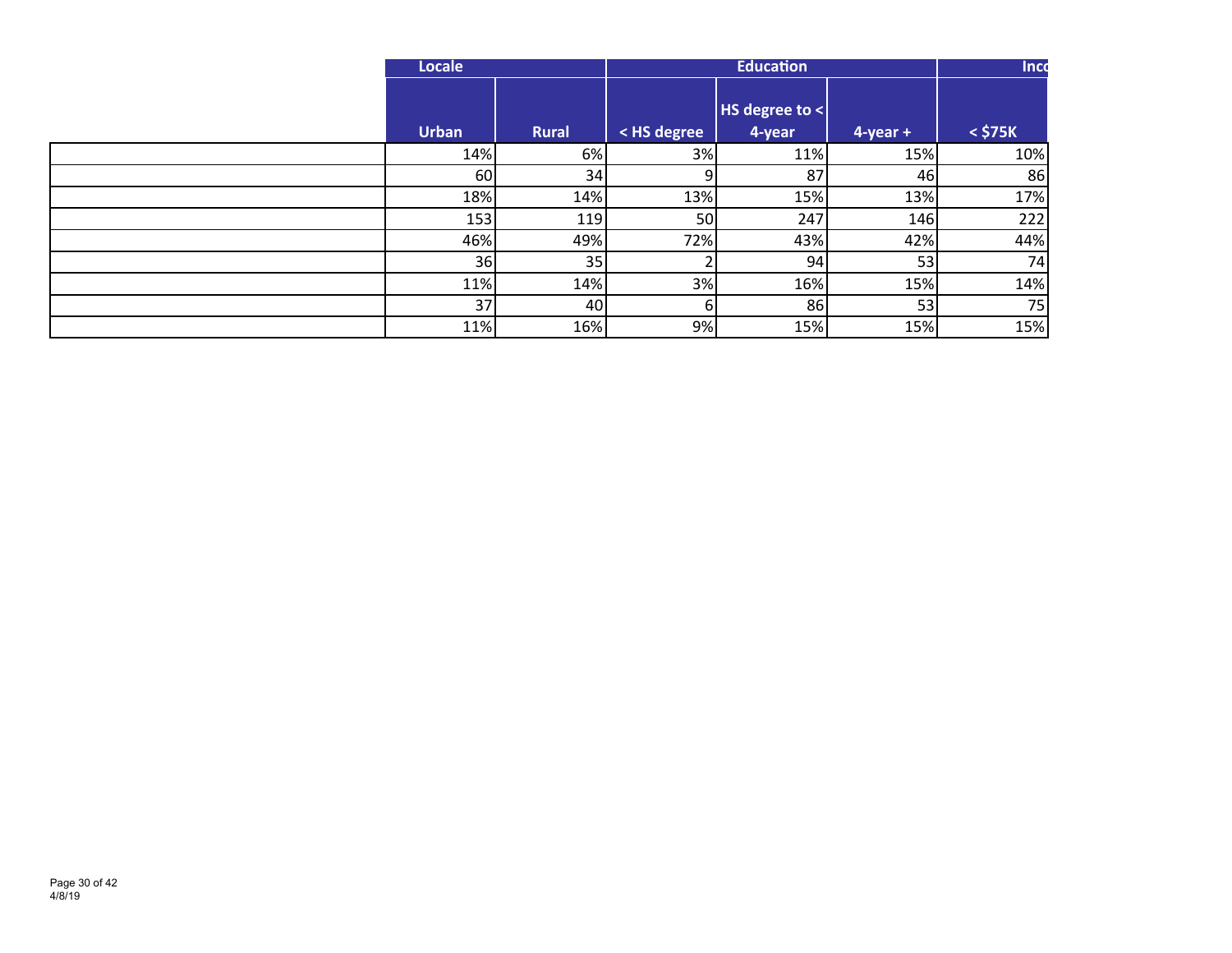This survey was conducted online within the United  $\mathbb I$ percentage points.

|                                            | <sub>me</sub> |                   | <b>Party ID</b> |             |                |                       |
|--------------------------------------------|---------------|-------------------|-----------------|-------------|----------------|-----------------------|
|                                            |               |                   |                 |             |                |                       |
|                                            |               |                   |                 |             |                |                       |
|                                            | $$75K +$      | <b>Republican</b> | <b>Democrat</b> | Independent | <b>Other</b>   | <b>Strong liberal</b> |
| AB2: Would you support or oppose providing |               |                   |                 |             |                |                       |
| Medicare to every American?                | 460           | 320               | 370             | 290         | 20             | 120                   |
|                                            | 164           | 79                | 223             | 104         | 11             | 94                    |
|                                            | 36%           | 25%               | 60%             | 36%         | 54%            | 78%                   |
|                                            | 124           | 87                | 96              | 94          | 5              | 19                    |
|                                            | 27%           | 27%               | 26%             | 32%         | 26%            | 16%                   |
|                                            | 90            | 70                | 28              | 48          | $\overline{2}$ |                       |
|                                            | 20%           | 22%               | 8%              | 17%         | 9%             | 0%                    |
|                                            | 82            | 83                | 22              | 43          | $\overline{2}$ |                       |
|                                            | 18%           | 26%               | 6%              | 15%         | 11%            | 6%                    |
| D1: Are you?                               | 460           | 320               | 370             | 290         | 20             | 120                   |
|                                            | 258           | 162               | 170             | 139         | $\overline{9}$ | 61                    |
|                                            | 56%           | 51%               | 46%             | 48%         | 46%            | 51%                   |
|                                            | 203           | 158               | 200             | 151         | 11             | 59                    |
|                                            | 44%           | 49%               | 54%             | 52%         | 54%            | 49%                   |
| H1: Age                                    | 460           | 320               | 370             | 290         | 20             | 120                   |
|                                            | 109           | 72                | 118             | 62          | 8              | 44                    |
|                                            | 24%           | 22%               | 32%             | 21%         | 40%            | 37%                   |
|                                            | 125           | 82                | 91              | 72          | 5              | 30                    |
|                                            | 27%           | 26%               | 25%             | 25%         | 26%            | 25%                   |
|                                            | 141           | 84                | 95              | 97          | 4              | 30                    |
|                                            | 31%           | 26%               | 26%             | 33%         | 20%            | 25%                   |
|                                            | 85            | 83                | 66              | 59          | 3              | 16                    |
|                                            | 19%           | 26%               | 18%             | 20%         | 14%            | 13%                   |
| H2: Generation                             | 460           | 320               | 370             | 290         | 20             | 120                   |
|                                            | 3             | 5                 | 8               | 5           | $\mathbf{1}$   | 0                     |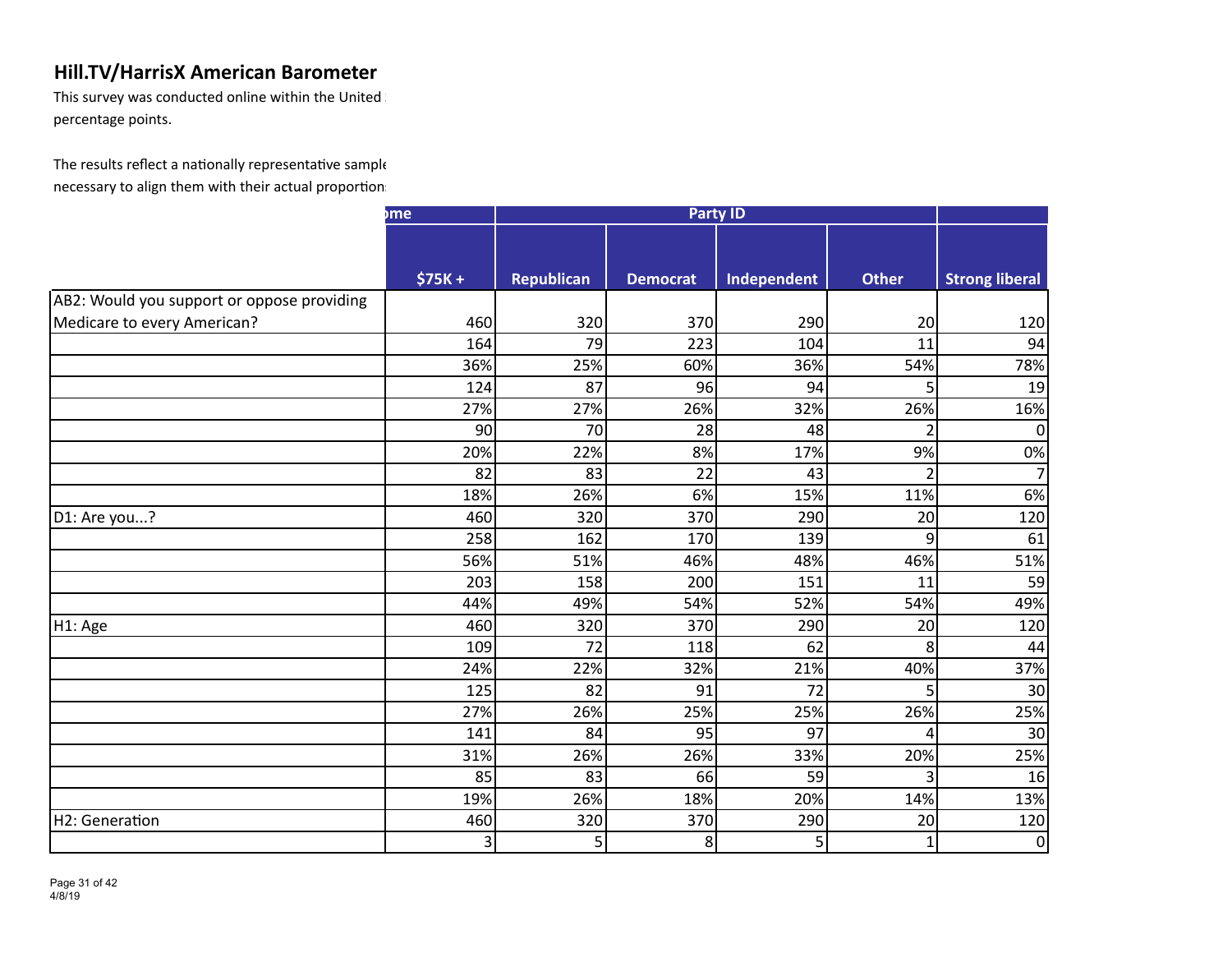|                           | <sub>me</sub>    |                 |                       | <b>Party ID</b>       |                      |                       |
|---------------------------|------------------|-----------------|-----------------------|-----------------------|----------------------|-----------------------|
|                           |                  |                 |                       |                       |                      |                       |
|                           |                  |                 |                       |                       |                      |                       |
|                           | $$75K +$<br>1%   | Republican      | <b>Democrat</b><br>2% | Independent           | <b>Other</b><br>6%   | <b>Strong liberal</b> |
|                           | 145              | 2%<br>87        | 130                   | 2%<br>$\overline{81}$ | $\overline{9}$       | 0%<br>61              |
|                           | 31%              | 27%             | 35%                   | 28%                   | 46%                  | 50%                   |
|                           | 112              | $\overline{72}$ | 86                    | $\overline{72}$       | 6                    | 16                    |
|                           | 24%              | 22%             | 23%                   | 25%                   | 30%                  | 13%                   |
|                           | 173              | 120             | 136                   | 117                   | $\overline{2}$       | 39                    |
|                           | 38%              | 37%             | 37%                   | 40%                   | 10%                  | 33%                   |
|                           | 28               | 36              | 10                    | 15                    | $\overline{2}$       | 4                     |
|                           | 6%               | 11%             | 3%                    | 5%                    | 8%                   | 4%                    |
| QRACE: What is your race? | 460              | 320             | 370                   | 290                   | $\overline{20}$      | 120                   |
|                           | 359              | 263             | 195                   | $\overline{213}$      | $\boldsymbol{9}$     | 68                    |
|                           | 78%              | 82%             | 53%                   | 73%                   | 47%                  | 57%                   |
|                           | 26               | 10              | 84                    | 25                    | $\overline{2}$       | 23                    |
|                           | 6%               | 3%              | 23%                   | 9%                    | 7%                   | 19%                   |
|                           |                  |                 |                       |                       |                      |                       |
|                           | 37               | 33              | 74                    | 28                    | 5                    | 22                    |
|                           | 8%               | 10%             | 20%                   | 10%                   | 24%                  | 19%                   |
|                           |                  |                 |                       |                       |                      |                       |
|                           |                  |                 |                       |                       |                      |                       |
|                           | 33               | 12              | 15                    | 19                    | 4                    | 6                     |
|                           | $\overline{7\%}$ | 4%              | 4%                    | 6%                    | 21%                  | 5%                    |
|                           | 5                | $\overline{3}$  | $\overline{2}$        | 5 <sup>1</sup>        | $\mathbf{0}$         | 1                     |
|                           | 1%               | 1%              | 1%                    | 2%                    | 1%                   | 0%                    |
| H3A: Region (4-way)       | 460              | 320             | 370                   | 290                   | 20                   | 120                   |
|                           | 111              | 48              | 54                    | 77                    | $\mathbf{1}$         | 15                    |
|                           | 24%<br>89        | 15%<br>66       | 14%<br>81             | 27%<br>59             | 7%<br>$\overline{3}$ | 13%<br>23             |
|                           | 19%              | 21%             | 22%                   | 20%                   | 16%                  | 19%                   |
|                           | 139              | 138             | 128                   | 92                    | 12                   | 47                    |
|                           | 30%              | 43%             | 35%                   | 32%                   | 59%                  | 40%                   |
|                           | 121              | 68              | 108                   | 61                    | 4                    | 34                    |
|                           | 26%              | 21%             | 29%                   | 21%                   | 18%                  | 28%                   |
|                           |                  |                 |                       |                       |                      |                       |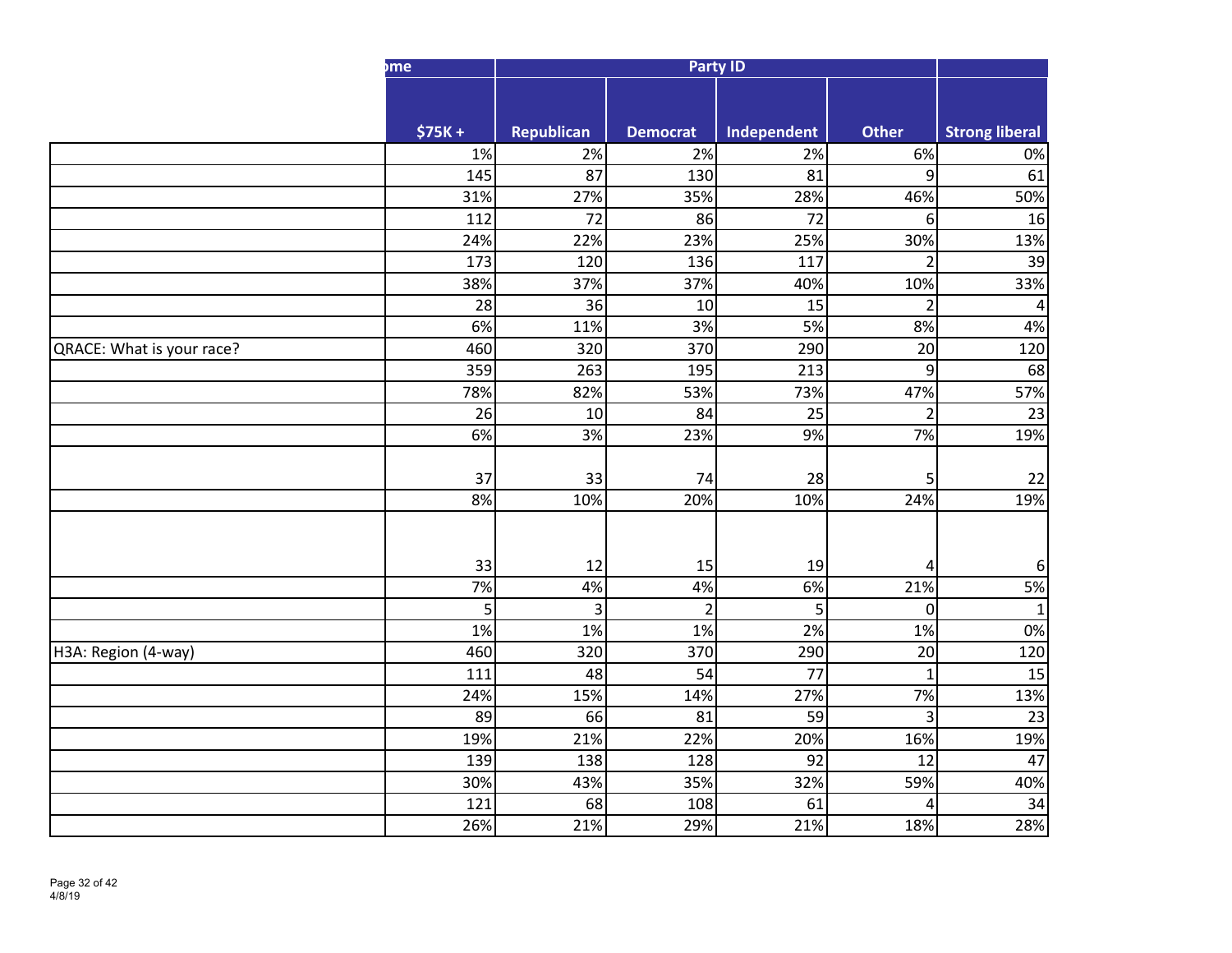|                                                                                              | <sub>me</sub>           |                   |                 | <b>Party ID</b>  |                      |                       |
|----------------------------------------------------------------------------------------------|-------------------------|-------------------|-----------------|------------------|----------------------|-----------------------|
|                                                                                              |                         |                   |                 |                  |                      |                       |
|                                                                                              |                         |                   |                 |                  |                      |                       |
|                                                                                              | $$75K +$                | <b>Republican</b> | <b>Democrat</b> | Independent      | <b>Other</b>         | <b>Strong liberal</b> |
| D103: What is the highest level of education<br>you have completed or the highest degree you |                         |                   |                 |                  |                      |                       |
|                                                                                              |                         |                   |                 |                  |                      |                       |
| have received?                                                                               | 460<br>$\boldsymbol{0}$ | 320<br> 0         | 370<br>9        | 290<br>6         | 20<br>$\overline{0}$ | 120<br>$\overline{2}$ |
|                                                                                              | $\overline{0\%}$        | $\overline{0\%}$  | 2%              | 2%               | $\overline{0\%}$     | 2%                    |
|                                                                                              | $10\,$                  | 17                | $\overline{22}$ | $10\,$           | $6 \mid$             | $\mathbf 0$           |
|                                                                                              | $\overline{2\%}$        | 5%                | 6%              | $\overline{3\%}$ | 29%                  | 0%                    |
|                                                                                              |                         |                   |                 |                  |                      |                       |
|                                                                                              | 40                      | 66                | 64              | 56               | 8                    | 10                    |
|                                                                                              | 9%                      | 20%               | 17%             | 19%              | 38%                  | 8%                    |
|                                                                                              | 83                      | 65                | 99              | 63               | 4                    | $\overline{32}$       |
|                                                                                              | 18%                     | 20%               | 27%             | 22%              | 21%                  | 26%                   |
|                                                                                              | 68                      | 52                | 62              | 41               | 0                    | 24                    |
|                                                                                              | 15%                     | 16%               | 17%             | 14%              | 1%                   | 20%                   |
|                                                                                              | 130                     | 70                | 53              | 71               | $\overline{2}$       | 19                    |
|                                                                                              | 28%                     | 22%               | 14%             | 25%              | 10%                  | 16%                   |
|                                                                                              |                         |                   |                 |                  |                      |                       |
|                                                                                              | 19                      | $6 \mid$          | 13              | 8                | $\overline{0}$       | 4                     |
|                                                                                              | 4%                      | 2%                | 3%              | 3%               | 0%                   | 3%                    |
|                                                                                              |                         |                   |                 |                  |                      |                       |
|                                                                                              | 111                     | 45                | 48              | 34               | $\overline{0}$       | 29                    |
|                                                                                              | 24%                     | 14%               | 13%             | 12%              | 0%                   | 24%                   |
| D104: What is your marital status?                                                           | 460                     | 320               | 370             | 290              | 20                   | 120                   |
|                                                                                              | 346                     | 235               | 191             | 140              | $\overline{7}$       | 56                    |
|                                                                                              | 75%                     | 73%               | 52%             | 48%              | 33%                  | 46%                   |
|                                                                                              | 67                      | 42                | 100             | 70               | 8                    | 36                    |
|                                                                                              | 14%                     | 13%               | 27%             | 24%              | 41%                  | 30%                   |
|                                                                                              | 22                      | 17                | 34              | 43               | $\overline{2}$       | 9                     |
|                                                                                              | 5%                      | 5%                | 9%              | 15%              | 9%                   | 8%                    |
|                                                                                              | $\overline{4}$          | $\mathbf 1$       | 5 <sup>1</sup>  | 10               | $\overline{0}$       | $\mathbf{1}$          |
|                                                                                              | 1%                      | 0%                | 1%              | 3%               | 0%                   | 1%                    |
|                                                                                              | 8                       | 18                | 15              | 8                | $\mathbf{1}$         | 6                     |
|                                                                                              | 2%                      | 6%                | 4%              | 3%               | 7%                   | 5%                    |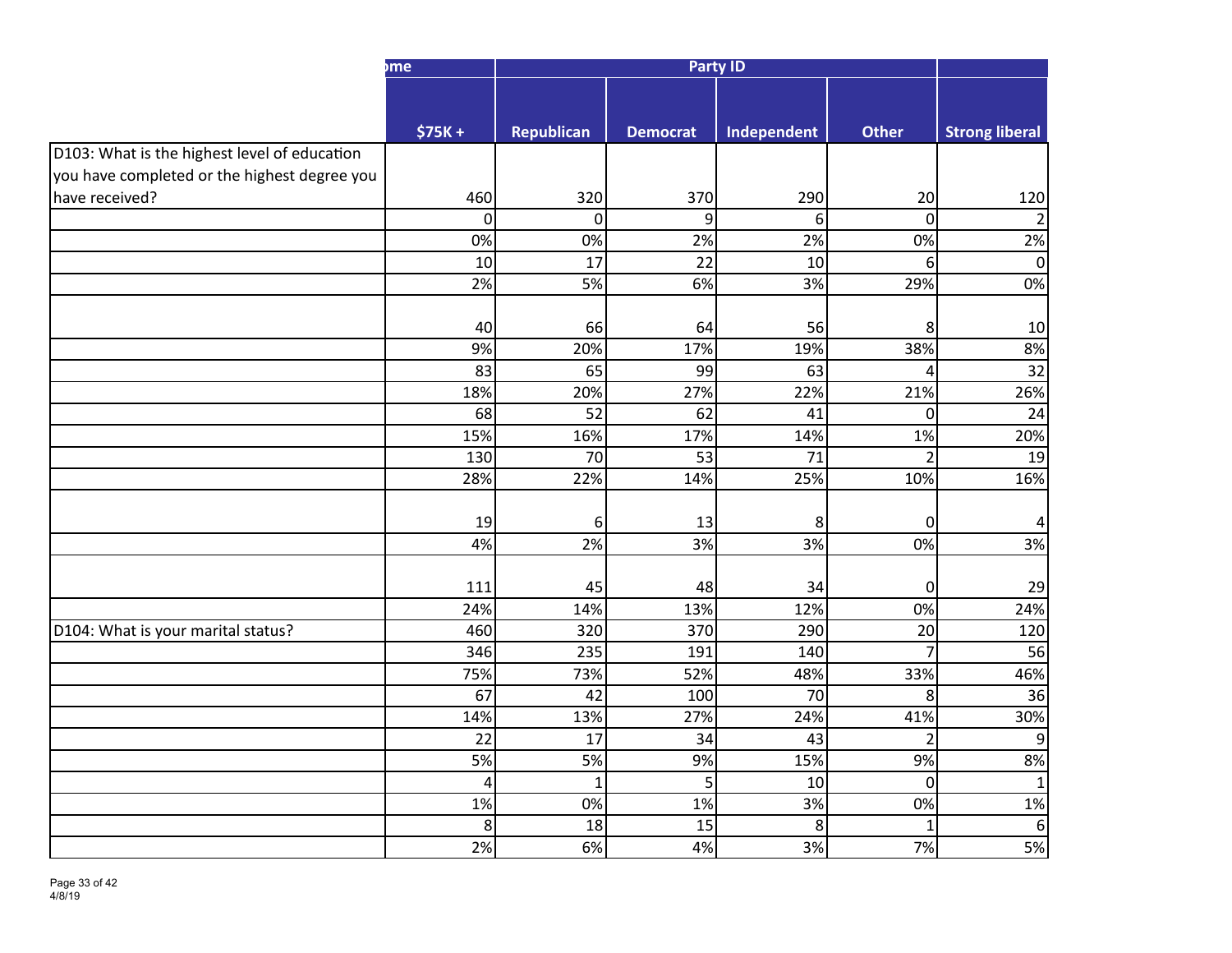|                                             | hme            |                   |                  | <b>Party ID</b> |                 |                       |
|---------------------------------------------|----------------|-------------------|------------------|-----------------|-----------------|-----------------------|
|                                             |                |                   |                  |                 |                 |                       |
|                                             | $$75K +$       | <b>Republican</b> | <b>Democrat</b>  | Independent     | <b>Other</b>    | <b>Strong liberal</b> |
|                                             | 13             | 7 <sup>1</sup>    | 25               | 19              | 2 <sup>1</sup>  | 13                    |
|                                             | 3%             | 2%                | $\overline{7\%}$ | 6%              | 10%             | 10%                   |
| D105: How many children live in your        |                |                   |                  |                 |                 |                       |
| household?                                  | 460            | 320               | 370              | 290             | 20              | 120                   |
|                                             | 219            | 180               | 192              | 167             | 13              | 72                    |
|                                             | 48%            | 56%               | 52%              | 58%             | 64%             | 60%                   |
|                                             | 88             | 55                | 72               | 47              | $\overline{3}$  | 17                    |
|                                             | 19%            | 17%               | 20%              | 16%             | 15%             | 14%                   |
|                                             | 109            | 65                | 65               | 49              | $\mathbf{1}$    | 21                    |
|                                             | 24%            | 20%               | 18%              | 17%             | 7%              | 17%                   |
|                                             | 28             | 12                | 31               | 19              | $\overline{2}$  |                       |
|                                             | 6%             | 4%                | 8%               | 6%              | 9%              | 6%                    |
|                                             | 16             | 9                 | 10               | 8               | 1               | 3                     |
|                                             | 3%             | 3%                | 3%               | 3%              | 5%              | 3%                    |
| D107: Do you live in a suburban, urban, or  |                |                   |                  |                 |                 |                       |
| rural area?                                 | 460            | 320               | 370              | 290             | 20              | 120                   |
|                                             | 204            | 153               | 142              | 120             | 10 <sup>1</sup> | 60                    |
|                                             | 44%            | 48%               | 38%              | 41%             | 51%             | 50%                   |
|                                             | 171            | 85                | 154              | 86              | $\overline{7}$  | 46                    |
|                                             | 37%            | 27%               | 42%              | 30%             | 36%             | 39%                   |
|                                             | 85             | 82                | 75               | 84              | $\overline{3}$  | 14                    |
|                                             | 19%            | 26%               | 20%              | 29%             | 13%             | 12%                   |
| D109: Which of the following income         |                |                   |                  |                 |                 |                       |
| categories best describes your total annual |                |                   |                  |                 |                 |                       |
| household income before taxes?              | 460            | 320               | 370              | 290             | 20              | 120                   |
|                                             | $\mathbf 0$    | 10 <sup>1</sup>   | 29               | 27              | 4               | 8                     |
|                                             | 0%             | 3%                | 8%               | 9%              | 21%             | 6%                    |
|                                             | $\overline{0}$ | 17                | 30               | $\overline{20}$ | $\overline{4}$  | 5                     |
|                                             | 0%             | 5%                | 8%               | 7%              | 20%             | 4%                    |
|                                             | $\overline{0}$ | 18                | 36               | 24              | $\mathbf 1$     | 9                     |
|                                             | 0%             | 5%                | 10%              | 8%              | 5%              | 7%                    |
|                                             | $\mathbf 0$    | 27                | 56               | 33              | 4               | 11                    |
|                                             | 0%             | 9%                | 15%              | 11%             | 18%             | 9%                    |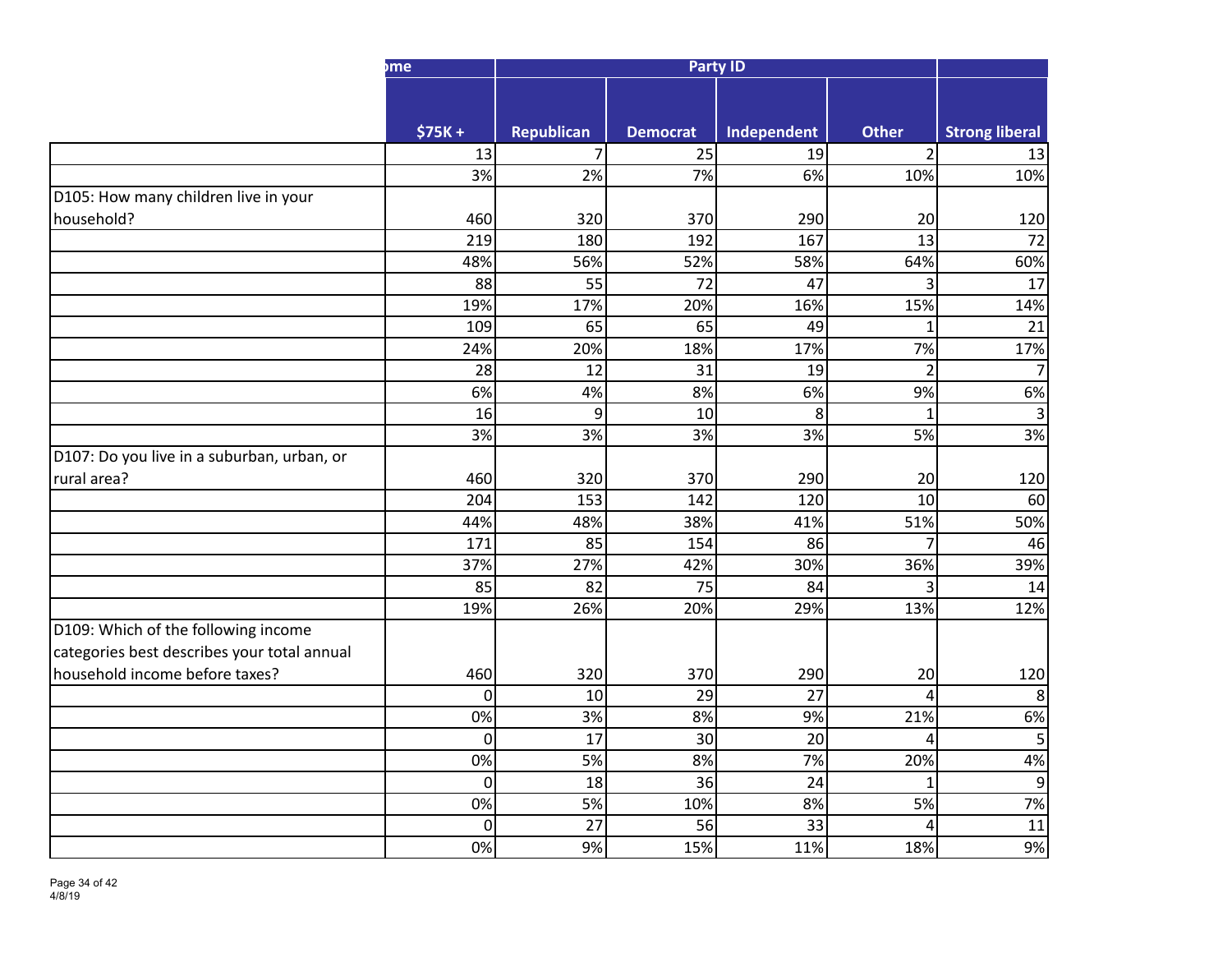|                                                 | hme         |                   |                 | <b>Party ID</b> |                |                          |
|-------------------------------------------------|-------------|-------------------|-----------------|-----------------|----------------|--------------------------|
|                                                 |             |                   |                 |                 |                |                          |
|                                                 | $$75K +$    | <b>Republican</b> | <b>Democrat</b> | Independent     | <b>Other</b>   | <b>Strong liberal</b>    |
|                                                 | $\pmb{0}$   | 52                | 70              | 45              | $\overline{3}$ | $\overline{20}$          |
|                                                 | 0%          | 16%               | 19%             | 16%             | 15%            | 17%                      |
|                                                 | 140         | 45                | 42              | 52              | $\mathbf 0$    | 17                       |
|                                                 | 30%         | 14%               | 11%             | 18%             | 1%             | 14%                      |
|                                                 | 152         | 63                | 44              | 45              | $\mathbf 0$    | 20                       |
|                                                 | 33%         | 20%               | 12%             | 15%             | 0%             | 17%                      |
|                                                 | 68          | 35                | 24              | 8 <sup>1</sup>  | $\overline{2}$ | 16                       |
|                                                 | 15%         | 11%               | 6%              | 3%              | 12%            | 13%                      |
|                                                 | 54          | 29                | 12              | 14              | $\mathbf 0$    | 5                        |
|                                                 | 12%         | 9%                | 3%              | 5%              | 0%             | 4%                       |
|                                                 | 21          | 6                 | 10              | 5 <sup>1</sup>  | $\mathbf 0$    | $\overline{c}$           |
|                                                 | 5%          | 2%                | 3%              | 2%              | 0%             | 2%                       |
|                                                 | 25          | $\overline{9}$    | $\overline{9}$  | $\overline{7}$  | $\mathbf 0$    | 4                        |
|                                                 | 5%          | 3%                | 3%              | 2%              | 0%             | 3%                       |
|                                                 | $\mathbf 0$ | 10                | $\overline{9}$  | 10              | $\overline{2}$ | $\overline{a}$           |
|                                                 | 0%          | 3%                | 2%              | 3%              | 8%             | 3%                       |
| D110: Which best describes your political party |             |                   |                 |                 |                |                          |
| affiliation?                                    | 460         | 320               | 370             | 290             | 20             | 120                      |
|                                                 | 81          | $\overline{0}$    | 204             | $\overline{0}$  | $\mathbf 0$    | 93                       |
|                                                 | 18%         | 0%                | 55%             | 0%              | 0%             | 77%                      |
|                                                 | 60          | $\overline{0}$    | 166             | $\overline{0}$  | $\mathbf 0$    | $\overline{\mathcal{A}}$ |
|                                                 | 13%         | 0%                | 45%             | 0%              | 0%             | 3%                       |
|                                                 | 130         | $\overline{0}$    | 0               | 290             | $\mathbf 0$    | $\overline{12}$          |
|                                                 | 28%         | 0%                | 0%              | 100%            | 0%             | 10%                      |
|                                                 | 80          | 148               | 0               | $\overline{0}$  | $\mathbf 0$    | $\mathbf 0$              |
|                                                 | 17%         | 46%               | 0%              | 0%              | 0%             | 0%                       |
|                                                 | 106         | 172               | 0               | $\Omega$        | $\mathbf 0$    | $\bf 8$                  |
|                                                 | 23%         | 54%               | 0%              | 0%              | 0%             | 7%                       |
|                                                 | 3           | $\overline{0}$    | 0               | $\Omega$        | 20             | 3                        |
|                                                 | 1%          | 0%                | 0%              | 0%              | 100%           | 3%                       |
| D111: Which best describes your political       |             |                   |                 |                 |                |                          |
| ideology?                                       | 460         | 320               | 370             | 290             | 20             | 120                      |
|                                                 | 64          | 8 <sup>1</sup>    | 97              | 12              | 3              | 120                      |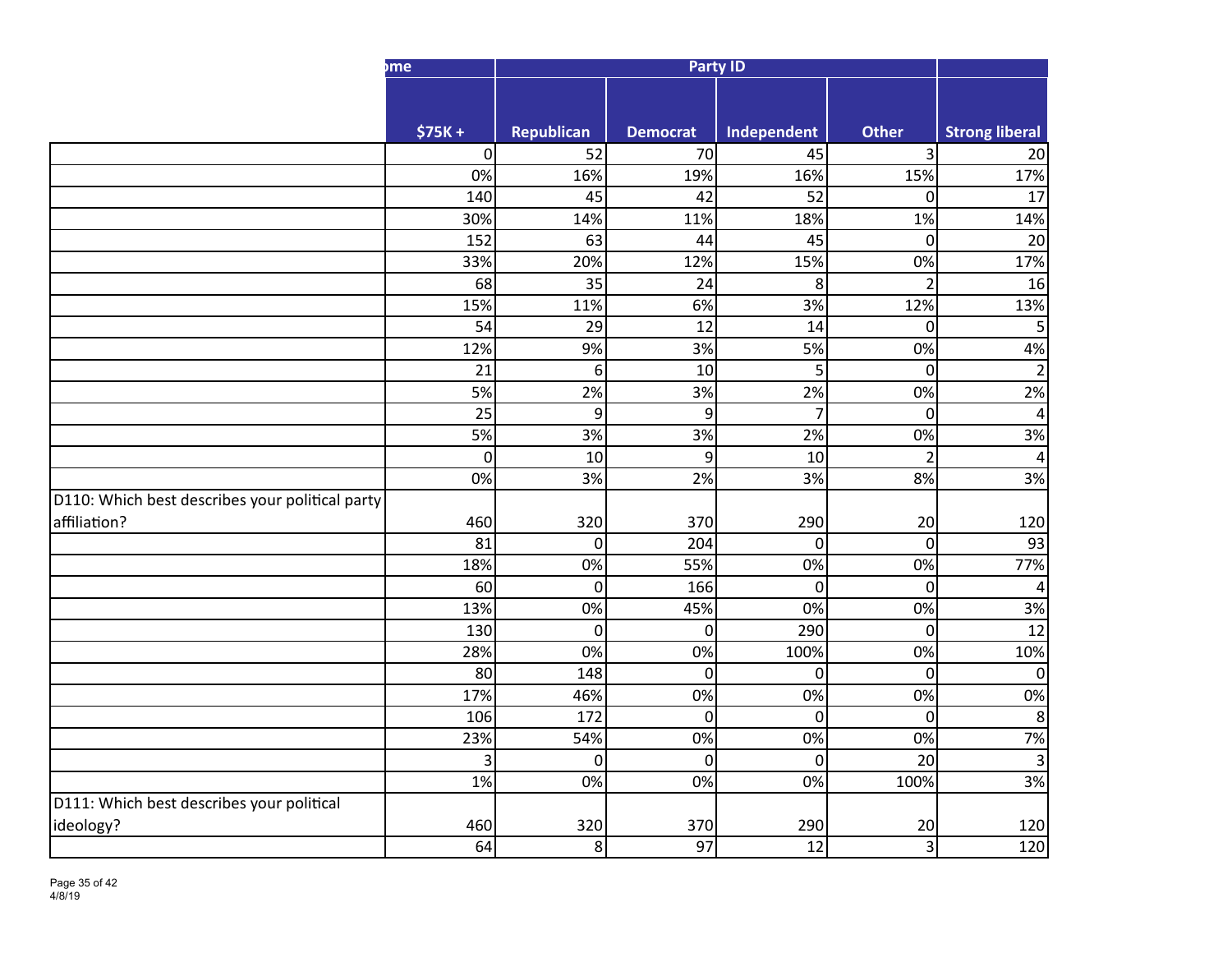| <sub>I</sub> me |            |                 |             |       |                       |
|-----------------|------------|-----------------|-------------|-------|-----------------------|
| $$75K +$        | Republican | <b>Democrat</b> | Independent | Other | <b>Strong liberal</b> |
| 14%             | 3%         | 26%             | 4%          | 15%   | 100%                  |
| 55              | ÕΙ         | 106             | 27          |       |                       |
| 12%             | 2%         | 29%             | 9%          | 10%   | 0%                    |
| 205             | 103        | 137             | 189         | 14    |                       |
| 45%             | 32%        | 37%             | 65%         | 69%   | 0%                    |
| 72              | 95         | 14              | 41          |       |                       |
| 16%             | 30%        | 4%              | 14%         | 0%    | 0%                    |
| 65              | 106        | 17              | 21          |       |                       |
| 14%             | 33%        | 4%              | 7%          | 6%    | 0%                    |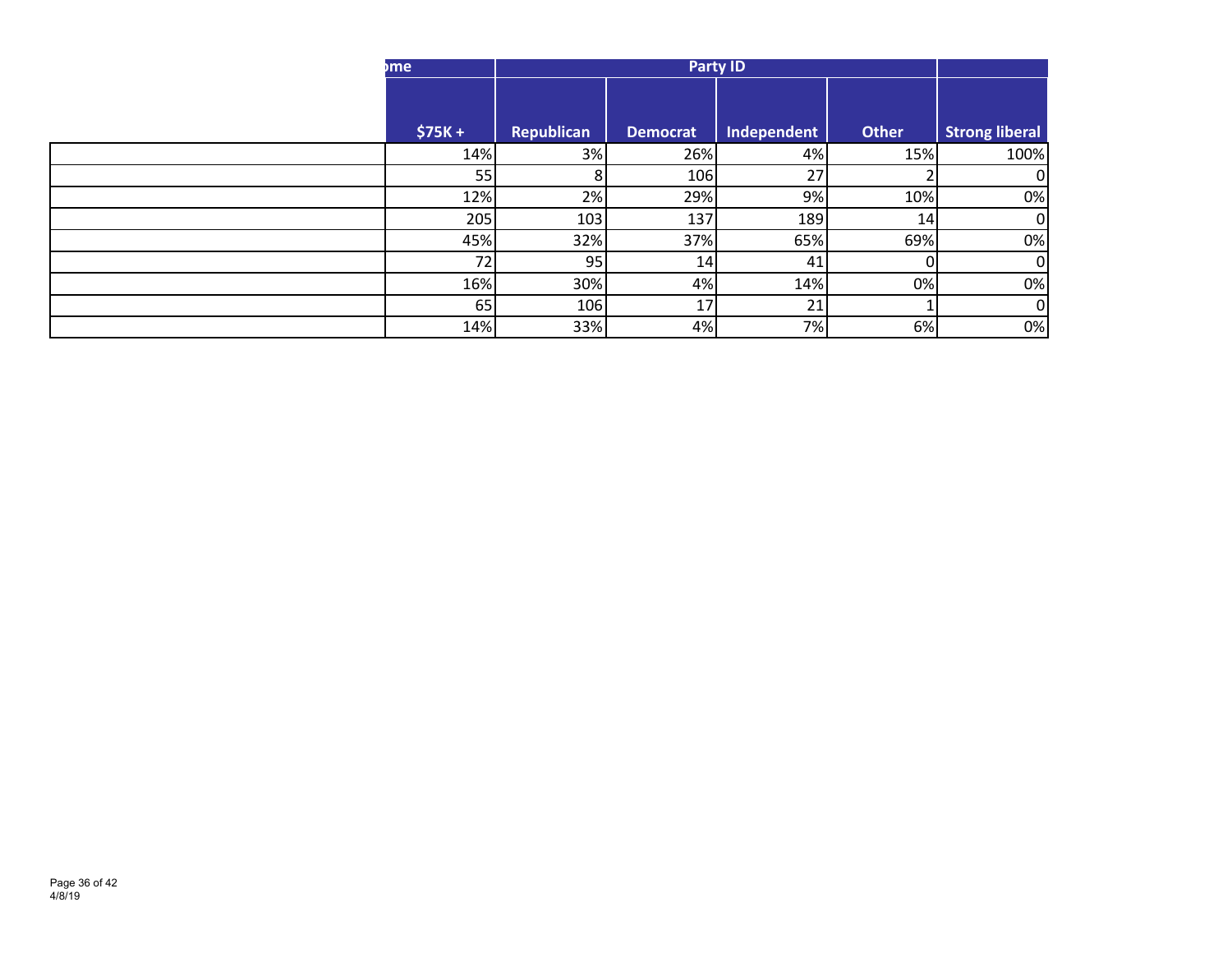This survey was conducted online within the United  $\mathbb I$ percentage points.

|                                            | <b>Ideology</b>     |                 |                      |                               |
|--------------------------------------------|---------------------|-----------------|----------------------|-------------------------------|
|                                            | <b>Lean liberal</b> | <b>Moderate</b> | Lean<br>conservative | <b>Strong</b><br>conservative |
| AB2: Would you support or oppose providing |                     |                 |                      |                               |
| Medicare to every American?                | 142                 | 443             | 149                  | 145                           |
|                                            | 81                  | 167             | 33                   | 43                            |
|                                            | 57%                 | 38%             | 22%                  | 29%                           |
|                                            | 36                  | 157             | 51                   | 20                            |
|                                            | 25%                 | 35%             | 34%                  | 13%                           |
|                                            | 13                  | 71              | 36                   | 29                            |
|                                            | 9%                  | 16%             | 24%                  | 20%                           |
|                                            | 12                  | 47              | 30                   | 54                            |
|                                            | 8%                  | 11%             | 20%                  | 37%                           |
| D1: Are you?                               | 142                 | 443             | 149                  | 145                           |
|                                            | 73                  | 199             | 76                   | 70                            |
|                                            | 52%                 | 45%             | 51%                  | 48%                           |
|                                            | 69                  | 244             | 73                   | 75                            |
|                                            | 48%                 | 55%             | 49%                  | 52%                           |
| H1: Age                                    | 142                 | 443             | 149                  | 145                           |
|                                            | 36                  | 129             | 33                   | 17                            |
|                                            | 25%                 | 29%             | 22%                  | 12%                           |
|                                            | 42                  | 106             | 24                   | 48                            |
|                                            | 29%                 | 24%             | 16%                  | 33%                           |
|                                            | 37                  | 126             | 45                   | 42                            |
|                                            | 26%                 | 28%             | 30%                  | 29%                           |
|                                            | 28                  | 82              | 47                   | 37                            |
|                                            | 20%                 | 18%             | 32%                  | 26%                           |
| H2: Generation                             | 142                 | 443             | 149                  | 145                           |
|                                            | 5                   | 6               | 3                    | 6                             |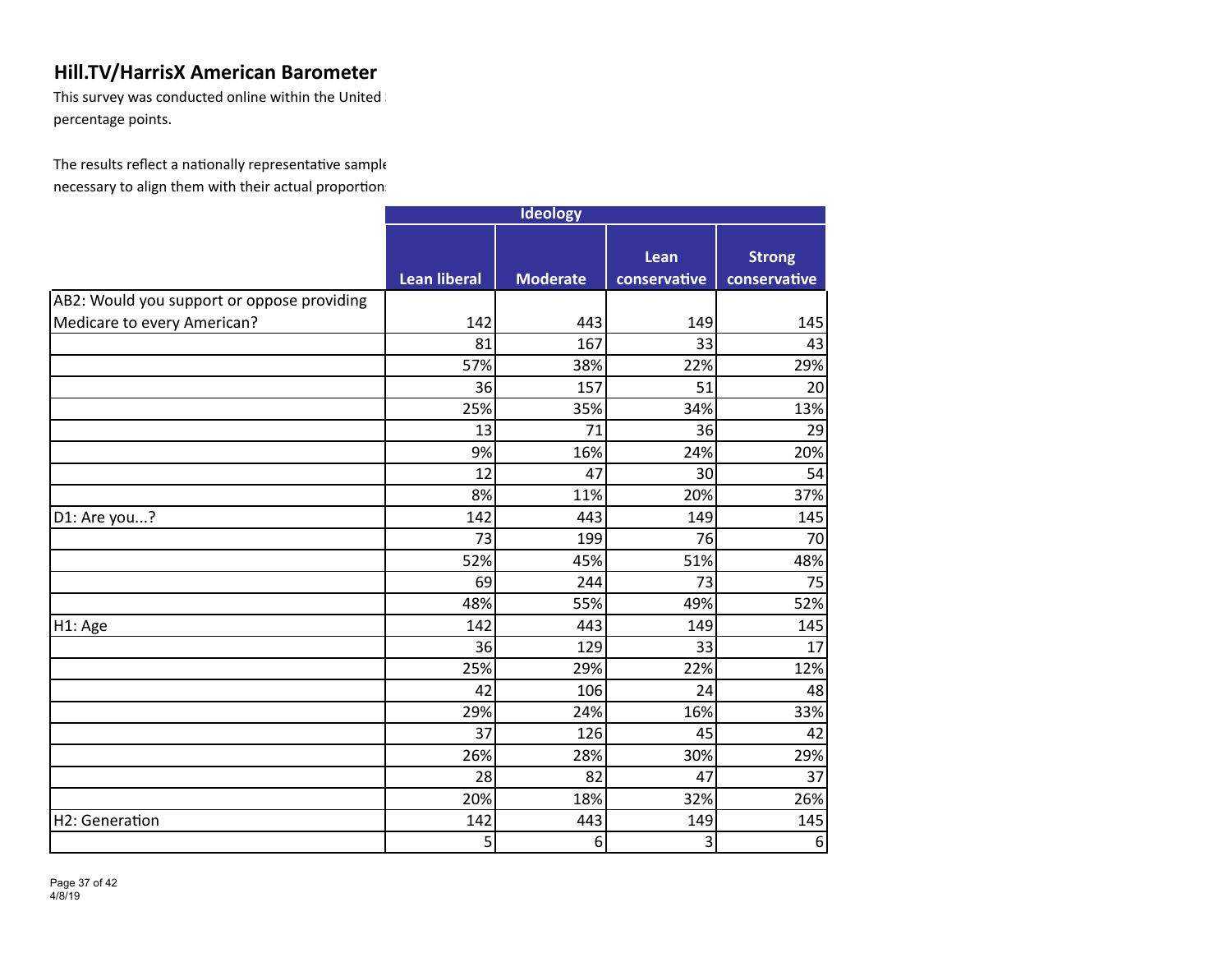|                           |                     | Ideology        |                      |                               |
|---------------------------|---------------------|-----------------|----------------------|-------------------------------|
|                           | <b>Lean liberal</b> | <b>Moderate</b> | Lean<br>conservative | <b>Strong</b><br>conservative |
|                           | 3%                  | 1%              | 2%                   | 4%                            |
|                           | 38                  | 153             | 37                   | 20                            |
|                           | 26%                 | 35%             | 24%                  | 13%                           |
|                           | 44                  | 101             | 28                   | 47                            |
|                           | 31%                 | 23%             | 19%                  | 32%                           |
|                           | 53                  | 160             | 64                   | 58                            |
|                           | 37%                 | 36%             | 43%                  | 40%                           |
|                           | $\overline{3}$      | 22              | 18                   | 15                            |
|                           | 2%                  | 5%              | 12%                  | 11%                           |
| QRACE: What is your race? | 142                 | 443             | 149                  | 145                           |
|                           | 80                  | 311             | 108                  | 112                           |
|                           | 56%                 | 70%             | 73%                  | 77%                           |
|                           | 33                  | 44              | 5                    | 16                            |
|                           | 23%                 | 10%             | 3%                   | 11%                           |
|                           | 24                  | 64              | 18                   | 12                            |
|                           | 17%                 | 14%             | 12%                  | 8%                            |
|                           |                     |                 |                      |                               |
|                           | 5<br>3%             | 23<br>5%        | 14<br>9%             | $\mathbf{3}$<br>2%            |
|                           | $\mathbf 1$         | $\overline{2}$  | 5                    | $\overline{2}$                |
|                           | 1%                  | 0%              | 3%                   | 1%                            |
| H3A: Region (4-way)       | 142                 | 443             | 149                  | 145                           |
|                           | 21                  | 96              | 29                   | 19                            |
|                           | 15%                 | 22%             | 19%                  | 13%                           |
|                           | 32                  | 97              | 27                   | 31                            |
|                           | 22%                 | 22%             | 18%                  | 21%                           |
|                           | 54                  | 154             | 52                   | 63                            |
|                           | 38%                 | 35%             | 35%                  | 43%                           |
|                           | 36                  | 96              | 41                   | 33                            |
|                           | 25%                 | 22%             | 28%                  | 23%                           |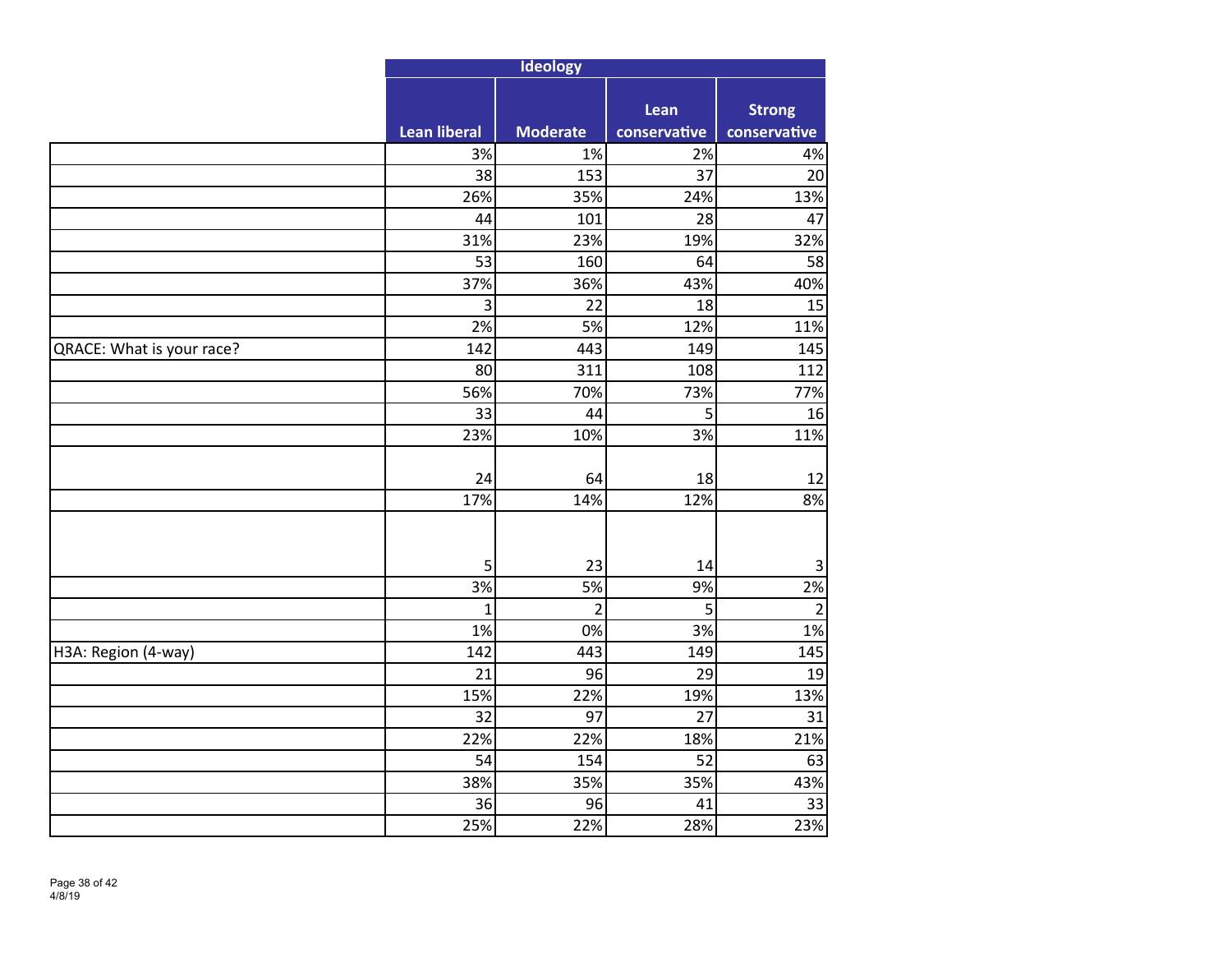|                                              | Ideology       |                 |                      |                               |
|----------------------------------------------|----------------|-----------------|----------------------|-------------------------------|
|                                              | Lean liberal   | <b>Moderate</b> | Lean<br>conservative | <b>Strong</b><br>conservative |
| D103: What is the highest level of education |                |                 |                      |                               |
| you have completed or the highest degree you |                |                 |                      |                               |
| have received?                               | 142            | 443             | 149                  | 145                           |
|                                              | $\overline{0}$ | 13              | $\mathbf 0$          | 0                             |
|                                              | 0%             | 3%              | 0%                   | 0%                            |
|                                              | 9              | 37              | $\overline{2}$       | $6\phantom{1}6$               |
|                                              | 7%             | 8%              | 1%                   | 4%                            |
|                                              |                |                 |                      |                               |
|                                              | 27             | 99              | 33                   | 24                            |
|                                              | 19%<br>39      | 22%<br>93       | 22%                  | 17%                           |
|                                              |                | 21%             | 34                   | 34                            |
|                                              | 28%<br>20      | 55              | 23%<br>27            | 23%                           |
|                                              | 14%            | 12%             | 18%                  | 28<br>19%                     |
|                                              | 23             | 98              | 29                   | 28                            |
|                                              | 16%            | 22%             | 19%                  | 19%                           |
|                                              |                |                 |                      |                               |
|                                              | 6              | 10              | 3                    | 4                             |
|                                              | 4%             | 2%              | 2%                   | 2%                            |
|                                              | 17             | 38              | 21                   | 22                            |
|                                              | 12%            | 9%              | 14%                  | 15%                           |
| D104: What is your marital status?           | 142            | 443             | 149                  | 145                           |
|                                              | 75             | 260             | 85                   | 98                            |
|                                              | 53%            | 59%             | 57%                  | 67%                           |
|                                              | 36             | 92              | 31                   | 27                            |
|                                              | 25%            | 21%             | 21%                  | 18%                           |
|                                              | 16             | 43              | 16                   | 11                            |
|                                              | 11%            | 10%             | 11%                  | 8%                            |
|                                              | $\mathbf{1}$   | 11              | 3                    | $\mathbf 0$                   |
|                                              | 1%             | 2%              | 2%                   | 0%                            |
|                                              | $\overline{7}$ | 11              | 12                   | $\boldsymbol{6}$              |
|                                              | 5%             | 3%              | 8%                   | 4%                            |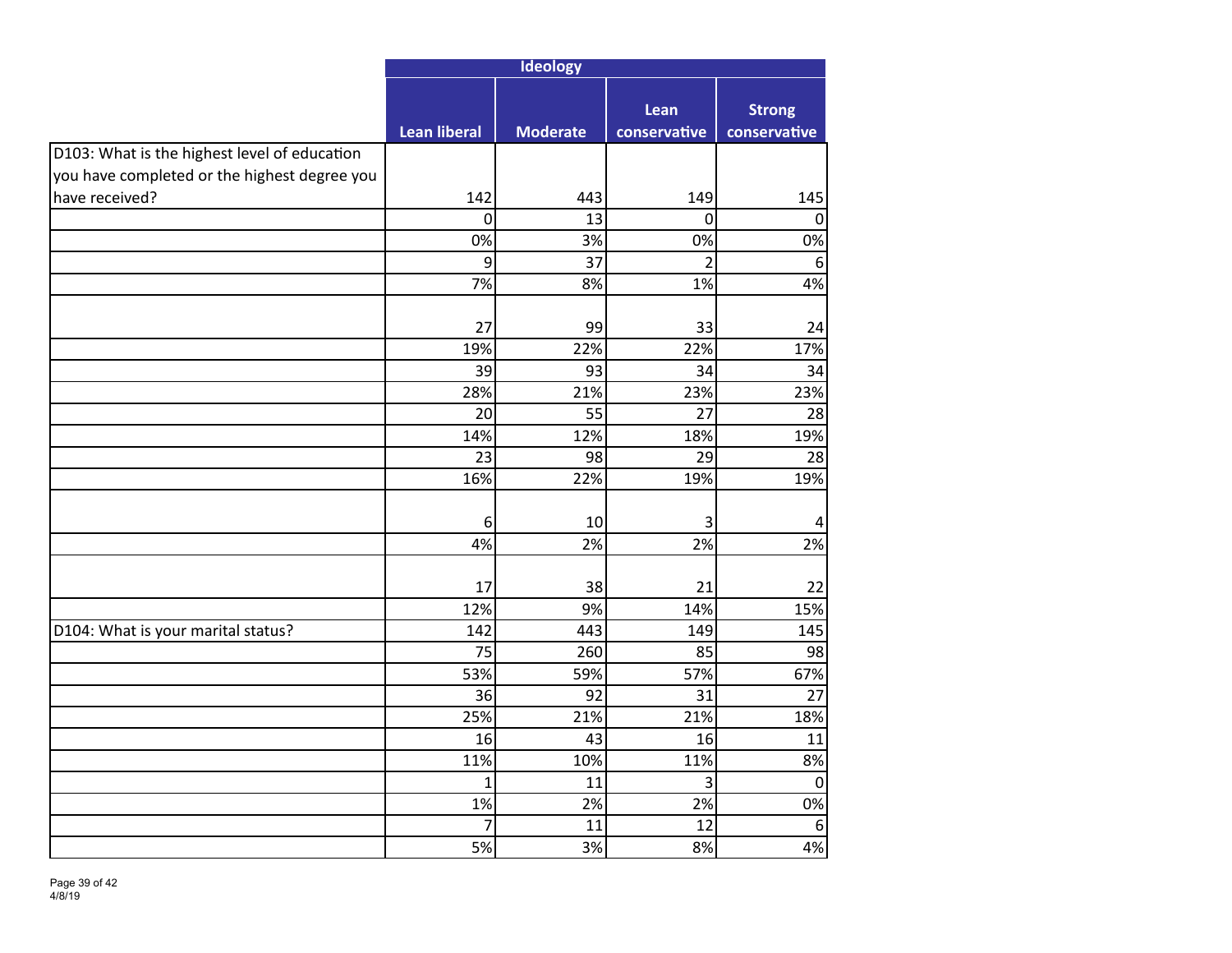|                                                                                    | Ideology            |                 |                      |                               |
|------------------------------------------------------------------------------------|---------------------|-----------------|----------------------|-------------------------------|
|                                                                                    | <b>Lean liberal</b> | <b>Moderate</b> | Lean<br>conservative | <b>Strong</b><br>conservative |
|                                                                                    | 7                   | 25              | 3                    | 3                             |
|                                                                                    | 5%                  | 6%              | 2%                   | $\overline{2\%}$              |
| D105: How many children live in your                                               |                     |                 |                      |                               |
| household?                                                                         | 142                 | 443             | 149                  | 145                           |
|                                                                                    | 77                  | 223             | 94                   | 85                            |
|                                                                                    | 54%                 | 50%             | 63%                  | 59%                           |
|                                                                                    | 25                  | 83              | 26                   | 26                            |
|                                                                                    | 18%                 | 19%             | 18%                  | 18%                           |
|                                                                                    | 26                  | 88              | 22                   | 23                            |
|                                                                                    | 18%                 | 20%             | 15%                  | 16%                           |
|                                                                                    | 11                  | 31              | 7                    | $\overline{7}$                |
|                                                                                    | 8%                  | 7%              | 4%                   | 5%                            |
|                                                                                    | $\overline{3}$      | 18              | $\mathbf 0$          | $\overline{4}$                |
|                                                                                    | 2%                  | 4%              | 0%                   | 3%                            |
| D107: Do you live in a suburban, urban, or                                         |                     |                 |                      |                               |
| rural area?                                                                        | 142                 | 443             | 149                  | 145                           |
|                                                                                    | 48                  | 171             | 78                   | 68                            |
|                                                                                    | 33%                 | 39%             | 52%                  | 47%                           |
|                                                                                    | 60                  | 153             | 36                   | 37                            |
|                                                                                    | 42%                 | 34%             | 24%                  | 25%                           |
|                                                                                    | 34                  | 119             | 35                   | 40                            |
|                                                                                    | 24%                 | 27%             | 24%                  | 27%                           |
| D109: Which of the following income<br>categories best describes your total annual |                     |                 |                      |                               |
| household income before taxes?                                                     | 142                 | 443             | 149                  | 145                           |
|                                                                                    | 11                  | 34              | 7                    | 11                            |
|                                                                                    | 7%                  | 8%              | 5%                   | 7%                            |
|                                                                                    | 21                  | 32              | 6                    | $\overline{\bf 8}$            |
|                                                                                    | 14%                 | 7%              | 4%                   | 5%                            |
|                                                                                    | 13                  | 39              | 10                   | 8                             |
|                                                                                    | 9%                  | 9%              | 7%                   | 5%                            |
|                                                                                    | 23                  | 45              | 21                   | 20                            |
|                                                                                    | 16%                 | 10%             | 14%                  | 14%                           |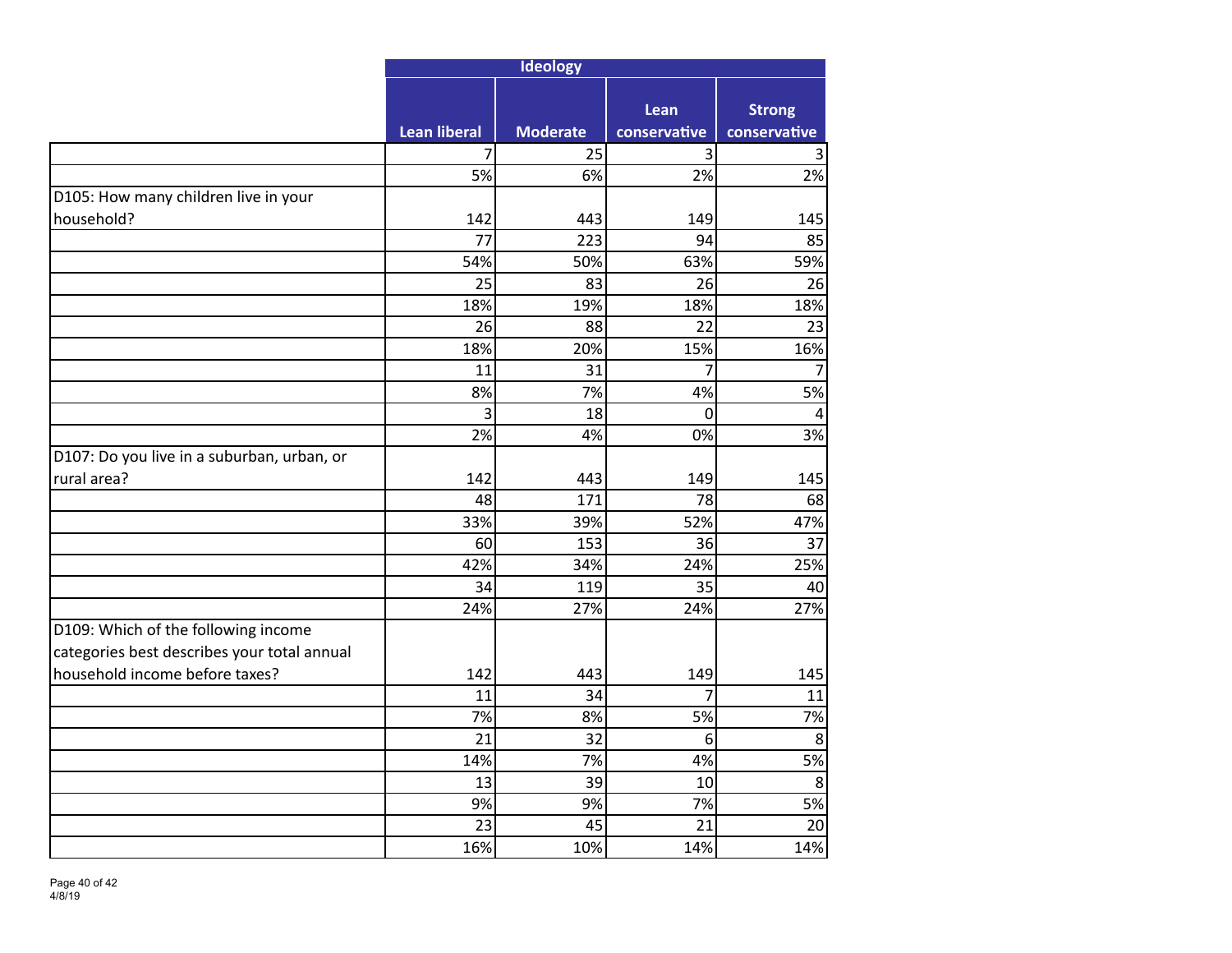|                                                 | Ideology            |                 |                      |                               |
|-------------------------------------------------|---------------------|-----------------|----------------------|-------------------------------|
|                                                 | <b>Lean liberal</b> | <b>Moderate</b> | Lean<br>conservative | <b>Strong</b><br>conservative |
|                                                 | 19                  | 72              | 29                   | 29                            |
|                                                 | 13%                 | 16%             | 20%                  | 20%                           |
|                                                 | 22                  | 63              | 22                   | 16                            |
|                                                 | 15%                 | 14%             | 14%                  | 11%                           |
|                                                 | 10                  | 79              | 23                   | 20                            |
|                                                 | 7%                  | 18%             | 16%                  | 14%                           |
|                                                 | 5                   | 28              | $\boldsymbol{9}$     | 11                            |
|                                                 | 3%                  | 6%              | 6%                   | 8%                            |
|                                                 | $\overline{7}$      | 23              | 10                   | 10                            |
|                                                 | 5%                  | 5%              | 7%                   | 7%                            |
|                                                 | $\overline{7}$      | 6               | 3                    | $\overline{3}$                |
|                                                 | 5%                  | 1%              | 2%                   | 2%                            |
|                                                 | 5                   | $\overline{7}$  | 5                    | $\overline{4}$                |
|                                                 | 3%                  | 1%              | 4%                   | 3%                            |
|                                                 | $\overline{1}$      | 16              | $\overline{4}$       | 5                             |
|                                                 | 1%                  | 4%              | 2%                   | 4%                            |
| D110: Which best describes your political party |                     |                 |                      |                               |
| affiliation?                                    | 142                 | 443             | 149                  | 145                           |
|                                                 | 50                  | 49              | $\mathbf 0$          | 12                            |
|                                                 | 35%                 | 11%             | 0%                   | 8%                            |
|                                                 | 56                  | 88              | 14                   | $\overline{4}$                |
|                                                 | 39%<br>27           | 20%             | 9%                   | 3%<br>$\overline{21}$         |
|                                                 | 19%                 | 189<br>43%      | 41<br>27%            | 15%                           |
|                                                 | $\overline{2}$      | 68              | 72                   | $\sqrt{6}$                    |
|                                                 | 1%                  | 15%             | 48%                  | 4%                            |
|                                                 | 6                   | 36              | 22                   | 100                           |
|                                                 | 4%                  | 8%              | 15%                  | 69%                           |
|                                                 | $\overline{2}$      | 14              | $\boldsymbol{0}$     | $\mathbf 1$                   |
|                                                 | 1%                  | 3%              | 0%                   | 1%                            |
| D111: Which best describes your political       |                     |                 |                      |                               |
| ideology?                                       | 142                 | 443             | 149                  | 145                           |
|                                                 | 0                   | $\mathbf 0$     | $\mathbf 0$          | $\pmb{0}$                     |